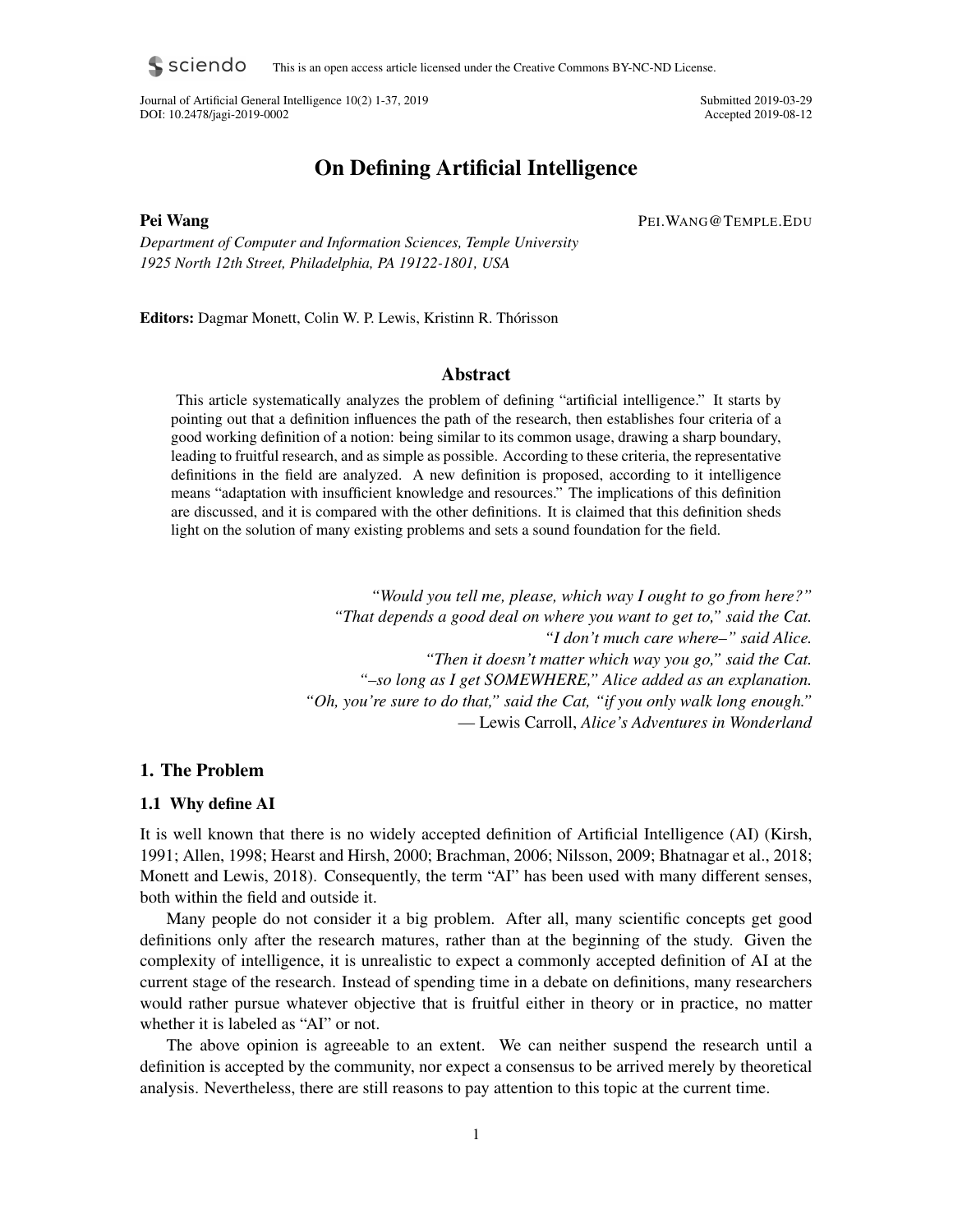#### PEI WANG

With the recent achievements of deep learning (LeCun, Bengio, and Hinton, 2015; Silver et al., 2016), AI has become a hot topic that attracts a lot of public attention. The business world is making strategies to deal with this opportunity and challenge (Goldman Sachs, 2016), and there are even legal and political regulations and policies proposed to deal with AI (Executive Office of the President, USA, 2016). However, without a clear definition of the term, "it is difficult for policy makers to assess what AI systems will be able to do in the near future, and how the field may get there. There is no common framework to determine which kinds of AI systems are even desirable" (Bhatnagar et al., 2018).

The situation is no better within the AI community. "Theories of intelligence and the goal of Artificial Intelligence (A.I.) have been the source of much confusion both within the field and among the general public" (Monett and Lewis, 2018) – among people with different opinions on what "AI" means, there is little chance for them to agree on how to build one, or to agree on the evaluation criteria, benchmark tests, milestones, etc., which are crucial for the healthy growth of a research community (Hernández-Orallo, 2017). It also makes cooperation difficult among different groups.

Even for a single research project, it is common to meet conflict of ideals, where some design decisions are based on one interpretation of AI, and others on a different interpretation. When the incompatibility of these interpretations becomes significant, the project could have fatal troubles that cannot be dealt with technical remedies. For example, in brain-inspired architectures (Reeke and Edelman, 1988; Hawkins and Blakeslee, 2004), there is usually a tension between making it more biologically realistic and realizing more useful functions. The initial design of Soar attempted to meet the needs of both artificial intelligence and cognitive psychology (Newell, 1990), while in the recent years the project has been mainly shaped by AI considerations (Laird, 2012).

Though a well-defined concept is not easy to obtain, its benefits are hard to overstress. It will prevent implicit assumptions from misguiding a research project and avoid many misunderstandings in discussions and debates. Therefore, it is worth the effort to give this topic a treatment it deserves.

This paper is a summary of my previous opinions and arguments on this topic (Wang, 1994, 1995, 2006a, 2008, 2012; Wang, Liu, and Dougherty, 2018), with additional discussions to give it a more systematic and comprehensive treatment. In the following, I will start at the meta-level by discussing definitions in general, then move to the specific case of defining intelligence and AI. After summarizing the proposed definitions, I will introduce my own definition, and compare it with the others, so as to clarify some assumptions in this discussion that are often implicit or hidden.

#### 1.2 What is a definition

In its most common sense, a definition specifies the meaning or significance of a word or phrase. Though this sounds plain, there are still subtle issues to be noticed in the context of defining AI.

First, a definition can be about either the usage of a word or the content of a concept expressed by a word, and in most situations the debate on the meaning of AI is more about the latter than about the former, though it is the former that is directly mentioned. In the current discussion, if "artificial intelligence" was replaced by "computer intelligence" or "machine intelligence," then the underlying problem would not change much. The same is true if the concept is expressed not in English, but another human language. After all, the key issue is not in the choice of the words, but in the idea expressed by them, so this discussion is largely language independent. When the concept to be expressed becomes relatively well-defined, which words are chosen to express it is still a non-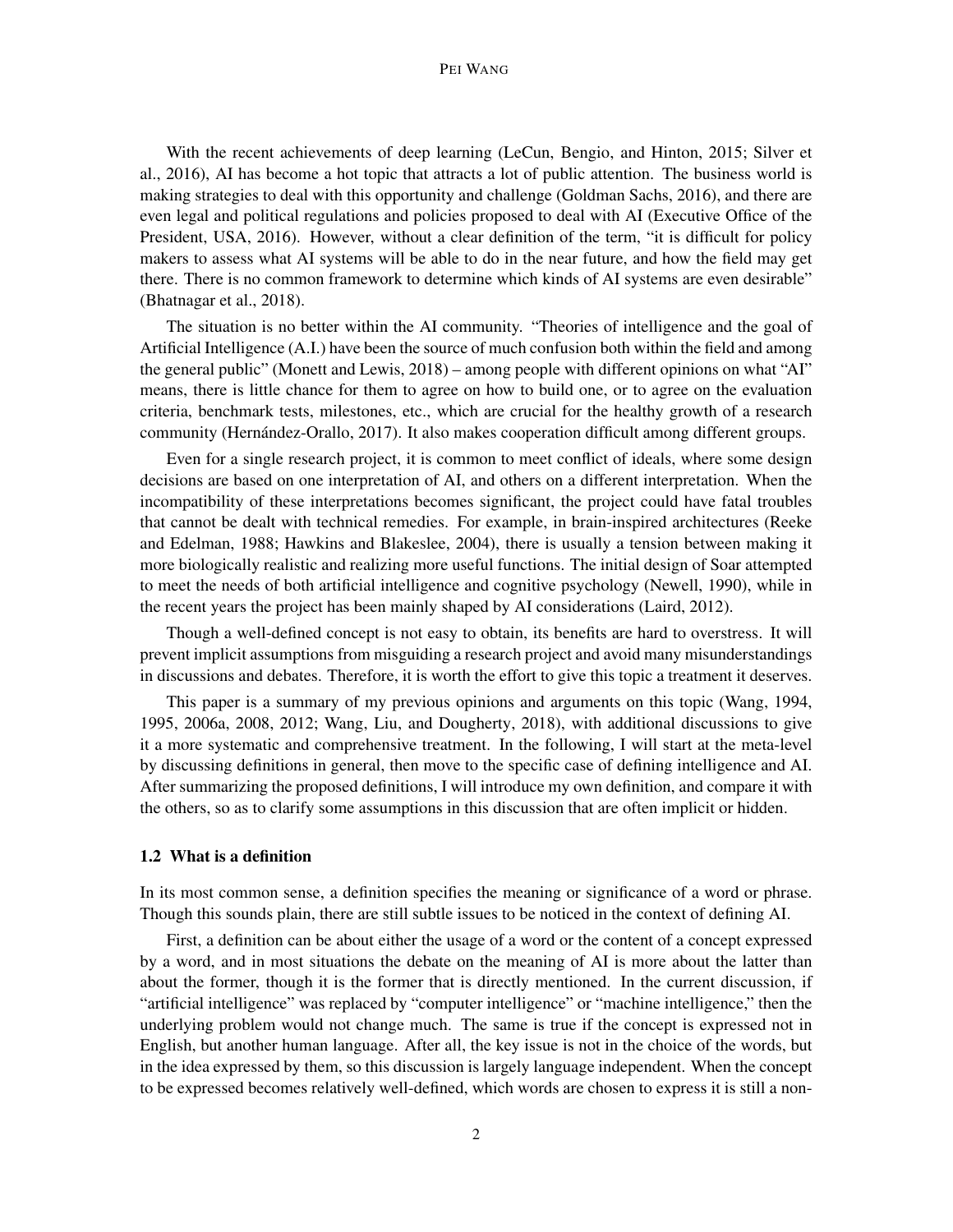trivial problem, but it is secondary. Therefore, issues like the word "artificial" may be associated with "fake" are not what I want to discuss there. Instead, the focus will be on the concepts involved.

By specifying its sufficient and necessary conditions, the definition of a concept draws its boundary, and therefore regulates its usage in thinking and communication. However, even with these obvious advantages, we cannot expect every concept to be well-defined from the very beginning, even for scientific concepts, because every phenomenon studied by science is initially conceptualized as a vague idea, and concepts are fluid in nature (Hofstadter and FARG, 1995). For instance, rather than being defined at the beginning of research fields such as physics, chemistry and biology, their boundaries have formed gradually over time. In general, to have a clear definition is not a precondition for a concept to be used in both scientific research and discussions, though it is indeed highly desired.

It is often neglected that in scientific discussions there are (at least) two types of definitions with different properties: a *dictionary definition* is descriptive as it summarizes the existing usage of the term, while a *working definition* is prescriptive as it specifies a proposed usage of the term. Both are useful, but for different purposes. The former represents a widely accepted standard, while the latter is initially proposed by a single researcher or research team, which may or may not gradually become the common opinion, but whose main purpose is to guide in the research that is being undertaken. It is important to distinguish these two types of definition. For instance, a new theory often uses an existing term in a novel way, which cannot be simply criticized as violating its definition.

With respect to the concept of AI, its dictionary definition is relatively clear – it is nothing but what the AI researchers have been doing. Such a definition is useful for certain purposes, such as for a journal or conference reviewer to decide whether a submission is within the scope of acceptance. On the other hand, a working definition of AI sets the research objective for an AI project – it is a clarification on "what I/we mean by *AI*," which may not agree with the dictionary definition. Given the diverse usages of the term at the current time, to take "what the AI researchers have been doing" as a working definition would lead a research project into chaos. In the following, the discussion is focused on the working definition of intelligence initially from the perspective of AI research, rather than on its dictionary definition, though the latter is still relevant.

### 1.3 What is a good working definition

The task of choosing a proper working definition is not unique to AI, but is in all branches of science, as well as in many other domains, though in most cases the choice is relatively obvious, so the decision is often simply declared, rather than justified with detailed arguments.

One commendable exception is Carnap's treatment of the concept of "probability" (Carnap, 1950). When attempting to provide a solid foundation for probability theory, Carnap needed to start with a proper definition of probability, or in his word, he wanted to provide an *explicatum* for the *explicandum* embedded in the common usage. Instead of simply throwing out a definition that looked good to him, he first set up the following four requirements:

- 1. Similarity to the explicandum,
- 2. Exactness,
- 3. Fruitfulness,
- 4. Simplicity.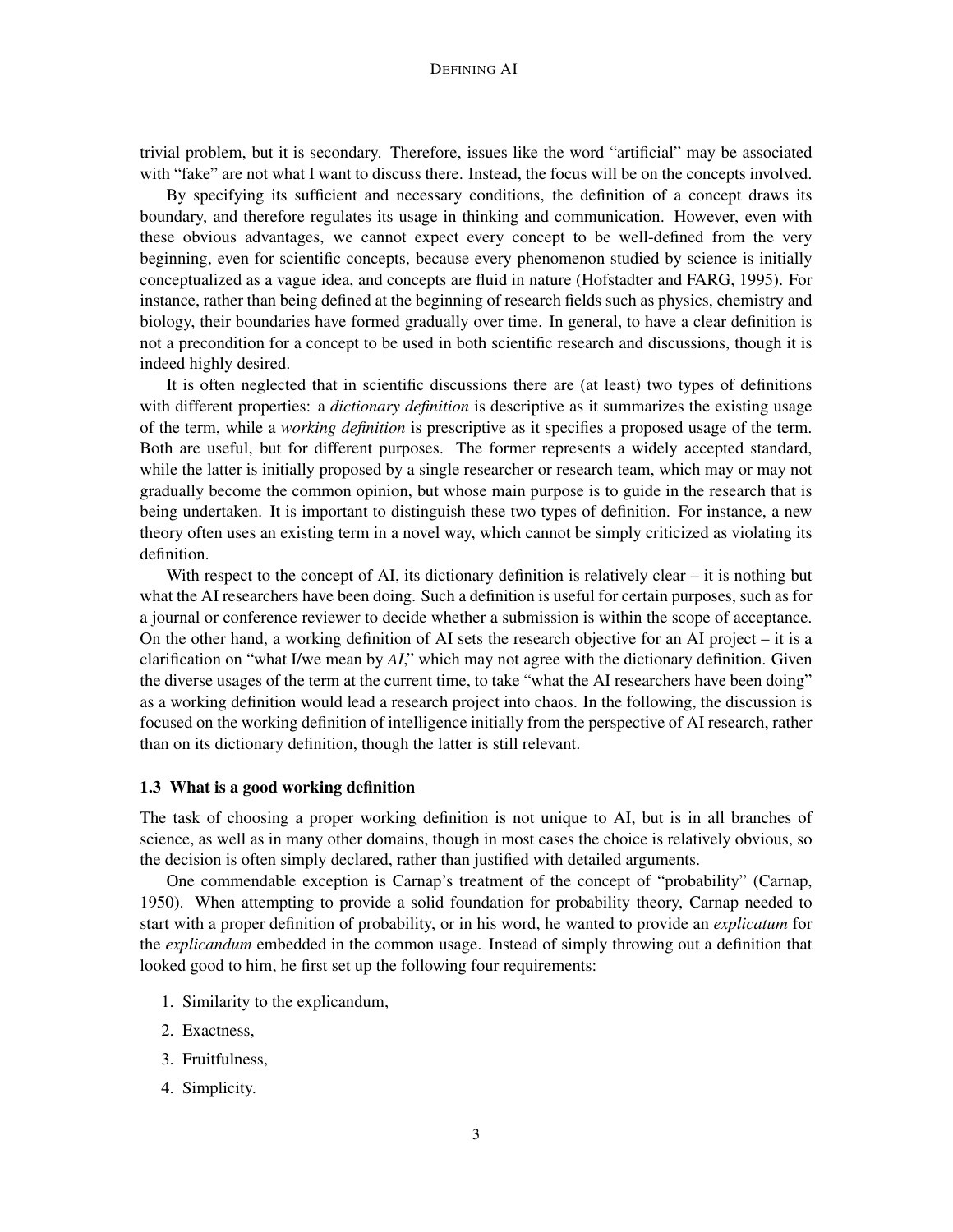Of course, Carnap is not the only one who has proposed requirements for working definitions in scientific theories, though these four seem to fit the situation of an AI definition quite well. Therefore, in this section I will discuss what each of the requirements means in the context of AI, though some other features of definitions will also be addressed later in the article.

#### 1.3.1 SIMILARITY TO THE EXPLICANDUM

In our terminology, this requirement asks a working definition to be similar to the dictionary definition of the concept. In "AI," how to interpret the "A" is not a big issue, and the troubles come mostly from the "I."

Though "intelligence" has been used without a well-defined boundary, there are still some common usages that can be taken as basic, which indicate what the concept should include, and what it should exclude.

First, the concept began as an attribute of human beings, and is especially about the mental or intellectual capability displayed by humans. Therefore it is historically *anthropocentric*, and if a working definition of intelligence could even exclude a normal (average) human being, it would not be acceptable – no matter how good such a definition is in other aspects, it is not about the intelligence as we intuitively understand, but about something else.

On the other hand, it is meaningful to talk about non-human intelligence. AI is certainly such a case, and there also have been studies on animal intelligence (Tomasello, 2000; Goldstein, Princiotta, and Naglieri, 2015), collective/group intelligence (Hofstadter, 1979; Leimeister, 2010), and alien/extraterrestrial intelligence (Regis, 1985; Cabrol, 2016). Though there are many controversies in each of these discussions, as far as we take such a discussion as meaningful, we have already accepted the usage of intelligence as a general concept with multiple special cases that can be different from each other here or there while still maintaining certain common nature (Bhatnagar et al., 2018).

According to this consideration, a working definition of intelligence cannot be too anthropocentric to the extent that non-human intelligence becomes impossible *by definition*. It follows that the definition cannot depend on human-specific properties, which can be biological, historical, social, etc. An intelligent being does not have to be human-like in all aspects, otherwise "intelligence" and "human intelligence" would be the same concept.

However, it does not mean that we want a concept to be defined as broadly as possible, since that will make it vacant and trivial. In the case of intelligence, that would also violate the common usage of the concept, since people do not consider everything as being intelligent. Most people do not consider a conventional computer program for sorting or arithmetic calculation to be intelligent, though it does carry out certain "intellectual" activities, and is useful and valuable.

Finally, a working definition does not need to cover all common usages of a concept. For example, in the commercial world the label "intelligent" is often used to mean "more powerful" or "better," which is a usage that can be neglected for the current purpose, since it is not part of the core meaning of the concept, though may be a derived sense.

#### 1.3.2 EXACTNESS

The demands for a definition are raised to resolve the ambiguity of the ordinary concepts in their common usages. Ideally, a definition should provide an accurate sufficient and necessary condition for deciding the applicability of the concept in all situations.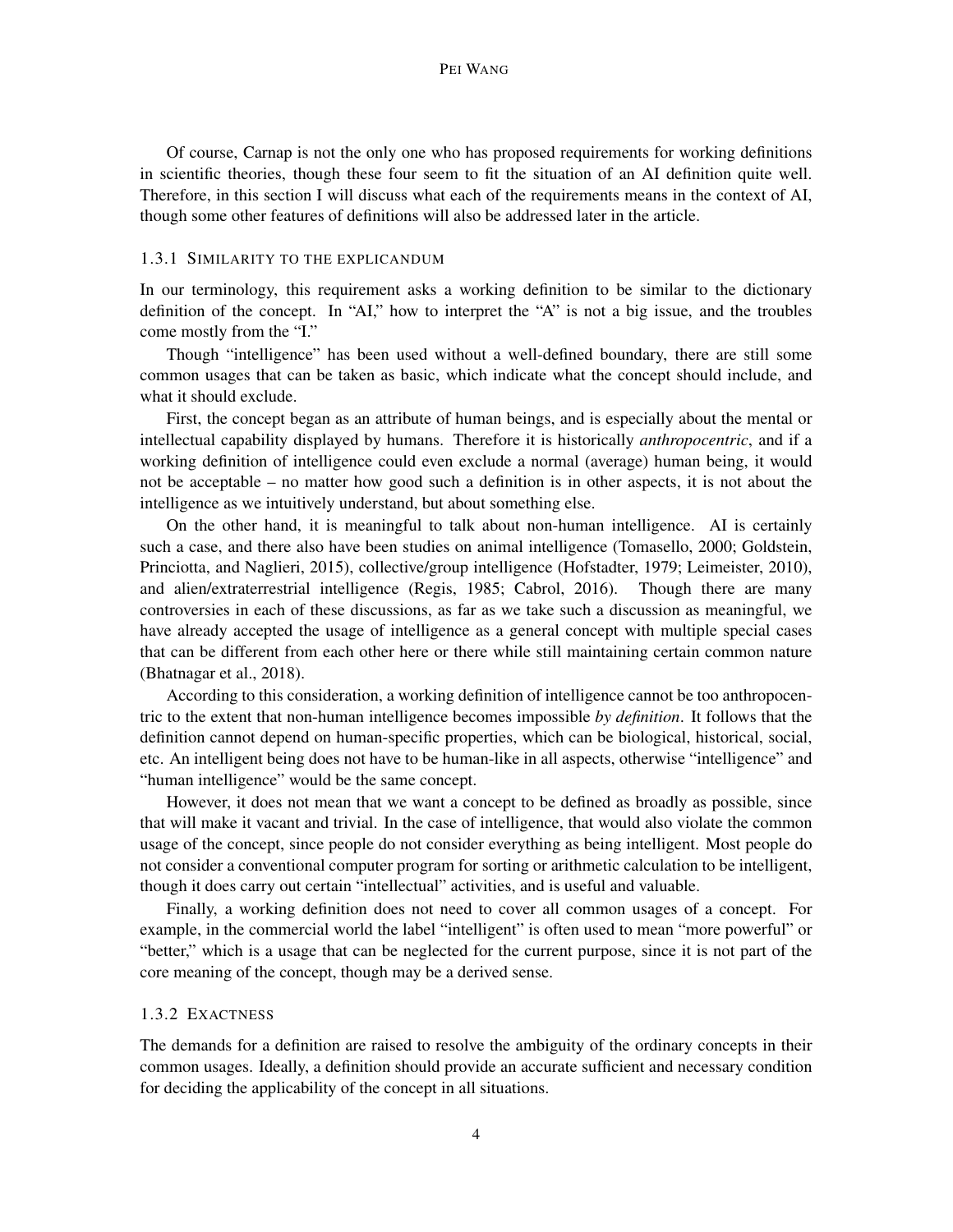For this reason, "intelligence" should not be defined in terms of other vague concepts, such as "mind," "thinking," "cognition," "wisdom," "consciousness," etc. without defining them first (which is no less complicated than defining intelligence). Such a definition is not wrong, but fails to draw a sharp line between intelligent beings and unintelligent ones, as a definition is supposed to do.

This requirement is still meaningful even if intelligence is (as it should be) considered as a matter of degree (Hernández-Orallo, 2017). In this situation, the definition should provide guidance for this degree to be determined.

It is why formal definitions are preferred, as they are generally more accurate and less ambiguous by using symbols with the intended meanings to replace words in a natural language. However, it should be kept in mind that since the concept of intelligence has empirical content, its definition cannot be completely formal. In (empirical) science, a formal definition only captures the relatively stable aspects of a concept, so is hard to get before the field becomes relatively mature. Before that, the "propensity for premature formalization" may hurt the progress in the field (Thórisson, 2013).

Even a formal definition still needs interpretation when it is applied to a practical situation, and the existence of different interpretations may undermine the exactness of the definition. For example, though the mathematical meaning of probability is fully specified by the axioms of probability theory, its applications still have controversies (Carnap, 1950; Hajek, 2012). ´

Therefore, the demand for exactness can only be relatively satisfied, as there is no way to completely remove ambiguity in a definition. This is also because some concepts used in the definition may not have exact definitions themselves, and to demand their definitions will cause an infinite regression. No matter how hard we have tried, we have to stop somewhere and depend on some common understanding about some concepts as the starting point of a definition process.

## 1.3.3 FRUITFULNESS

This is the requirement of being fruitful that distinguishes a working definition from a dictionary definition. When a researcher or a research team defines AI, normally it is not taken as something that already fully exists, but something to be built. To serve the role of being a research objective, a working definition of intelligence, and the derived definition of AI, should set a clear goal for the research, as well as to provide guidance for the following work.

There are many justifiable descriptions about intelligence, but most of them cannot play the role of a working definition well, as they do not provide clear instructions and restrictions for the design decisions when building an AI system. Of course, a definition by itself is not enough to solve all the problems in research, though it nevertheless provides the most fundamental postulations for the project. In particular, the definition distinguishes the features of human intelligence that need to be reproduced in an AI system from those that can be omitted as irrelevant.

Another function of a working definition is to shed light on the solving of the existing problems in AI. Contrary to a popular belief, in scientific research the introduction of a new concept is not encouraged, unless it contributes to the research in a unique way. Many definitions of AI are disliked by researchers, not because they are wrong, but because they are not useful.

Finally, a working definition of AI should give the field a proper identity by specifying its subject matter and scope, which will decide its relationship with other fields, such as computer science and cognitive psychology. This should establish AI as a domain with its unique problems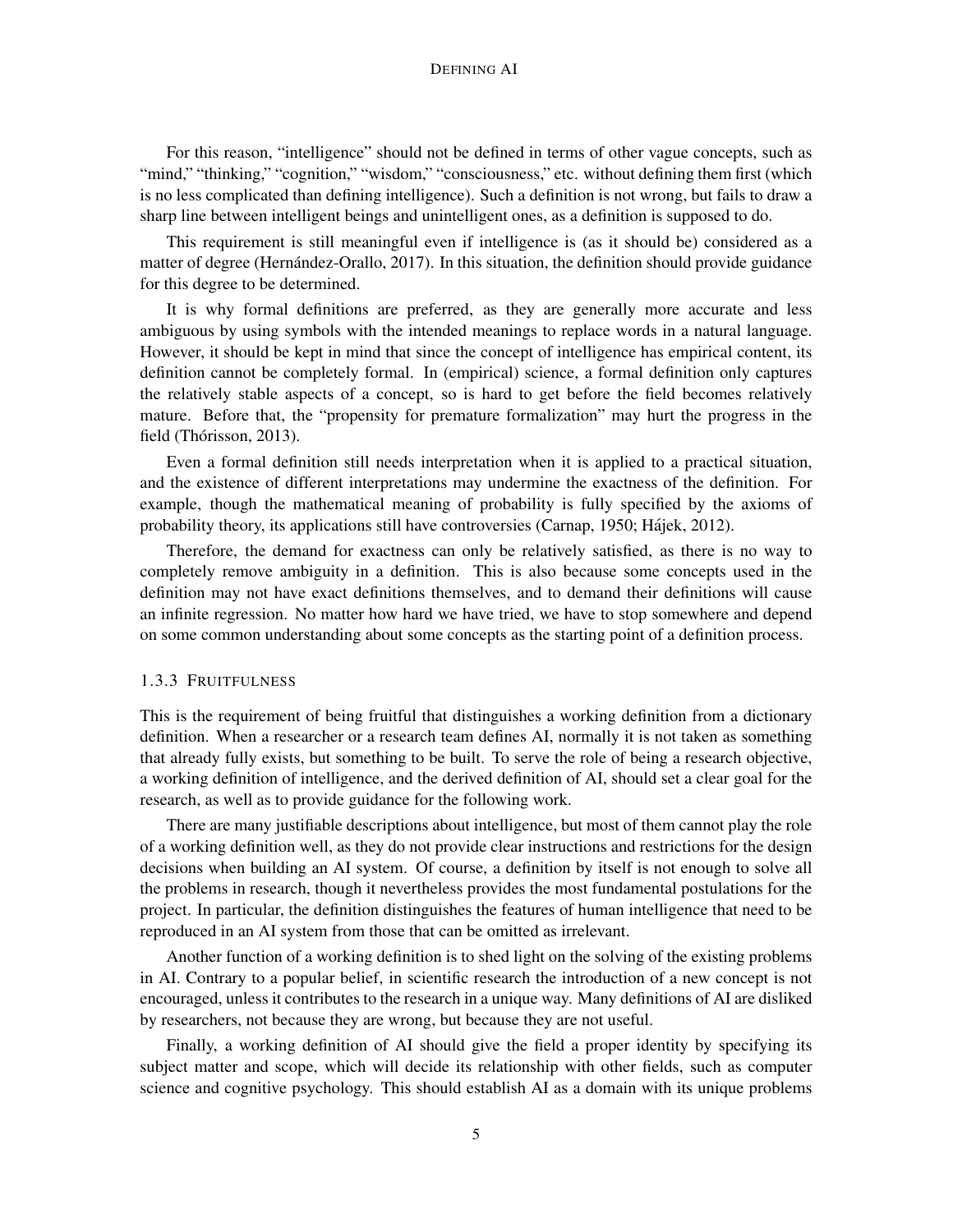and solutions, and show is as neither a collection of heterogeneous instances nor a novel label of an existing domain.

### 1.3.4 SIMPLICITY

It is widely agreed that a scientific concept should be as simple as possible. This requirement also appears in other forms, such as the preference of elegance and beauty, which can be interpreted as conceptual simplicity.

Though the favoring of simplicity is uncontroversial, it has been given different reasons and interpretations. For example, in the tradition of Solomonoff (1964), simpler hypotheses are assumed to have higher probability to be correct (Hutter, 2005), while to some other researchers (including me), the preference for simplicity is derived from the requirement of efficiency and economy of cognition (Wang, 2006b), and it is not correlated with correctness.

This requirement does not deny the complexity of the processes involving intelligence. Here the hope is to identify certain essential features of intelligence, from which many other features can be implied.

#### 1.3.5 OVERALL EVALUATION

For a given working definition, usually whether it satisfies each of the above requirements is not a matter of yes or no, but a matter of degree. It is hard to establish a general and practical method to measure the degrees, but it does not mean that they cannot lead to meaningful conclusions. Usually they are used relatively, that is, we can compare two working definitions with respect to a requirement to see which one is better. Actually, this is exactly what we can expect: what is needed is the best definition among the available candidates, no matter what "score" it gets.

What makes the comparison tricky is the conflicts among the requirements. It is often the case that one definition is better by one standard (say, simpler) but not as good by another one (say, less fruitful). Consequently, the final choice may be a compromise, or a "weighted sum" of the individual scores on each dimension, and the weights are decided subjectively. Different researchers value the requirements differently, though they usually agree on the relevance of them.

In conclusion, even though intelligence is hard to define, an AI researcher still inevitably gives it a working definition, as far as he/she claims to be "doing AI." The difference is only at whether the definition is carefully deliberated and explicitly announced, or implicitly accepted or revealed by the choice of research goal, approach, evaluation standard, etc. This is true even for the researchers who consider all discussions on defining AI to be a waste of time, who may eventually suffer from the unanticipated consequences produced by their unquestioned assumptions.

AI may indeed have no widely-accepted definition of the phenomenon it claims to be studying, but this is not a good reason to accept an arbitrary (working) definition as a foundation to carry out one's research.

## 2. Practices in Defining AI

#### 2.1 Historic development

The research goals in the field of AI have been changing over the years. After the invention of the computer in the 1940s, people soon realized that its capability is not limited to numerical calculation, and that it can be used to carry out many intellectual tasks that are usually considered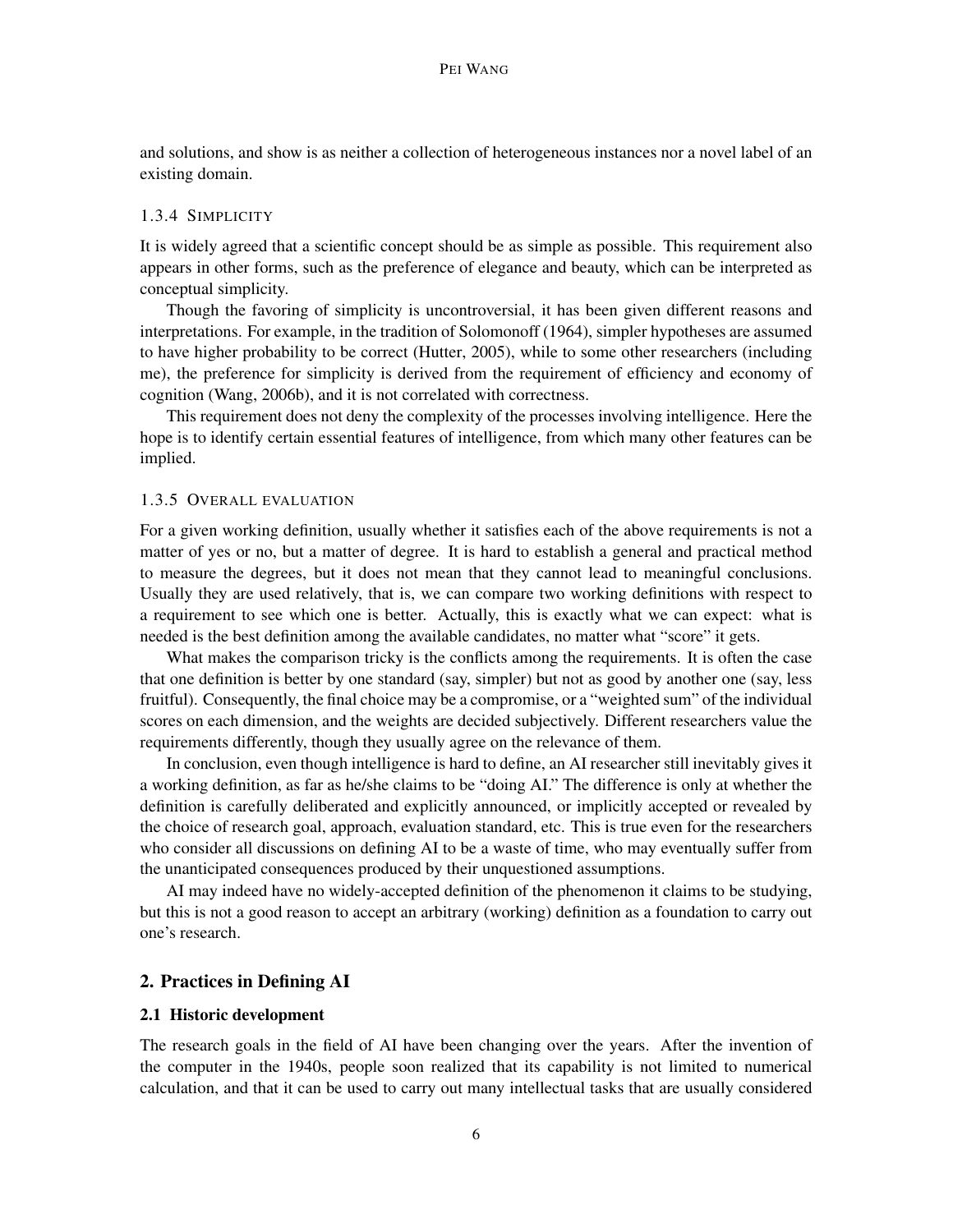as demanding human intelligence. Computers were called "giant electronic brains," and several visionary researchers proposed theories that stress the common features of the machines and the minds, including McCulloch and Pitts (1943), Wiener (1948), Shannon and Weaver (1949), Turing (1950), and von Neumann (1958).

Though the above researchers can be considered as pioneers of AI research, and their works have influenced generations of researchers, the research field known as AI today was mainly founded by McCarthy, Minsky, Newell, and Simon. This is not merely because they participated in the Dartmouth meeting (McCarthy et al., 1955) where the phrase "Artificial Intelligence" was coined, but because they established three leading research centers, and their ideas have largely shaped the path of mainstream AI for decades. The following are their opinions about what AI is about:

"By 'general intelligent action' we wish to indicate the same scope of intelligence as we see in human action: that in any real situation behavior appropriate to the ends of the system and adaptive to the demands of the environment can occur, within some limits of speed and complexity" (Newell and Simon, 1976).

Intelligence usually means "the ability to solve hard problems" (Minsky, 1985a).

"AI is concerned with methods of achieving goals in situations in which the information available has a certain complex character. The methods that have to be used are related to the problem presented by the situation and are similar whether the problem solver is human, a Martian, or a computer program" (McCarthy, 1988).

As mainstream AI has been guided by these intuitive but vague conceptions of intelligence, it has grown into a field that lacks not only a common theoretical foundation, but also a consensus on the overall research objective. Consequently, there is much disagreement on evaluation criteria, progress milestones, benchmark problems, etc. It is normal for a scientific domain to have competing paradigms (Kuhn, 1970), but researchers in other domains at least agree on the problems to be studied.

To the larger community of computer science and information technology, AI is usually identified by the techniques grown from it, which at different periods may include theorem proving, heuristic search, game playing, expert systems, neural networks, Bayesian networks, data mining, agents, and recently, deep learning. Since these techniques are based on very different theoretical foundations and are applicable to different problems, various subdomains have been formed within AI, such as knowledge representation, reasoning, planning, machine learning, vision, natural language processing, robotics, etc. Many researchers identify themselves much closer with these subdomains than with AI, and treat the latter like an optional label that can be added to or dropped from their projects depending on the current public image of AI, which has been on a roller coaster.

Different attitudes towards this diversity can be perceived from two AAAI Presidential Addresses:

"I want to consider intelligence as a collective noun. I want to see what we in AI have thought of it and review the multiple ways in which we've conceived of it. ... to conceive of AI as the study of the design space of intelligences" (Davis, 1998).

"It has been hypothesized that whatever intelligence is (and we obviously have not been able to fully define it so far), it is a multidimensional thing. ... We must consider the integration and synergies of components in an overall system to really approach some form of artificial intelligence" (Brachman, 2006).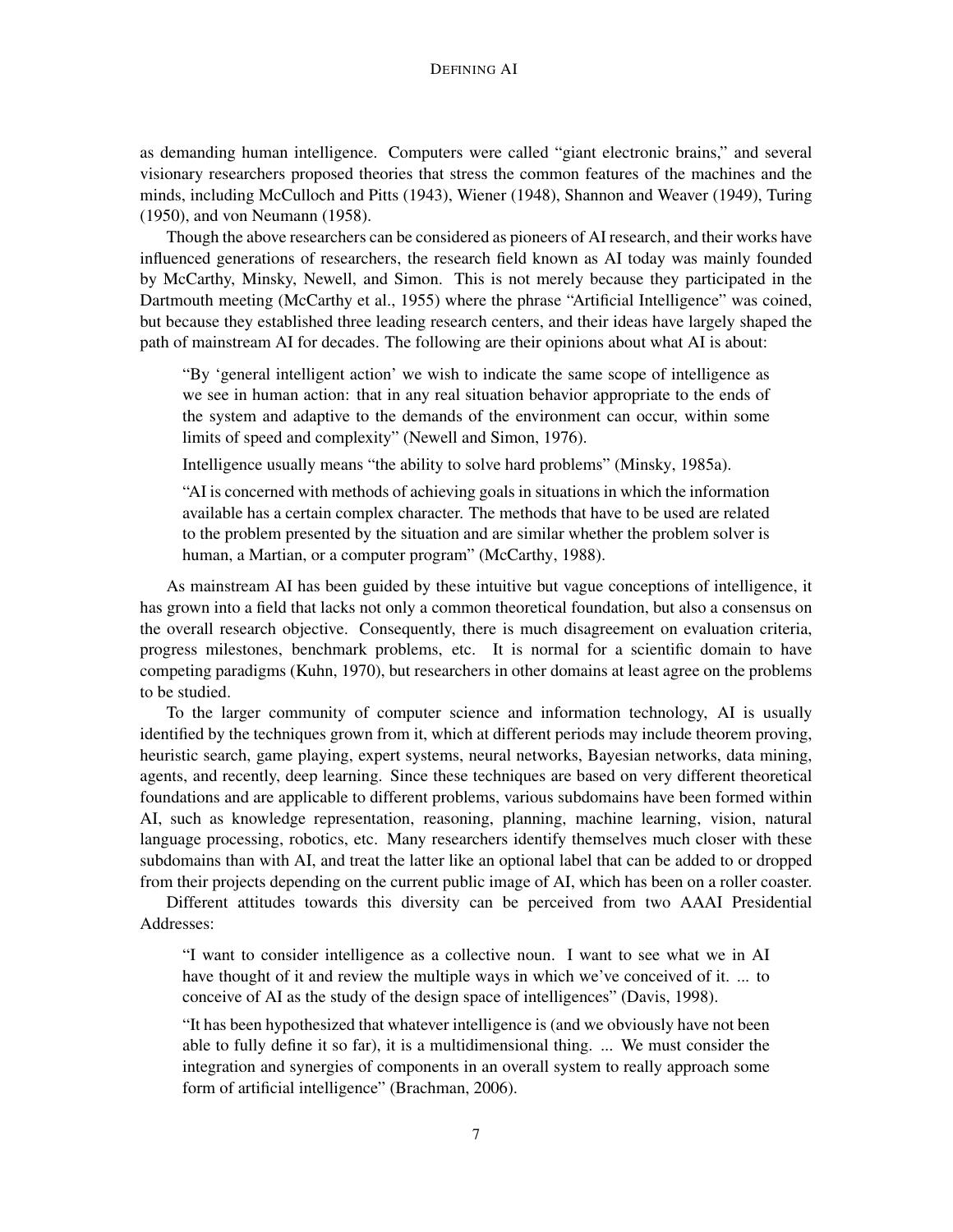While Davis took the diversity within the field to be an admirable feature, Brachman was concerned about the fragmentation of the research community. Though many attempts have been made in recent years to integrate the subdomains, there is still no consensus on many major issues, including what AI or intelligence means. In conferences, journals, and textbooks, "AI" has been interpreted in a very broad and loose manner, and consequently covers a wide variety of theories and approaches (Luger, 2008; Russell and Norvig, 2010; Poole and Mackworth, 2017).

#### 2.2 Different abstractions of human intelligence

A recent survey (Monett and Lewis, 2018) identified hundreds of definitions of intelligence. In this section I will not analyze individual definitions, but the major perspectives from which the definitions are proposed.

AI is conceived as computer systems that are similar to the human mind in a certain sense, though a computer and a human mind cannot be identical in all aspects. Therefore, here the key issue is *where* the two are similar or even the same. We will see that every working definition of AI corresponds to an abstraction of the human mind that describes the mind from a certain point of view, or at a certain level of abstraction, under the belief that it is what intelligence is really about. This abstraction guides the construction of a computer system that is similar to a human mind in that sense, while neglecting other aspects of the human mind as irrelevant or secondary.

To more clearly show the similarities and differences among these abstractions, in the following both humans and computers are described in a very simple formal framework (Wang, 2008). An agent or system and its interaction with the environment is specified as a tuple  $\langle P, S, A \rangle$ , where each of the three components describes the agent's *input signals*, *internal states*, and *output actions*, respectively, in a series of moments. For the sequence of moments  $0, \ldots, t, P = \langle p_0, \ldots, p_t \rangle$  is the sequence of percepts acquired (as input),  $A = \langle a_0, \ldots, a_t \rangle$  is the sequence of actions executed (as output), and  $S = \langle s_0, \ldots, s_t \rangle$  is the sequence of internal states the agent has gone through. When a human is written as  $H = \langle P^H, S^H, A^H \rangle$  and an intelligent computer as  $C = \langle P^C, S^C, A^C \rangle$ , a working definition of intelligence corresponds to a way to define  $C \approx H$  in terms of their components, that is, it explains *in what sense* C and H are similar.

#### 2.2.1 STRUCTURE-AI

The rationale of this perspective seems self-evident. After all, intelligence starts as a notion describing the mental capability produced by the human brain, so the most reliable way to reproduce it is to faithfully simulate the brain. Representative expressions of this position include "the ultimate goals of AI and neuroscience are quite similar" (Reeke and Edelman, 1988) and "At a more fundamental level, any computational model of learning must ultimately be grounded in the brain's biological neural networks" (Lake et al., 2017).

I call this type of definition "Structure-AI," since it requires an AI system to go through isomorphic states or structure changes as the brain does when they are given similar input, which will produce similar output, so the three components of the two are pairwise similar to each other:

$$
P^C \approx P^H, \ S^C \approx S^H, \ A^C \approx A^H
$$

From this perspective, similarity to the brain is the main standard and justification of the design, rather than merely as a source of inspiration. Therefore, this group includes the brain modeling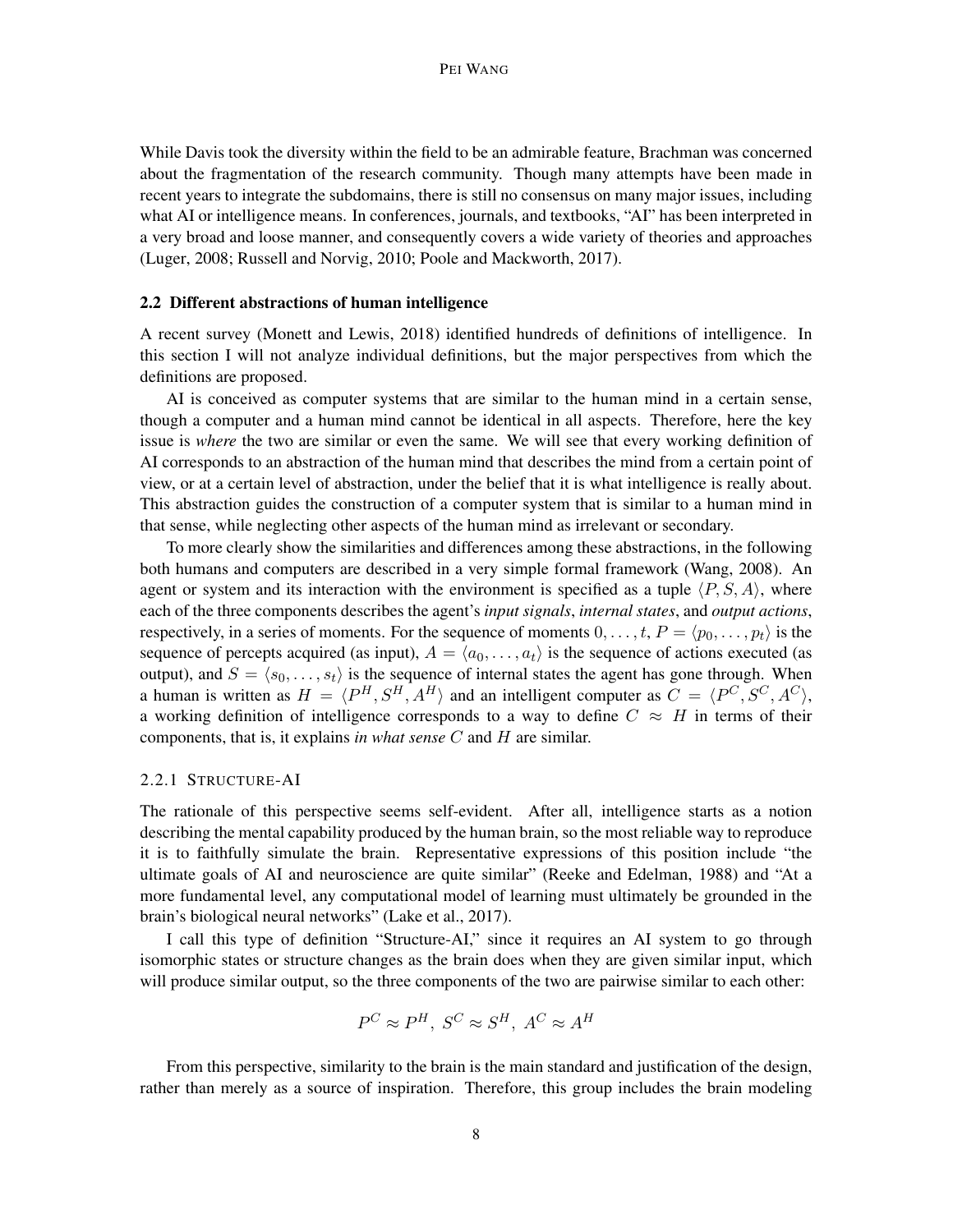projects (Hawkins and Blakeslee, 2004; Markram, 2006; Koene and Deca, 2013), but not the artificial neural networks (McCulloch and Pitts, 1943; Rumelhart and McClelland, 1986).

Given the complexity of the human brain, such a project must be very difficult, and it will heavily depend on the progress of neuroscience, but feasibility is not the concern of this article, since the focus is on the identity each definition gives to AI. In that aspect, the major criticism is that this definition is too anthropocentric. As explained above, a fundamental intuition behind AI is that human intelligence is a special form of a general notion of intelligence, which have other forms. Using a well-known metaphor, "to fly" and "to fly as a bird" both can be taken as engineering goals, but they are different goals. The latter is possible (though difficult), but if the former is understood as identical to the latter, many valuable designs will be omitted or even disqualified, simply because they are not similar to the original.

If it turns out to be the case that the only way to get intelligence is doing exactly what the human brain does, then AI should be considered as an ill-conceived concept. Instead, we would better talk about brain modeling or emulation. A related issue is whether "mind" can be completely reduced into "brain." If it is not the case, then a good model of the brain and a good model of the mind are not the same, and the intuitive meaning of intelligence is closer to the latter than to the former.

### 2.2.2 BEHAVIOR-AI

One way to acknowledge a human-like mind without demanding a human-like brain is to associate intelligence to the external behaviors of the agent. After all, if an agent behaves like a human, it should be considered as intelligent, no matter whether it looks like a human, either inside or outside.

In the agent framework, it means that  $C$  is similar to  $H$  in the sense that:

$$
P^C \approx P^H, \ A^C \approx A^H
$$

that is, the two should have similar input-output streams, without requiring any corresponding internal structures and states.

The best-known example of this perspective is the Turing Test (Turing, 1950), which states that if a computer system's verbal behaviors are indistinguishable from that of a human being, it can be considered as intelligent, or a thinking machine, for all practical purposes.

The Turing Test is intuitively appealing, and has been widely taken as the definition of AI by the public. However, within the field most projects do not aim at pretending to be human beings. Actually, work on chatbot (which is the closest to the Turing Test among all subdomains of AI) had not been taken seriously by the mainstream until recent years, and the Turing Test has been criticized as a distraction or even harmful by some influential AI researchers (Hayes and Ford, 1995; Laird et al., 2009; Marcus, Rossi, and Veloso, 2016).

The most ironic point on this matter is that Turing himself did not propose this test (he called it the "imitation game") to be the definition of thinking machines, but a *sufficient condition* for a machine to be considered as intelligent. He explicitly acknowledged that it is not a *necessary condition* by writing "May not machines carry out something which ought to be described as thinking but which is very different from what a man does? This objection is a very strong one, but at least we can say that if, nevertheless, a machine can be constructed to play the imitation game satisfactorily, we need not be troubled by this objection" (Turing, 1950). His intention was merely to get a behavior-based standard for "thinking," though it does not have to be the only standard.

To expect an AI to behave exactly like a human is too anthropocentric to non-human intelligence, since human behaviors not only depend on our intellectual competence and mechanisms, but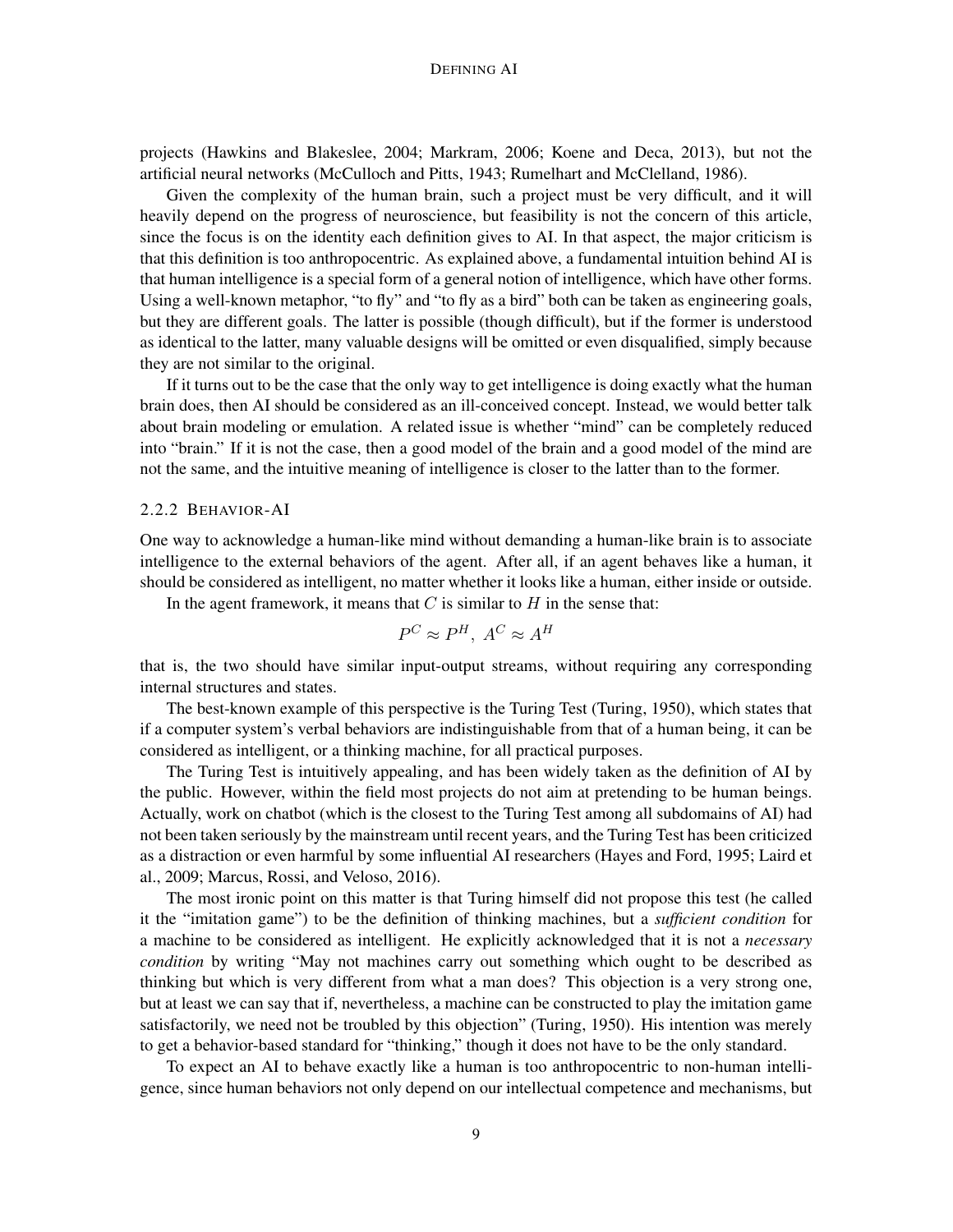on biological, evolutionary, and cultural factors that are unique to humans. For example, we cannot expect an extraterrestrial being to pass the Turing Test, though we can expect them to be similar to us in certain aspects (Minsky, 1985b).

A milder version of this perspective aims at computer models whose behaviors are *similar to* that of human beings, though do not have to be *indistinguishable from* them. Such a project may take inspirations from psychology in its architecture or mechanisms (Newell, 1990; Franklin, 2007; Bach, 2009), or use psychological data to train a machine learning model to replicate the behavior (Flach, 2012). Though they usually do not aim at passing the Turing Test, these projects still use psychological data for evaluation and justification.

#### 2.2.3 CAPABILITY-AI

For people whose interest in AI mainly comes from its potential applications, the intelligence of a system should be indicated by its problem-solving capability. For instance, Minsky uses the word "merely means what people usually mean—the ability to solve hard problems" (Minsky, 1985a). It certainly makes sense, as people do judge the intelligence of each other by their problem-solving capability. In the agent framework, it means that  $C$  is similar to  $H$  in the sense that there are moments  $i$  and  $j$  that:

$$
p_i^C \approx p_j^H, \ a_i^C \approx a_j^H
$$

that is, the action (solution) the computer produces for a percept (problem) is similar to the action produced by a human to a similar percept. To make the discussion simple, here we assume that a single percept can represent the problem, and a single action can represent the solution.<sup>1</sup>

In this way, the intelligence of a system is identified by a set of problems it can solve, while whether they are solved in the "human way" does not matter. Now the question is: which problems require intelligence, and which do not?

There have been various opinions:

"I sometimes think of AI as 'the current frontier of computer science.' . . . Then, in that view, AI is simply finding ways to make computers do the useful things that no one yet knows how to make them do" (Minsky, 1983).

A useful definition of intelligence should "span an intellectual range from that of an insect to that of an Einstein, from that of a thermostat to that of the most sophisticated computer system that could ever be built" (Albus, 1991).

"There are challenge problems in planning, e-commerce, knowledge discovery from databases, robotics, game playing, and numerous competitions in aspects of natural language" (Cohen, 2005).

"I suggest we replace the Turing test by something I will call the 'employment test.' To pass the employment test, AI programs must be able to perform the jobs ordinarily performed by humans. Progress toward human-level AI could then be measured by the fraction of these jobs that can be acceptably performed by machines" (Nilsson, 2005).

<sup>1.</sup> The same interpretation of percept-action as problem-solution can be made in the previous two perspectives, though it is not necessary as in those situations the whole I/O streams are similar to each other. It is only in this perspective that a single percept-action pair needs to make independent sense.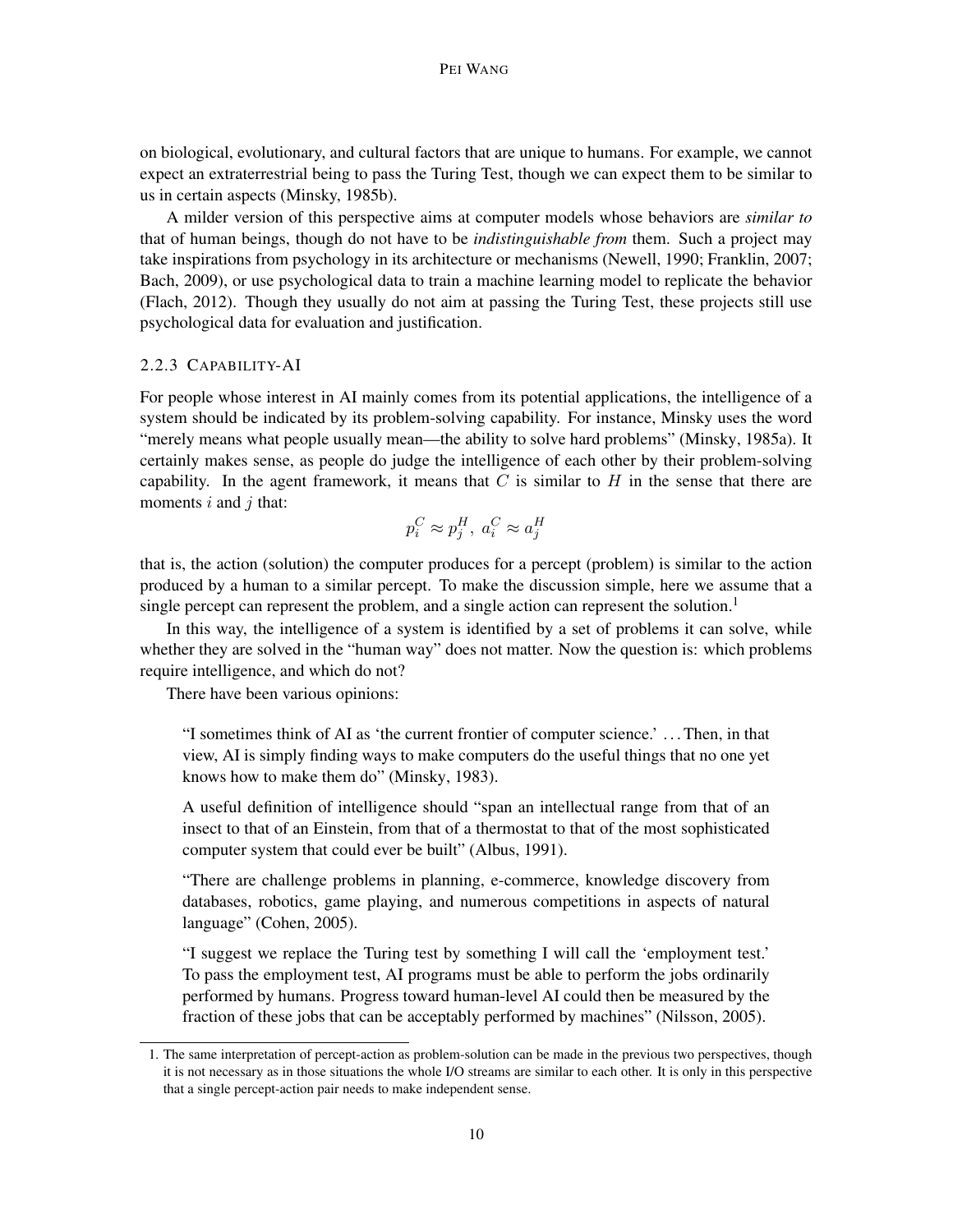These problems indeed have practical values, but why do they need intelligence while others do not?

One extreme position is to consider every problem-solving process as requiring intelligence, though to different extents. As stated by Hayes and Ford (1995): "So, which parts of computer science are part of AI? We suggest a rather radical answer to this question: all of them." However, in that case why do we need a new concept? In recent years "AI" has been often used to refer to the works that were traditionally called "computer application" or "automation," but is this a good practice?

A less radical position is to define AI as using computers to solve problems that are only solvable by the human mind, as suggested by Minsky (1983). This treatment will indeed separate some problems from the others, but it leads to an iconic result: as soon as a computer system is built to solve a problem successfully, the problem is no longer "only solvable by the human mind," so does not need intelligence anymore. Consequently, "AI is whatever hasn't been done yet" (Hofstadter, 1979; Schank, 1991), which is known as "the AI Effect" (McCorduck, 2004).

Many researchers are not bothered by this situation. To them, as far as their results are valuable, whether they are labeled as "AI" does not matter. This attitude is partially responsible for the lack of a "theory of AI"—as the solving of different problems usually requires different theories and techniques, there is little hope to find a non-trivial foundation for all of them, and consequently, AI will not become a branch of science or engineering, but a "suitcase word" (Minsky, 2006) that has no core meaning.

Another issue of defining intelligence in this way is that it conflicts with an important aspect of the common usage of the word. Intuitively, intelligence is not associated with all types of problem-solving processes. Many people still have the feeling that although today's ordinary computer systems can solve many problems, the way they do so is too rigid and inflexible to be considered as intelligent. For example, people usually do not consider solving a problem by exhaustively considering each possibility to be intelligent, even though this method solves many problems perfectly. The attribute "intelligent" is intuitively associated with "creative," "autonomous," "flexible," and so on. Such associations are dismissed by some researchers as unrealistic expectations, but it nevertheless reveals a mismatch between what is called "AI" inside the field and the public expectation and imagination on what the research should be about.

#### 2.2.4 FUNCTION-AI

One common way to distinguish AI from the other branches of computer science is to associate this field with the cognitive functions identified in the human mind. Currently most textbooks of AI are organized in this way, with chapters on searching, reasoning, learning, planning, perceiving, acting, communicating, etc. (Luger, 2008; Russell and Norvig, 2010; Poole and Mackworth, 2017).

For each function, the typical treatment is to follow the computational paradigm: "a result in Artificial Intelligence consists of the isolation of a particular information processing problem, the formulation of a computational theory for it, the construction of an algorithm that implements it, and a practical demonstration that the algorithm is successful" (Marr, 1977).

In the agent framework, this "Function-AI" perspective takes  $C$  to be similar to  $H$  in the sense that there are moments  $i$  and  $j$  that:

$$
a_i^C = f^C\! (p_i^C) \, , \; a_j^H = f^H\! (p_j^H) \, , \; f^C \approx f^H
$$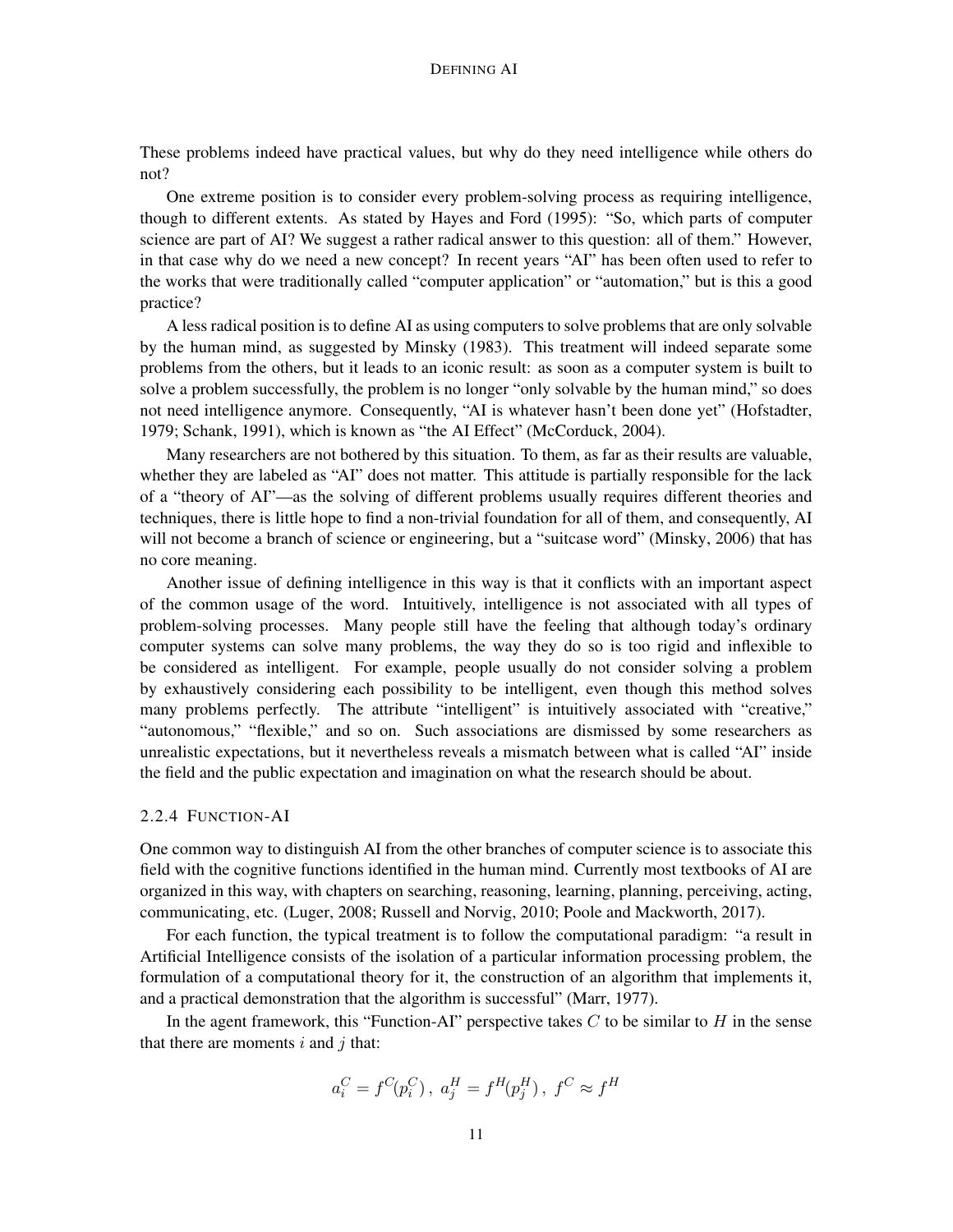#### PEI WANG

that is, the function that maps a percept (input problem) into an action (output solution) in the computer is similar to that of a human. Here the function can correspond to searching, reasoning, learning, etc., and since the focus is on the functions (i.e., input-output mappings), the concrete input and output values of the two agents do not have to be similar to each other. Naturally, a system with higher intelligence should implement more such functions efficiently and use them in multiple domains.

Compared to Structure-AI and Behavior-AI discussed previously, this perspective of intelligence is less anthropocentric (though the functions are still abstracted from the human mind), and it gives the field a better identity than Capability-AI by generalizing its capability from specific problems to abstract functions.

One issue of this perspective is the fragmentation of AI (Brachman, 2006) that has been addressed previously. Since each function can be specified in isolation, there is little motivation to take the other functions into consideration, as this will complicate the situation, and may violate the basic assumptions shared by the researchers working on the function.

Another issue is that when a function is specified in this way, it may become very different from its *natural* form in the human mind where it is tightly coupled with the other cognitive processes. One example is that in the current machine learning studies, "learning" has been commonly specified as the process of using a meta-algorithm (learning algorithm) to produce an object-level algorithm (model for a domain problem) according to the training data (Flach, 2012). This working definition is exact and simple, as well as fruitful in many domains, though is arguably only a restricted version if compared to the learning processes in the human mind (Wang and Li, 2016), even compared to the initial diverse approaches within the field (Michalski, Carbonell, and Mitchell, 1984).

These issues have been widely recognized within the field, as shown by the calls for integration (Brachman, 2006), the notion of "AI Complete Tasks" that stresses the dependency among the functions (Shapiro, 1992), and the attempts to organize the functions into a cognitive architecture (Newell, 1990) or agent framework (Nilsson, 1998). Even so, the problem is still far from being solved, mainly because the functions have been specified and developed according to different, even incompatible, assumptions and considerations, and therefore cannot be easily combined. This theoretical incommensurability (Kuhn, 1970) has important practical consequences, as revealed by the attempts of building integrated AI systems, where "component development is crucial; connecting the components is more crucial" (Roland and Shiman, 2002), since the difficulties are mainly theoretical, not technical.

## 2.2.5 PRINCIPLE-AI

As in any field, there are researchers in AI trying to find fundamental principles that can uniformly explain the relevant phenomena. Here the idea comes from the usage of intelligence as a form of *rationality* (Simon, 1957; Russell, 1997; Hutter, 2005; Wang, 2011) that can make the best-possible decision in various situations, according to the experience or history of the system.

In the agent framework, it means that  $C$  is similar to  $H$  in the sense that

$$
A^C = F^C(P^C), A^H = F^H(P^H), F^C \approx F^H
$$

that is, the function that maps the whole stream of percepts (experience) into the whole stream of actions (behavior) in the computer is similar to that of a human. As in Function-AI, here the focus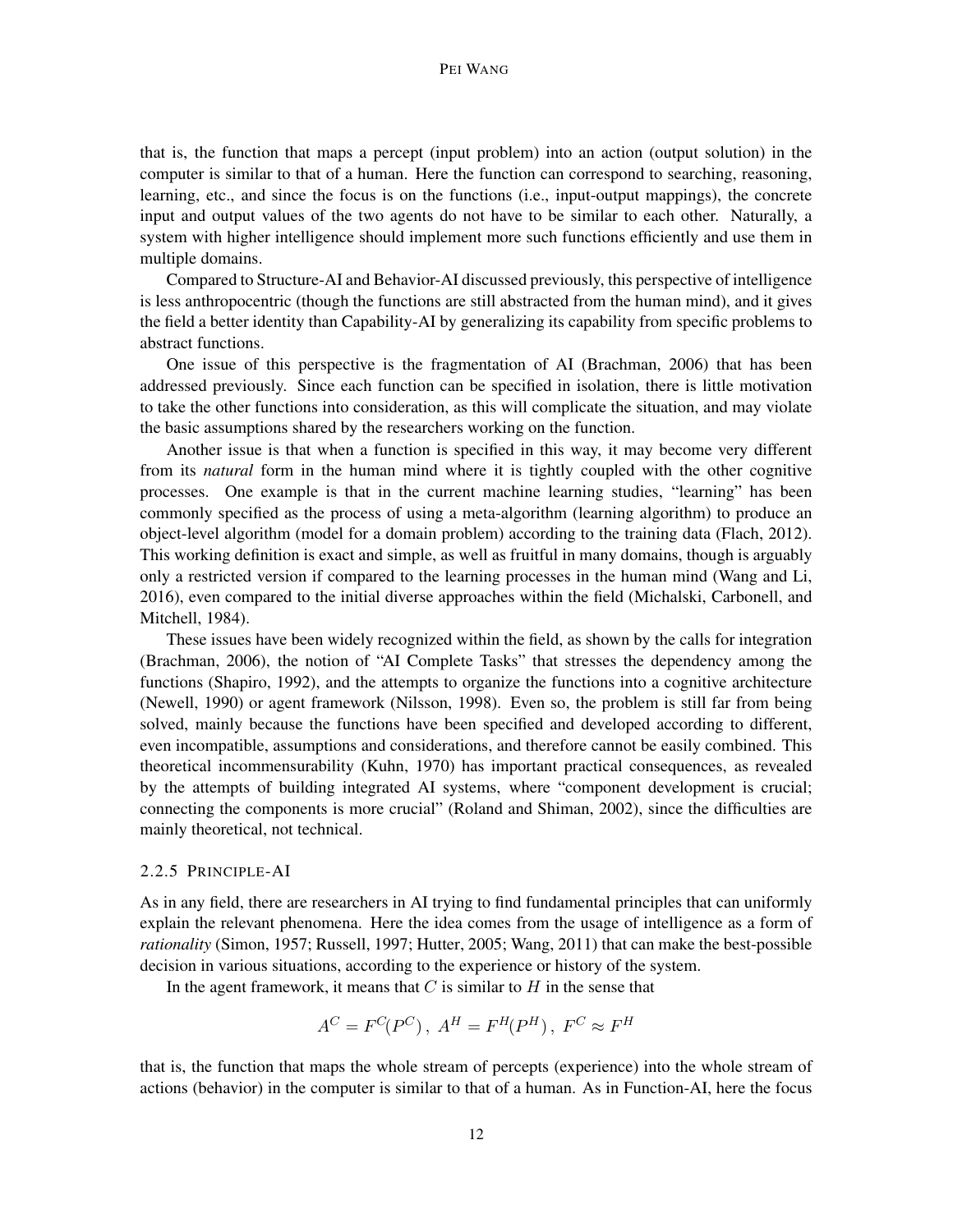is on the function, not the actual percepts and actions, except that the input-output relationship in Principle-AI is more general. The above  $F$  is often not formally specified, but described informally as a certain "principle," which is not merely about a single type of problem and its solution, but about the agent's life-long history in various situations, when dealing with various types of problems.

This position is widely doubted and sometimes criticized as "physics envy," as the phenomena associated with intelligence seem too complicated and heterogeneous to get a "neat" explanation (Minsky, 1990). Until a system built according to such a definition is widely acknowledged as intelligent, most people will not be convinced that a good definition of AI can be obtained in this way.

## 2.2.6 RELATIONS AMONG THE PERSPECTIVES

It is well-know that the AI researchers have been taking different approaches, though these approaches have been classified differently. For example, Russell and Norvig (2010) clusters the definitions of AI using a "humanly vs. rationally" distinction and an "acting vs. thinking" distinction. I do not make those distinctions, because according to the above analysis, all the AI definitions can be seen as abstractions of human intelligence, with rationality corresponding to a certain level. On the other hand, it can be argued that every AI system has both a *thinking* aspect and an *acting* aspect, corresponding to their internal and external activities, respectively.

Beside properly classifying different perspectives in defining AI, an important issue is the relationship among the perspectives. Instead of discussing how one of them relates to another one pair-by-pair, here I focus on the overall relation among them, as it is more crucial in this discussion.

The most common opinions on this matter can be expressed by the proverb "All roads lead to Rome" and the parable of "the blind men and an elephant," respectively. According to the former, all the approaches eventually lead to the same goal, and their differences are merely caused by the paths taken. Such a picture is described by Nils Nilsson in his talk "Routes to the Summit" in the "AI@50" conference,<sup>2</sup> in which he took different approaches as starting from different "base camps." According to the latter, each approach only addresses part of the picture, and eventually they should be combined together to get a whole solution, and probably can be organized into an "atlas of intelligence" (Bhatnagar et al., 2018). Both metaphors consider the approaches as complements of each other, though in different ways. According to the elephant metaphor, even one path leads to the summit, it is still only part of the story, as the objective is to explore the whole mountain, not merely the summit.

Though these opinions are not completely groundless, I think they get the situation wrong, and a more suitable metaphor is the Mount Lu in the poem of Su Shi (1037–1101, also known as Su Dongpo): "Viewed horizontally a range; a cliff from the side; It differs as we move high or low, or far or nearby."<sup>3</sup> Here Mount Lu is not the elephant described by the blind men, as the range and the cliff are not *parts* but *views* of the mountain. It is true that the previously mentioned structure, behavior, capability, function, and principle are all features of *human intelligence*, but abstractions according to each of them lead to different notions of *intelligence*, and the *artificial intelligence* systems designed accordingly are even more different, since these concepts often (though not always) require

<sup>2.</sup> The conference website is at http://www.dartmouth.edu/˜ai50/homepage.html, in which Nilsson's talk was listed.

<sup>3.</sup> The English translation is from Zhang Longxi, "Lessons from Mount Lu: China and cross-cultural understanding", Cultural Dynamics, Vol. 27(2), 285–293, 2015.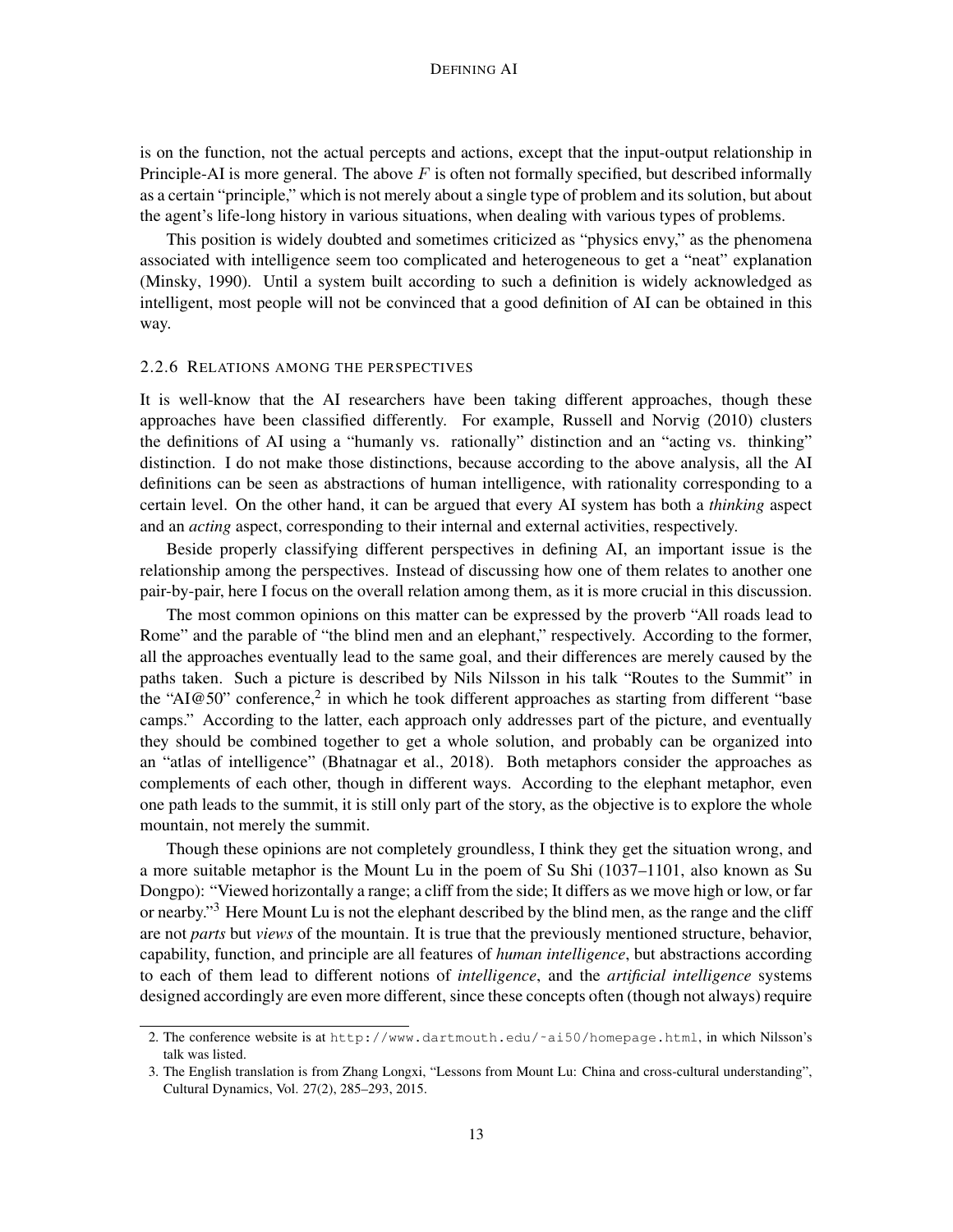different design decisions, so it is impossible for all of them to be satisfied to the same extent in a single computer system.

It is possible for an AI project to aim at more than one research objective. For example, when working on a model of the mind, it will be nice if some results can find practical applications; when the direct goal is to solve a real-life problem, it may be a good idea to study how it is handled by the human mind. However, there should be an objective to be considered as primary, otherwise the project would suffer from the conflicts among the objectives.

Because each definition sets a separate objective, the research paradigms established accordingly are not compatible with each other. In particular, the achieving or progressing toward one of them does not necessarily imply the same effect for another one. For example, a common belief is that brain modeling is a more fundamental approach, because as soon as the human brain is accurately simulated, human behaviors and so on will appear as consequences. This is not necessarily true, because human behaviors are not only determined by the human brain, but also by the human body and human experience, to say the least. To simulate all of those will not only be a technical challenge, but also different from the AI as we know it.

Therefore, accurately speaking, these perspectives should be considered as different research fields, though with overlapping parts here or there, and all called "AI" for historical reasons. Using Nilsson's metaphor, AI researchers are actually climbing different mountains, and will eventually reach different summits, even though they may take shared paths in certain ranges, and can learn from each other.

#### 2.3 The ultimate aim of AI

The different working definitions of AI correspond to not only different ways to abstract from human intelligence, but also different expectations about the destination of this research.

In the early years of AI research, the works were clearly targeted at computers that are generally comparable with the human mind (Turing, 1950; McCarthy et al., 1955; Feigenbaum and Feldman, 1963). There were ambitious projects like General Problem Solver (Newell and Simon, 1963), the Fifth-Generation Computer Systems (Feigenbaum and McCorduck, 1983), and the Strategic Computing Program (Roland and Shiman, 2002), but none of them reached their declared goal, which led to widespread doubt about the feasibility of the "grand dream of AI," and contributed to the following "AI Winter."

Driven by motivations including to avoid the impossible missions, to obtain the necessary resources, and to improve its public image, the AI community shifted its aim to more realistic tasks, like solving practical problems and carrying out individual cognitive functions. This shift is praised as "AI becomes a science (1987 – present)" (Russell and Norvig, 2002), which was later changed to "AI adopts the scientific method (1987 – present)" (Russell and Norvig, 2010), because "It is now more common to build on existing theories than to propose brand-new ones, to base claims on rigorous theorems or hard experimental evidence rather than on intuition, and to show relevance to real-world applications rather than toy examples" (Russell and Norvig, 2010). It sounds wonderful, but as it turned out this has come at the price of giving up the initial dream of the field. For a long time afterward, topics like "general-purpose intelligence" and "thinking machine" became taboos, and were judged as not serious or even as pseudoscience. The aim of AI had been degraded to the building of "smart tools" (Nilsson, 2009). For people who still believe in the original dream, this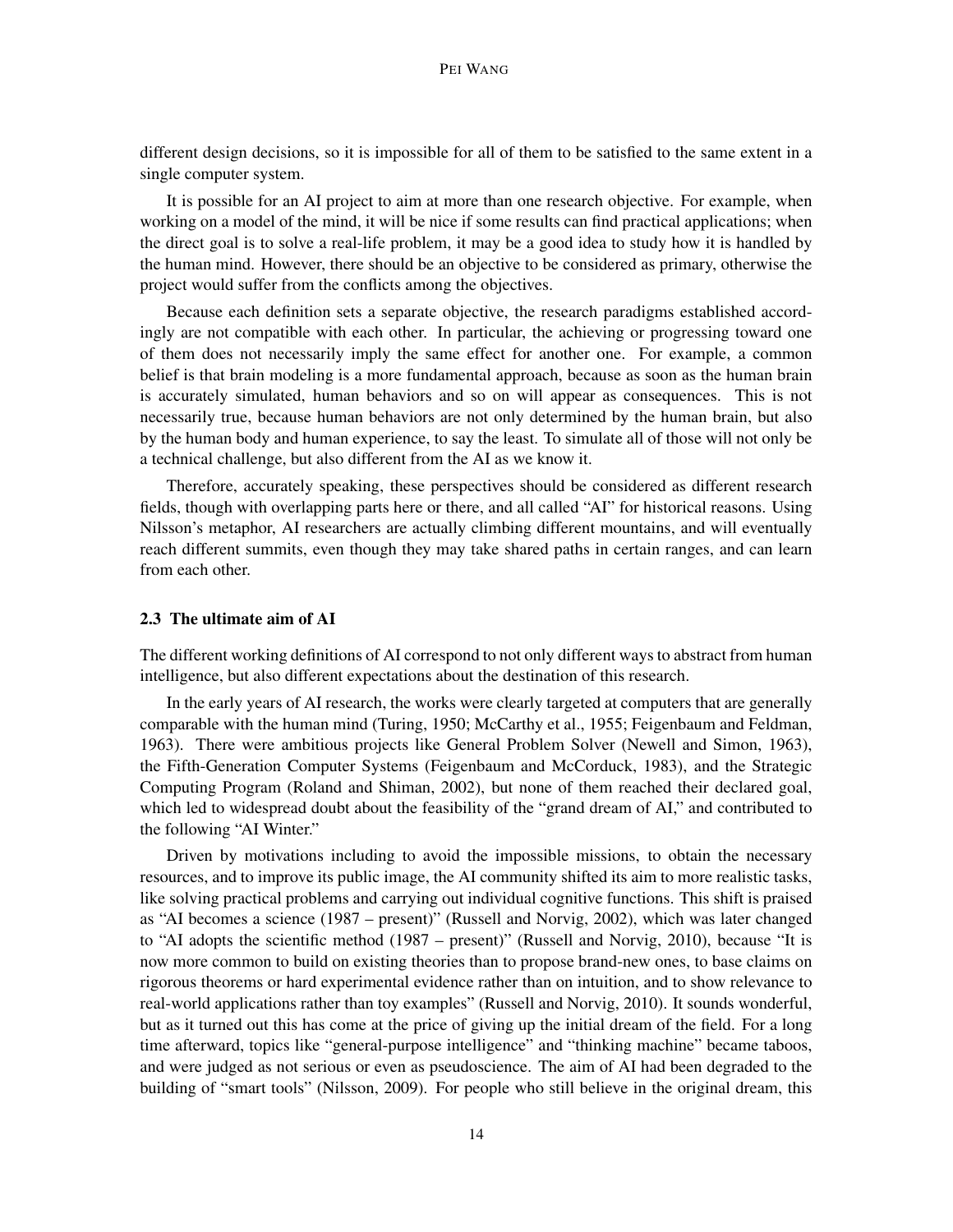goal shifting is disappointing. In an interview with Wired in August 2003, Minsky criticized AI as "brain-dead," as "Only a small community has concentrated on general intelligence."<sup>4</sup>

In recent years, a renaissance has been happening in AI, partly due to the hope raised by the success of new techniques such as deep learning, and partly due to the realization that the old problems cannot be sidestepped. To distinguish these types of research from the conventional works, new names have been introduced, including "Human-level AI" (Minsky, Singh, and Sloman, 2004; Nilsson, 2005; McCarthy, 2007) and "Artificial General Intelligence" (Goertzel and Pennachin, 2007; Wang and Goertzel, 2007). Some people also call this type of work "Strong AI", though it was not Searle's original meaning of the term (Searle, 1980). These new labels carry a common message: as "AI" no longer means what it used to mean within mainstream AI, a new brand is in need, even though what it refers to is not really new.

Though none of the new names has a commonly accepted working definition, each choice of word adding into AI does have intuitive implications and associations. The addition of "humanlevel" suggests that the current AI is inferior to that of humans; "general" suggests that mainstream AI is special purpose; and "strong" suggests that the conventional AI is weak. Though all of these feelings are justifiable, they provide different reasons when departing from mainstream AI.

Intelligence is widely taken as having different degrees or levels. For instance, most people could agree that though certain animals should be considered as intelligent, they are at lower levels in the "ladder of intelligence" compared to the "human-level," though such an idea is not without controversy (McDermott, 2007). Human-level AI and Strong AI are usually understood as more advanced than conventional AI, though they are all assumed to be moving in the same direction.

Artificial General Intelligence (AGI) could also be interpreted in this way, if a general-purpose system is nothing but many special-purpose systems combined together. However, many AGI researchers share the belief that general-purpose systems and special-purpose systems have certain fundamental differences that are qualitative, not quantitative (Wang and Goertzel, 2007; Goertzel, 2014). AGI research may produce results that look like the results of conventional AI, but they will be by-products, as the research is not aimed at domain-specific solutions. Compared to the works under the names of "Human-level AI" and "Strong AI," the paths explored in the AGI community are generally more unorthodox, since conventional AI is disproved here not because it has not moved far enough, but because it has been moving in a direction that is different from that of AGI. This dissatisfaction of mainstream AI is not enough to give AGI a common working definition. Actually, within the current AGI domain, the previous perspectives of AI can still be recognized. For instance, some projects attempt to achieve AGI by using an architecture that integrates various cognitive functions (Franklin, 2007; Goertzel, 2009), while some others by following a single rational principle (Hutter, 2005; Wang, 2006b), though the researchers on each side of this distinction still have different architectures and principles in mind.

Besides the attempts to restore the original aim of AI (though under new names), there are also speculations like "singularity" (Kurzweil, 2006) or "superintelligence" (Bostrom, 2014) that set the aims even higher. I do not consider any of these concepts well-conceived, so will not analyze them in this paper. My arguments against them can be found in (Wang, Liu, and Dougherty, 2018).

<sup>4.</sup> The interview was accessed at https://www.wired.com/2003/08/why-a-i-is-brain-dead/ in March 20, 2019.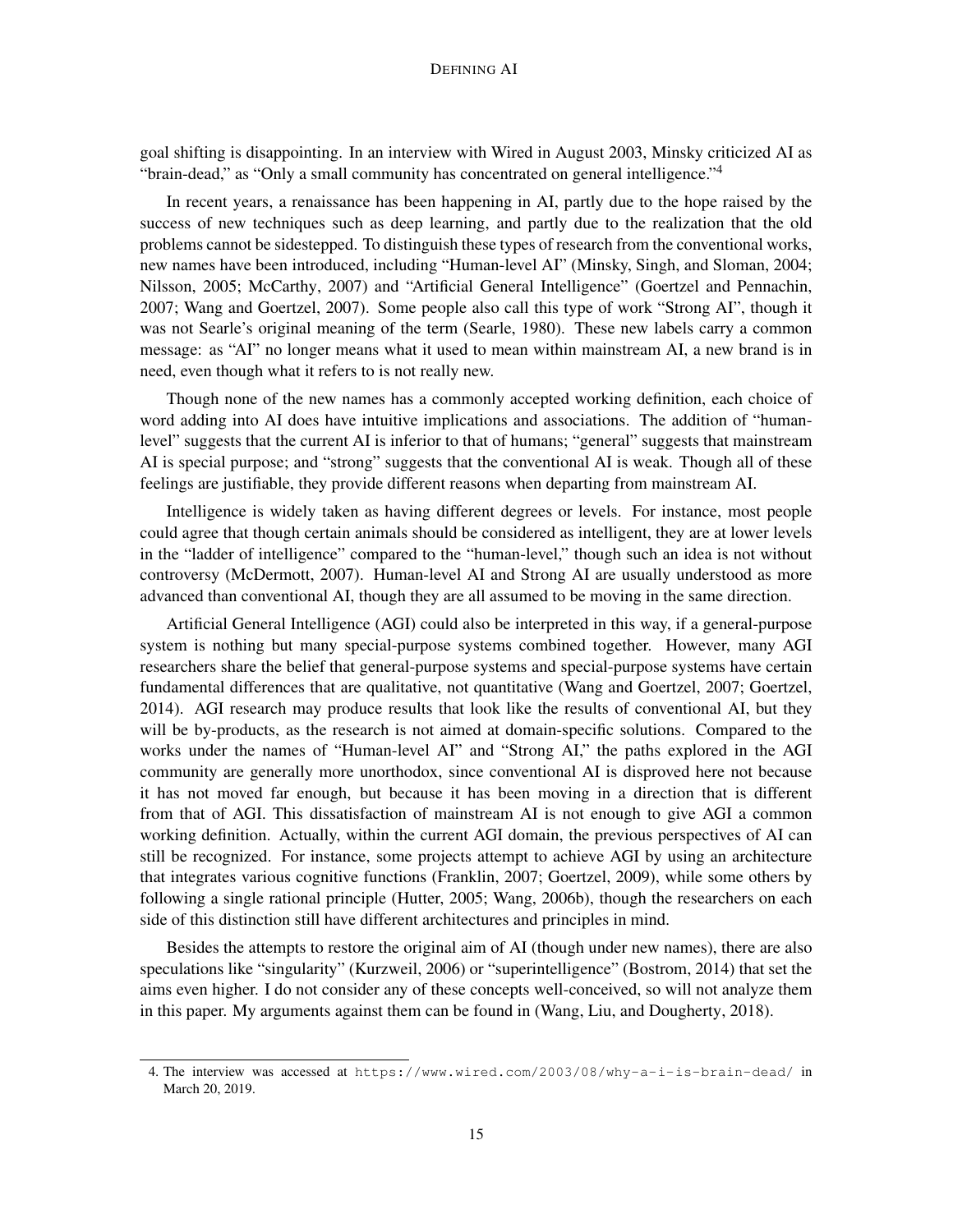## 3. My Definition of Intelligence

#### 3.1 Intuitions and motivations

My own opinion about the aim of AI started from the vague feeling that traditional computational systems are based on a design principle that makes them very different from the human mind, and that this principle can explain many other differences between the machine and the mind: A program is traditionally designed to do something in a predetermined *correct* way, while the mind is constructed to *do its best* using whatever it has. Consequently, absolute correctness or optimality of solutions should not be used as the design criteria for a mind-like system, though it is still possible to talk about what is the right thing to do in each situation, and there are guiding principles across situations.

This opinion is obviously not novel—the ideas from the previously mentioned Principle-AI perspective all come from similar intuitions. The real challenge is to turn this opinion into a working definition to guide research, satisfying the previous mentioned requirements for good definitions as much as possible.

To be similar to the common usage of the word, intelligence should take the human mind as the most typical example, while still leave room for various types of non-human intelligence. It means the definition should not be based on human-specific features, nor to demand them to be emulated in detail, otherwise it would be a definition of *human intelligence*, rather than its generalization. In this aspect, it shares motivation with the "universal intelligence" of Hutter (2005), though does not move away from human intelligence as far as Hutter's—by his definition an ordinary human is not very intelligent.

On the other hand, the definition cannot be so broad that the traditional computers are already included as intelligent (though maybe at a lower level). Besides being counter-intuitive, such a definition would be trivial or redundant, as it introduces no new insight into research. Despite their problem-solving capabilities, traditional computer systems should be taken as unintelligent, as they are designed according to principles that are fundamentally different from what we call intelligence. From a theoretical point of view, AI should not be considered as the same as computer science, or a part of it. Though AI will eventually be implemented in computer systems, AI systems should show fundamental differences when compared with the traditional systems, rather than merely being able to solve more problems. Intelligence should demand a different way to design and to use computers, compared to the traditional way, which is already captured by the definition of computation.

In computer science, "computation" does not mean whatever a computer does, but is accurately defined as a finite and repeatable process that carries out a predetermined algorithm to realize a function that maps input data to output data (Hopcroft, Motwani, and Ullman, 2007). As summarized by Marr (1982), to solve a problem "by computation" means:

- 1. To define the problem as a mapping from a domain of valid input values to a range of possible output values;
- 2. To find an algorithm that carries out this mapping step by step, starting from the given input and ending with the corresponding output;
- 3. To implement the algorithm in a computer system so as to use it to solve each instance of the problem.

However, this approach cannot handle a problem if any of the following is the case: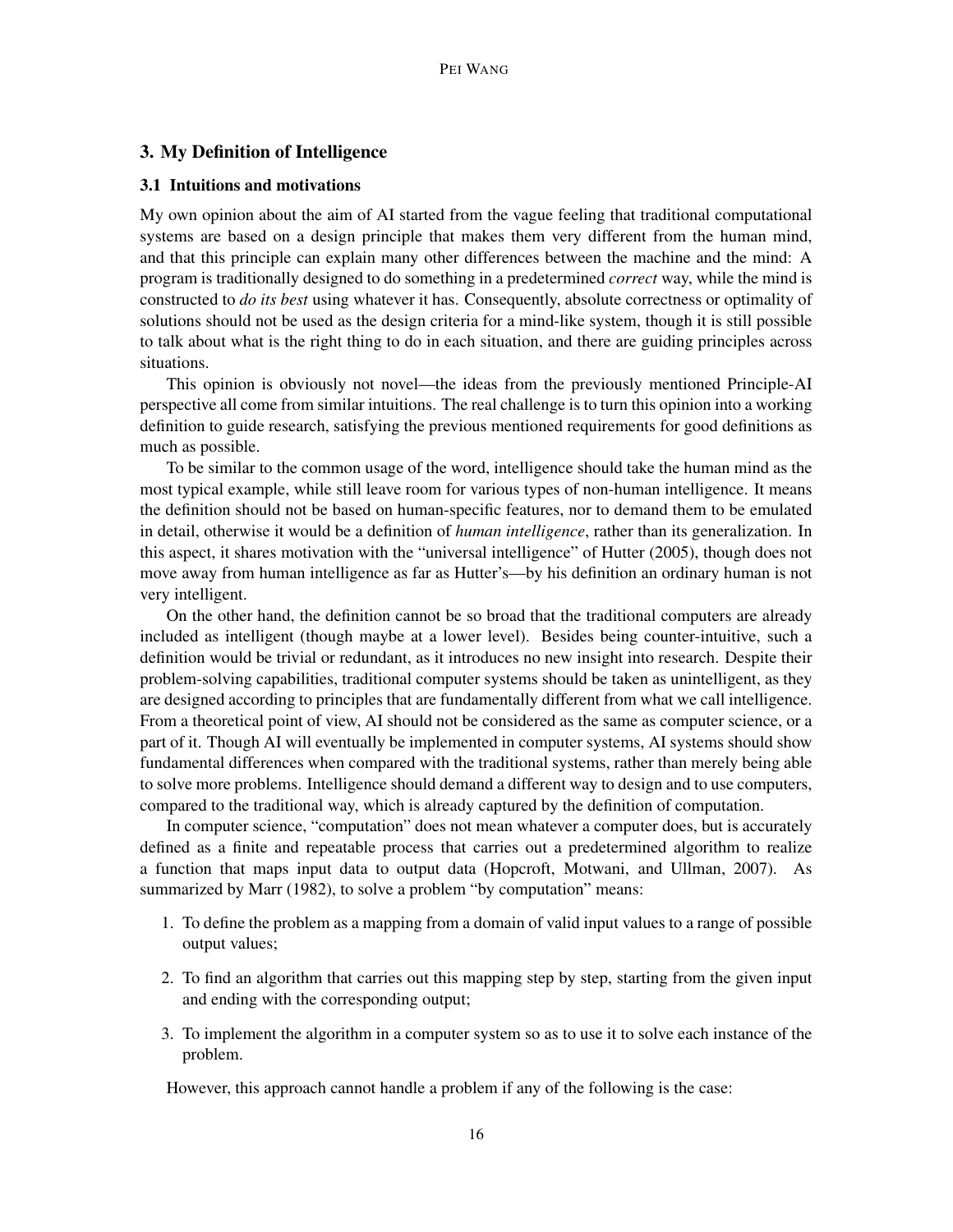- The problem is not well-defined as a mapping or function;
- The function is well-defined, but the system has no algorithm to solve it, due to either its ignorance, or the impossibility of such an algorithm;
- There are implemented algorithms for the problem, but the system cannot afford the resources (mainly computational time and space) to use any of them on the problem instances to be processed.

It is not hard to recognize that many problems handled by the human mind have these issues. We cannot solve them perfectly, though we still survived and live reasonably well. Isn't this ability what intelligence is about? Why can we not make computers to do the same?

It is right to say that the intelligence of a system is eventually displayed in its problem-solving capabilities. However, to me intelligence is more like the flexible, versatile, and unified "hands" that can use the efficient-but-rigid "tools" provided by the various hardware and software, rather than a "toolbox" that contains certain problem-specific capabilities (Wang, 2004c).

The above deliberation suggests that intelligence corresponds to a *working condition* and a *coping strategy* that are both different from those of computation. This difference is what my working definition of intelligence stresses.

## 3.2 Description

Here is the working definition proposed in Wang (1995):

"Intelligence is the capacity of an information-processing system to adapt to its environment while operating with insufficient knowledge and resources."

Since a working definition of a new concept must depend on some existing concepts (otherwise it would cause an infinite regression), in this definition "information-processing system" is used in a broad sense of the phrase to include all computer systems and robotic devices, as well as many animals, though it will not include everything, such as rocks and rivers. Such a system can be described as being driven by some *tasks* or *problems* (though the system does not need to know or understand them "consciously"), and can carry out or solve them (at least some of them to certain degrees) by taking some *actions*. The internal relations between the tasks and actions can be called the system's *knowledge* or *beliefs*. The system's information-processing activities are basically to choose and carry out proper actions to accomplish the existing tasks, and these activities cost computational *resources*, mainly the time for computation and action and the storage space for tasks and knowledge.

Among all information-processing systems, the above definition draws a line between the *intelligent* ones and the *unintelligent* ones, according to two features that specify the system's working condition and its coping strategy.

Here "with insufficient knowledge and resources" specifies the normal working condition of the system, and is with respect to the concrete problems the system must deal with. In this context, "having sufficient knowledge" means the system knows the proper algorithm of solving the problem; "having sufficient resources" means the system can afford the resources (chiefly time) required by this algorithm when applying it on the instances of the problem. On the contrary, "with insufficient knowledge and resources" can be further divided into three restrictions or requirements, that is, the system must be *finite* and *open*, and operate in *real-time*.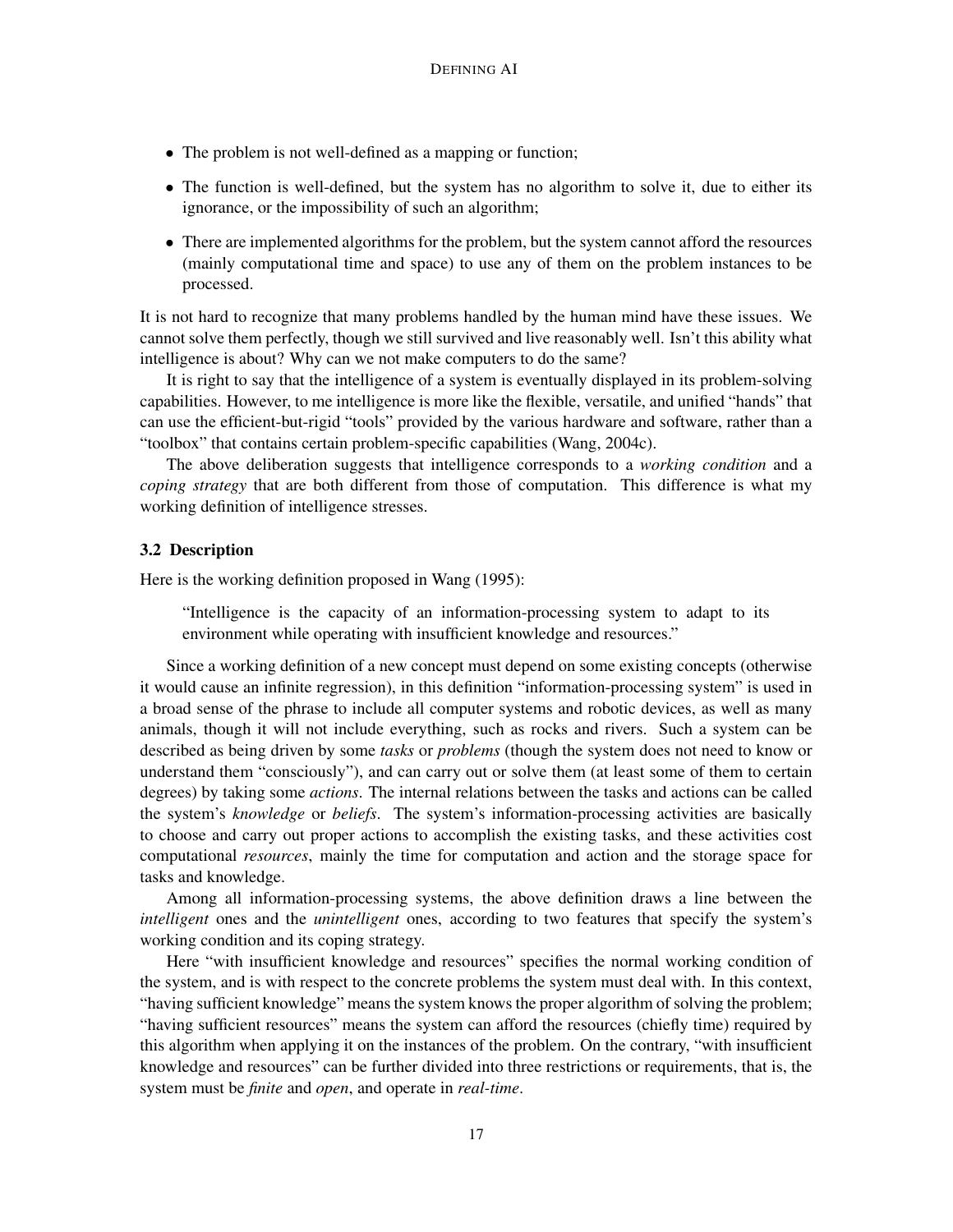#### PEI WANG

Being *finite* means the system's information processing capability (such as how fast it can run and how much it can remember) is roughly a constant at any period of time. This requirement seems trivial, as any concrete system is surely finite. However, to acknowledge the finite nature means the system should manage its own resources, rather than merely spending them. This requirement is mainly for the theoretical models, since most traditional ones, like the Turing Machine, completely ignore resource restrictions (Hopcroft, Motwani, and Ullman, 2007).

Being *open* to new tasks means to make no restriction on the *content* of a task, as long as it is expressed in an acceptable *form*. Every system surely has limitations in the signals its sensorimotor mechanism can recognize or the languages its linguistic competence can handle, but there cannot be any restriction on what it can be told or asked to do. Even if a new experience conflicts with its current beliefs, or a new task is beyond its current capability, the system still should handle them properly, rather than simply ignore it or even be crushed by it.

For the system to live and work in *real-time* means that new tasks of various types may show up at any moment, rather than come only when the system is idly waiting for them. It also means that every task has a response time restriction, which may be in the form of an absolute deadline, or as a relatively expressed time pressure, such as "as soon as possible." In general, we can consider the utility of a solution to be a decreasing function of time, so even a correct solution may become worthless when produced too late. A real-time system must respond according to these restrictions, even when they cannot have been completely satisfied.

The above three assumptions are collectively called the *Assumption of Insufficient Knowledge and Resources* (AIKR), which identifies the normal working condition of an intelligent system. Of course, this assumption is about the overall situation, not on every task, as there are surely simple tasks for which the system's knowledge and resources are relatively sufficient, at least roughly speaking. However, such tasks are not where intelligence is really demanded.

People may argue that as far as a task is processed to the system's satisfaction, it must already have the knowledge and resources from which the solution is produced. This is not really an argument against AIKR, because the insufficiency occurs at the moment when the system starts to process a task, rather than after it has been processed; moreover, the assumption is more about the overall mechanism than about the processing of an individual task. It means that the system cannot depend on predetermined algorithms and procedures to process its tasks, as there is always missing or uncertain knowledge, and it does not have the time to consider every possibility when processing a task.

Furthermore, the environment may change constantly, so every belief the system has at a moment may be challenged by new experience. AIKR does not allow the future to be taken as repeatable (like in games such as Chess and Go), or as *statistically stationary* where every event has a fixed probability (which may be unknown). Consequently, many decision-making strategies loss their validity when applied in this situation.

A direct implication of AIKR is that there cannot be absolutely correct or optimal solutions. As the system is open to an unrestricted future, no prediction can have guaranteed confirmation from future observations, no matter how well it has been supported by past experiences; as the system works under a constant time pressure, it has to omit certain possibilities (even though they are known to be relevant) when processing a task, so there is always a risk of missing a better solution related to a neglected possibility.

However, it does not follow that under AIKR all strategies are equally good (or equally bad). This is where the second point in the working definition, *adaptation*, comes into play. In this context,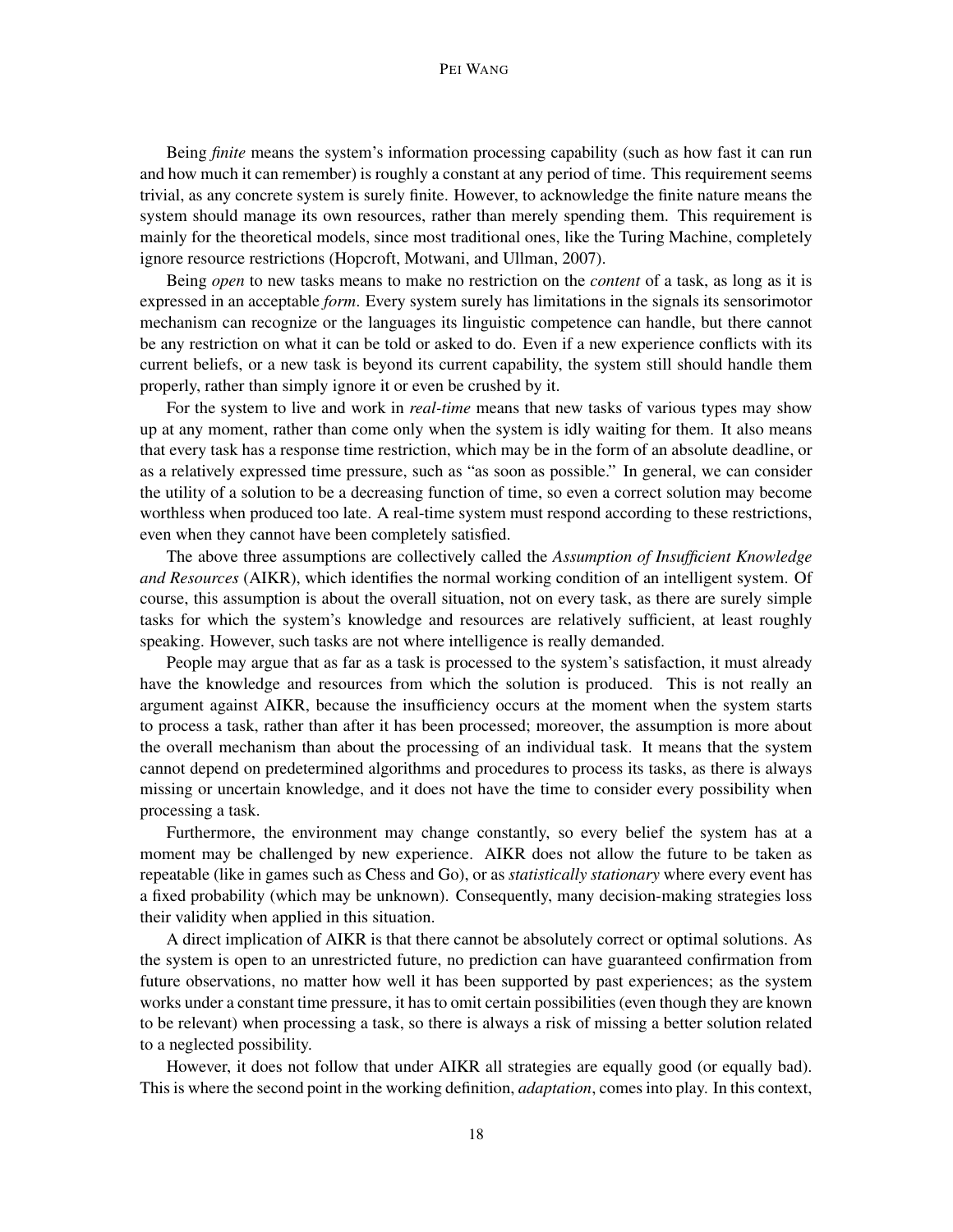this term refers to the mechanism for a system to summarize its *past* experience to predict the *future* situations accordingly, and to allocate its *bounded* resources to meet the *unbounded* demands. As new experience becomes available, it will be absorbed into the system's knowledge and beliefs, so as to put its solutions and decisions on a more stable foundation.

Though adaptation is a well-known concept and is often associated with intelligence, its usage here still contains certain subtle points:

- I consider intelligence as an advanced form of adaptation, which happens within the lifetime of a single system, and the changes it produces depend on the system's past experience. Therefore, it is different from the adaptation realized via evolution in a species, where the changes happen in an experience-independent manner, then selectively kept according to the future experience, as in evolutionary computation (Holland, 1992). There are surely important similarities between these two forms of adaptation, though their differences are also important.
- Though this individual-level experience-driven adaptation is often referred to as "learning," what my definition proposes is very different from mainstream machine learning algorithms at the present time (Flach, 2012; LeCun, Bengio, and Hinton, 2015; Domingos, 2018), where a learning process is defined as approximating an input-output mapping by generalizing training samples. The adaptation process in my definition is lifelong, cumulative, open-ended, multiobjective, and does not necessarily converge (Wang and Li, 2016; Thorisson et al., 2019). ´
- Adaptation means not only changing the system itself to meet the restrictions of the environment, but also changing the environment to meet the system's desires. This is very different from some other models, such as AIXI (Hutter, 2005), where the environment is assumed to be an unknown Turing Machine that cannot be changed by the system's actions.
- In my definition, adaptation refers to the attempt or effort, not the consequence. The system adjusts its behavior according to its past experience, but that will improve the system's performance only when the future is similar to the past in the relevant aspects. Under AIKR, such a similarity can be *hypothesized* to guide the system's decisions, but cannot be *guaranteed* to be infallible, as argued by Hume (1748). When the future turns out to be very different from the past, the system's adjustments will fail to meet its anticipation, and may even make things worse. However, even in this situation, the adjustments are still considered as adaptive. In this context, whether an adjustment is *adaptive* is judged according to the system's past experience, rather than its future experience. Therefore, according to my definition, being intelligent does not mean to be successful all the time, not even with a promised success rate. Instead, it means the system is using its available knowledge and resources to the maximum allowed by the restrictions at the moment, in light of AIKR.

AIKR and adaptation are closely related to each other. A system has the needs to adapt only when it has insufficiency in knowledge or resources; on the other hand, acknowledging the insufficiency but making no attempt to improve the situation is effectively equivalent to denying the insufficiency. Together this working condition and coping strategy consist of a *relative rationality* (Wang, 2011), meaning to make the best effort in light of the available knowledge and resources.

According to this definition, the opposite of intelligence is not "cannot solve any problem," but "having a constant and invariant ability," which corresponds to the notion of "computation"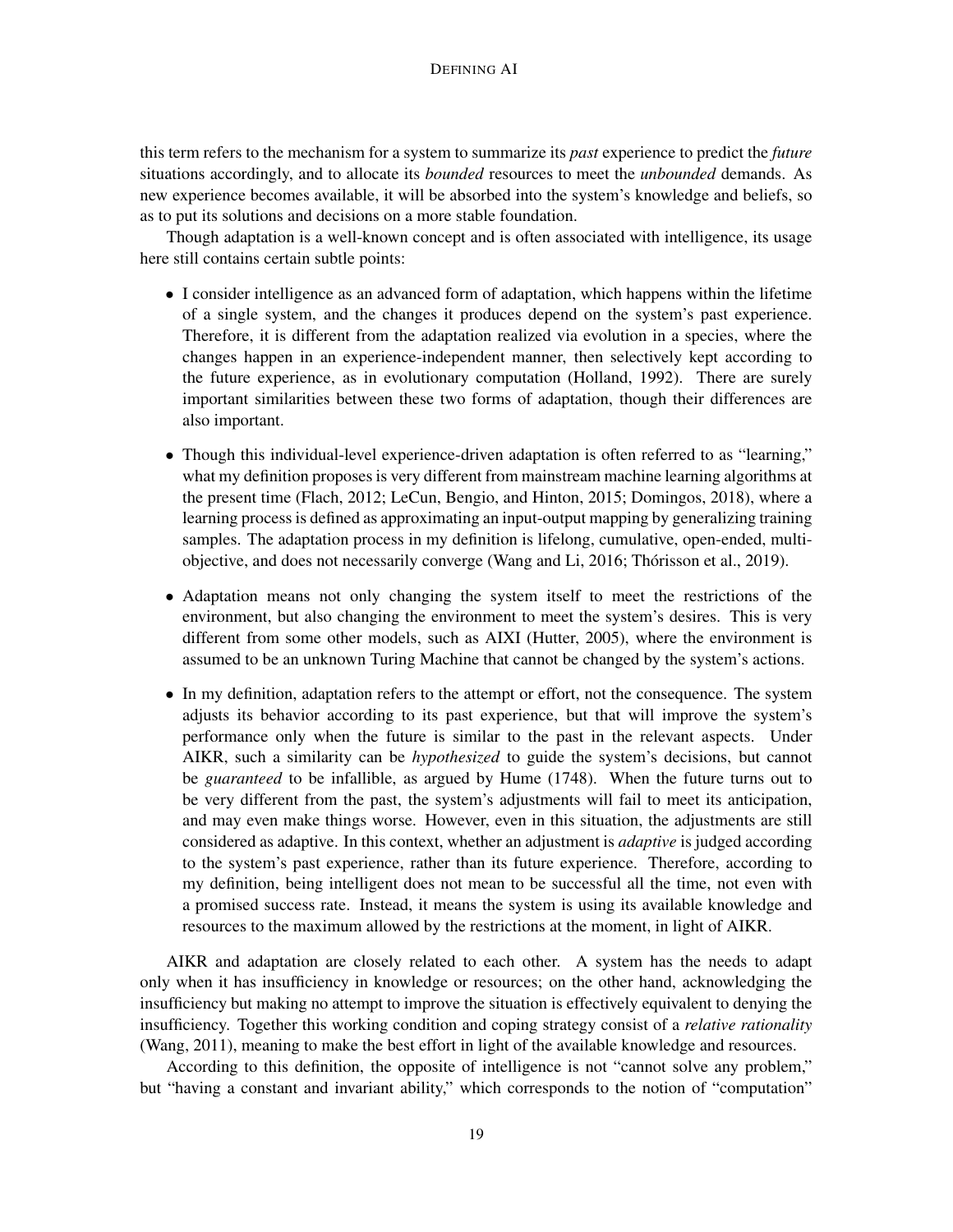in computer science. In this way, *intelligence* is defined as a strategy of problem-solving that is fundamentally different from *computation*, as suggested in the previous section. However, this does not inhibit this working definition from being used to guide the design of an AI system that is implemented in a computer.

#### 3.3 Implications

The above working definition has many implications. Here I briefly introduce the guidance it provides in the design of NARS (Non-Axiomatic Reasoning System) (Wang, 1995, 2006b, 2013).

As explained above, an intelligent system defined in this way cannot always solve problems by following problem-specific algorithms, since according to AIKR, such algorithms are not always available or affordable. On the other hand, a computer system eventually runs according to algorithms. The solution of this dilemma is to combine algorithm-specified steps to handle each problem-instance in a *case-by-case* manner (Wang, 2009). As the system is adaptive, its internal state changes without repeating any previous state, and so does the environment. Consequently, the problem-solving processes are no longer accurately repeatable, and there may not be an algorithm for the solving of a (type of) problem (which is a set of problem-instances). The actual processing of a problem-instance can still be recorded and considered as an "algorithm" afterward, but since the same process may not occur again, such a conceptualization makes no contribution to the system, nor to its designers.

Therefore, the design of such a system cannot focus on the algorithms for specific problems anymore as suggested by Marr (1982). Instead, it should focus on the design of the algorithmic steps as the building blocks of problem-solving processes, as well as on the mechanism to combine these steps at run time for each individual problem-instance. Both above tasks are independent of the application domain and the specific features of the problems in the domain.

This situation naturally suggests the system to be designed in the framework of a *reasoning system*, interpreted broadly. Such a system is equipped with a set of *inference rules*, each of them is specified and justified in a domain-independent manner, and these rules can be combined into *inference processes* in a flexible manner to handle various tasks. Such a system is often considered as implementing a *logic*, which specifies a knowledge representation format (often using a formal grammar), as well as the valid operations on the representation (often using formal rules). Beside the logic part, the system also needs a control part to manage the memory and to select the rule and the premises for each inference step.

Logic-based AI has been proposed and pursued for a long time and by many researchers (Hayes, 1977; McCarthy, 1988; Nilsson, 1991), though it has also been widely criticized (Hofstadter, 1985; McDermott, 1987; Birnbaum, 1991) and has become much less popular in recent years. To me, the notions of *logic* and *reasoning* are still productive in AI, although the concrete logic or reasoning systems built in the past for AI are not based on the proper assumptions. According to AIKR, an intelligent system cannot derive new truth (theorems) from given truth (axioms) anymore, even if "true" is relaxed into "probably true" (Nilsson, 1986; Adams, 1998). Instead, the validity of reasoning has to be justified as a form of adaptation, which leads to defining "truth-value" as the degree of evidential support (Wang, 2005), which is based on the past, though used for the future.

Though the truth-value of NARS is intuitively similar to probability, in principle it is a different measurement, as it does not follow the axioms of probability theory, by which the probability of an event (or statement) is a single number. Since the truth-value of NARS is experience-grounded,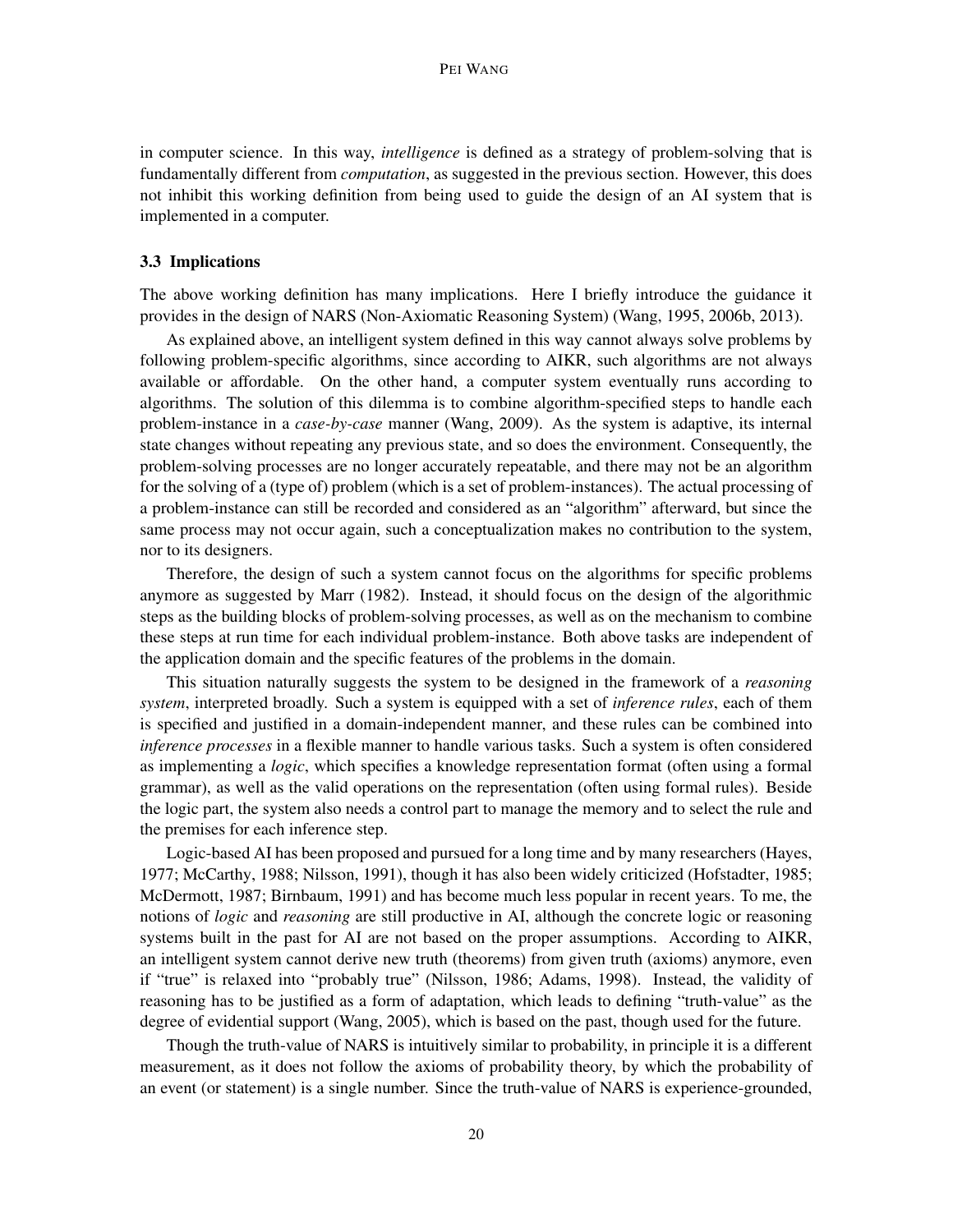it may change as new experience comes in a way that cannot be properly handled by Bayesian conditioning, Jeffrey's rule, or other methods from probability theory (Wang, 2004a). This is the case partly because under AIKR, the consistency among beliefs cannot be guaranteed, though the system makes efforts to reduce the inconsistency by revising its beliefs.

This experience-grounded truth-value does not fit predicate logic well, so NARS comes with a new logic, Non-Axiomatic Logic (NAL), that is designed as a term logic, in which multiple types of inference are unified (both in format and in semantics), including *deduction, induction, abduction, revision, choice, comparison, analogy*, etc., in the tradition of Aristotle (1882) and Peirce (1931), though the technical details are very different from these classic models. NAL also shares common features with set theory, propositional logic, predicate logic, non-monotonic logic, and fuzzy logic, but still differs from them fundamentally, as none of them is designed for adaptation under AIKR. For comparisons between NAL and those formal models, see Wang (2006b, 2013).

To cover various cognitive functions, in NARS the reasoning framework is extended to cover "practical reasoning," which is the traditional name for reasoning on actions and goals, or reasoning about "what to do " (which is different from the reasoning on "what is true" or "what to believe"). The approach taken by NAL is inspired by logic programming (Kowalski, 1979), where goals and actions are expressed by statements with special interpretations. Consequently, various cognitive functions, including *learning, planning, searching, categorizing, observing, acting, communicating*, etc., become different aspects of the same underlying process in NARS (Wang, 2006b, 2013). These processes are all formulated according to the *adaptation under AIKR* principle, and only try to produce the optimal solution with respect to the currently available knowledge and resources, so quite different from how each of them is specified and carried out in other AI techniques.

As NARS usually processes many tasks in parallel, and new tasks come constantly both from outside (observation and communication) and inside (reasoning and learning), under AIKR it is impossible to process each of them completely and exhaustively. Instead, the system distributes its resources among the tasks, biased by their priority values evaluated according to the system's beliefs.

For each task, its processing path depends on the related beliefs that are selected at the moment, also according to the experience of the system. Consequently, even when a task is repeated, its processing path and results may be different, as the context has changed. That is why it has been claimed previously that at the level of problem solving, the system's input-output relation is not a fixed mapping, and the process does not follow a predetermined algorithm (not even a randomized algorithm). For this reason, NARS is a "Constructivist AI" (Thórisson, 2012). Many phenomena come from this dynamic resource allocation mechanism altogether, without being simulated oneby-one: *attention, forgetting, association, activation spreading*, etc.

This article is not intended to serve as an introduction to  $NARS<sup>5</sup>$ , and the above descriptions are used only to show that the working definition of intelligence given previously does serve as the cornerstone for the design of an A(G)I system by supporting and restricting its major design decisions. Technical differences between NARS and the other AI projects can mostly be traced back to their different design principles, which in turn come from their different understandings, or working definitions, of intelligence.

<sup>5.</sup> Many publications on NARS can be accessed at https://cis.temple.edu/˜pwang/papers.html, and its open-source implementation is at http://opennars.org/.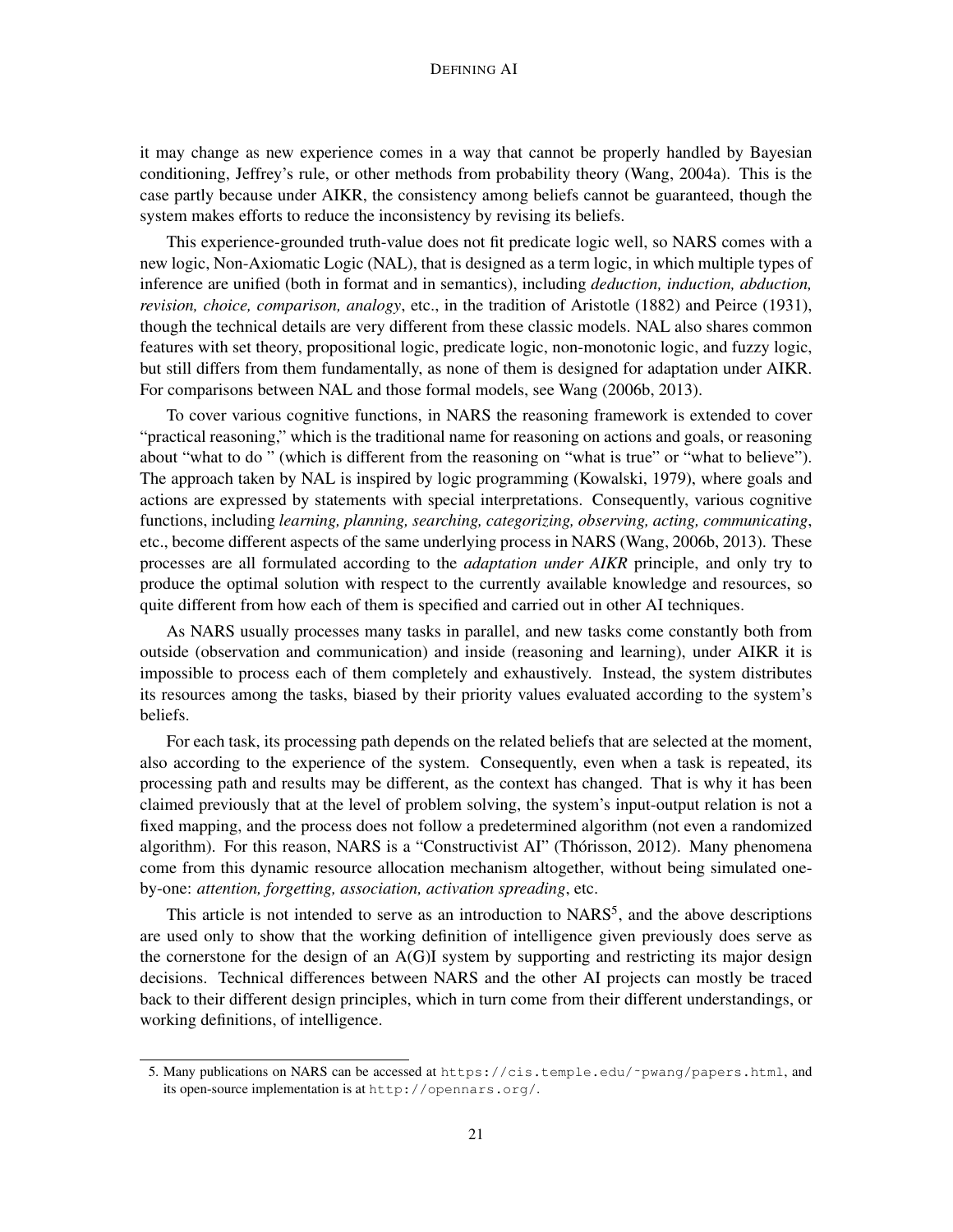## 4. Comparison with Other Definitions

#### 4.1 With other rational principles

According to the classification used in Section 2.2, my working definition of intelligence belongs to Principle-AI. Therefore, it is compared to the other opinions under that category first.

The definition proposed above and the associated *relative rationality* (Wang, 2011) are clearly influenced by the *bounded rationality* of Simon (1957). "Within the behavioral model of bounded rationality, one doesn't have to make choices that are infinitely deep in time, that encompass the whole range of human values, and in which each problem is interconnected with all the other problems in the world" (Simon, 1983).

In spite of this fundamental similarity, there are still major differences between my position and Simon's on this matter.

First, "insufficient" is more restrictive than "bounded" or "limited." Even bounded knowledge and resources may still be sufficient to solve certain problems, so a trivial strategy to work with bounded rationality is to only accept tasks that fall within the range of the system's capability. On the contrary, AIKR will not allow such a strategy. Moreover, bounded rationality roughly corresponds to the *finite* requirement within AIKR, while not requiring the system to be open to novel tasks (though it assumes incomplete knowledge), or to work in real time (though it assumes limited time). Therefore, AIKR is not implied by bounded rationality.

Actually, Simon did not explicitly use bounded rationality to define *AI*, but applied it mainly in the explanation of *human* behaviors. In the AI projects he participated, GPS (Newell and Simon, 1963) and BACON (Simon, Langley, and Bradshaw, 1981), the restriction of knowledge and resources was taken into consideration in certain aspects (such as using heuristics to get satisficing solutions), but not in the sense of AIKR. For instance, none of these systems works in real time (as specified in Section 3.2), and in heuristic search the learning and revising of heuristic functions were not considered.

Russell and Wefald's *limited rationality* also moved in the same direction by stating that "Intelligence was intimately linked to the ability to succeed as far as possible given one's limited computational and informational resources" (Russell and Wefald, 1991). In Russell (1997), several types of rationality are compared, and it is argued that the closest to the needs of AI is *Bounded Optimality*, the capacity to generate maximally successful behavior given the available information and computational resources.

The work of Russell and his colleagues had gone beyond Simon's, as it provided formal specifications of the concepts proposed in the AI context. However, since its formal specification is based on decision theory and computational complexity theory, it is still not under AIKR. For example, a system that accept AIKR cannot solve problems merely by selecting one program from a given set of programs, but has to create programs from existing components under a variable and potentially unpredictable time pressure. Furthermore, as the problem-solving processes do not accurately repeat, they cannot be analyzed using computational complexity theory.

A more recent definition from Legg and Hutter (2007) states that "Intelligence measures an agents ability to achieve goals in a wide range of environments." This definition is formalized in the reinforcement learning framework, where "All tasks that require intelligence to be solved can naturally be formulated as a maximization of some expected utility in the framework of agents" as shown in the AIXI model of "universal intelligence" (Hutter, 2005). The model is based on the assumption that the true environment can be described by a computable probability distribution over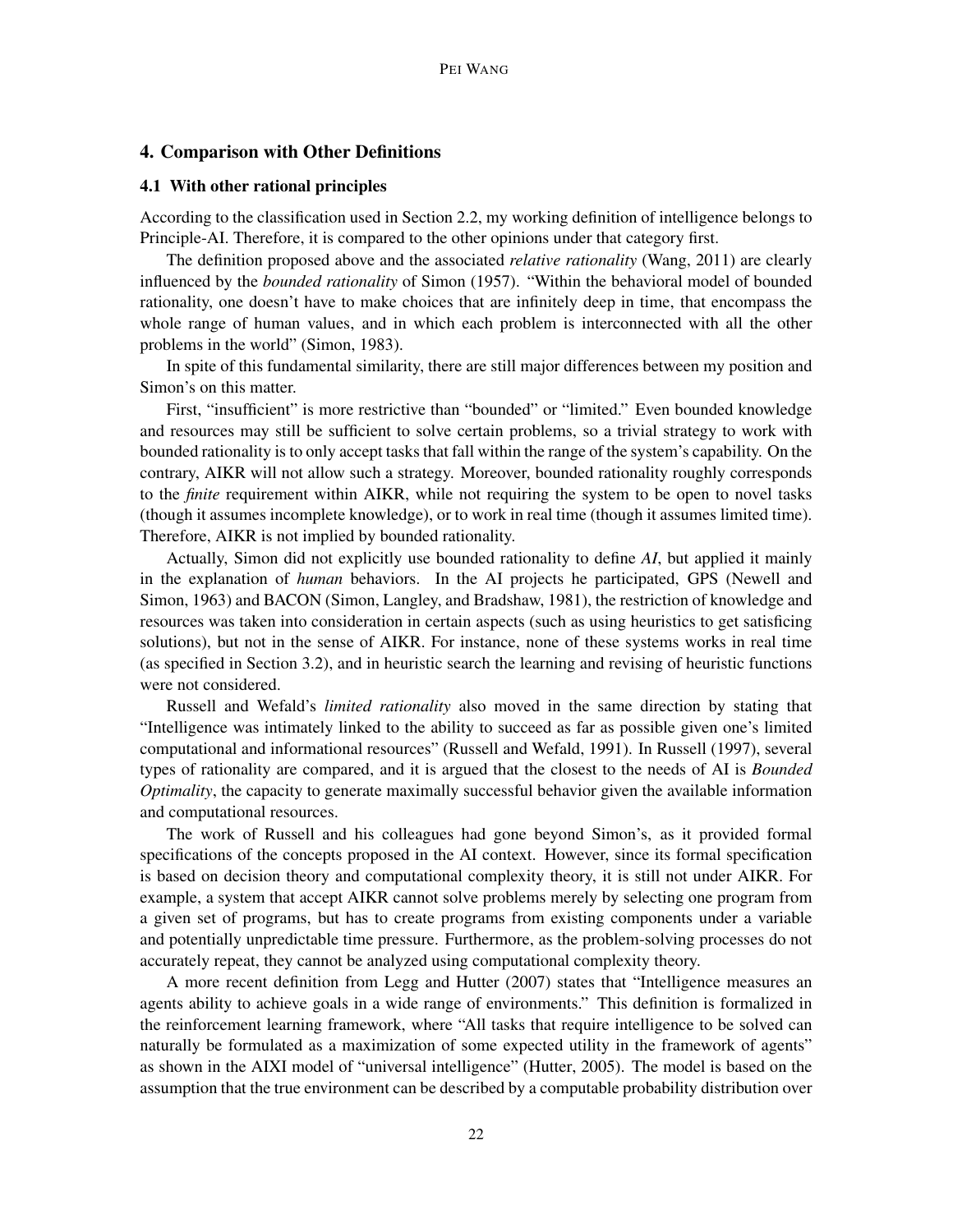Turing Machines that is unknown to the agent, while the intelligence of the agent is indicated by its ability to maximize the expected reward according to the observation so far. Among the predictions consistent with the observation, the simplest one is favored as more likely to be true.

Though AIXI shares certain intuition with NARS, the assumptions behind these two projects about the environment and the agent are fundamentally different.

To take the environment as a computable probability distribution over Turing Machines means that whatever the agent does, the actions can only change the rewards it gets, but cannot change the environment. It is a strong postulation about the relation between an agent and its environment, which is only justified as "in standard physics there is no law of the universe that is not computable in the above sense" (Legg and Hutter, 2007). The problem about this justification is that the descriptions about the world provided in classical physics should not be equated with the world itself, and this reductionist position denies the need for generalization and abstraction that describe the environment at multiple levels, where the descriptions are not exactly the same.

For example, even though it makes sense to see human perception as compression, it is surely not lossless compression. Though the definition of intelligence in Legg and Hutter (2007) is presented as a generalization of many psychological definitions of intelligence, at least on this point it is not supported by common psychological theories. Even from a normative point of view, to assume that AI should eliminate hypotheses that are not perfectly consistent with the observations would decline many meaningful generalizations.

Another major issue is that AIXI assumes infinite computational resources, and Legg and Hutter (2007) explicitly stated that "We consider the addition of resource limitations to the definition of intelligence to be either superfluous, or wrong. . . . Normally we do not judge the intelligence of something relative to the resources it uses." As far as I know, all tests of intelligence have explicit or implicit time limits, and people usually do not take "to exhaustively evaluate all alternatives and pick the best" as an intelligent way of solving a problem, but that is basically what AIXI does.

To be clear, I am not claiming the Legg-Hutter definition of intelligence to be *wrong*, but at least *different* from mine and many others. NARS and AIXI target fundamentally different problems, though both are associated with the notion of intelligence. The *exactness* and *simplicity* of Legg and Hutter's definition are admirable, but it does not mean that the issues in *similarity* (to the common usage) and *fruitfulness* (in guiding the research) can be ignored —After all, an AI theory inevitably contains empirical contents and engineering implications, so it should not be evaluated as a mathematical theory. Even though AIXI has been revised and approximated in various ways to become computable and implementable, which has produced some interesting results (Beattie et al., 2016), the above fundamental issues in the model are still there, which limit what can be obtained from this work.

#### 4.2 With other perspectives of AI

#### 4.2.1 WITH STRUCTURE-AI

In the design of NARS, no explicit attempt has been made to simulate the brain structure, either at the whole brain scale or as a neural network. This decision does not come from considerations on *usefulness* (brain models will contribute greatly to neuroscience), *possibility* (the model will surely be increasingly accurate), and *difficulty* (a scientific exploration should not be abandoned just because it is hard!), but on *generality* and *necessity*.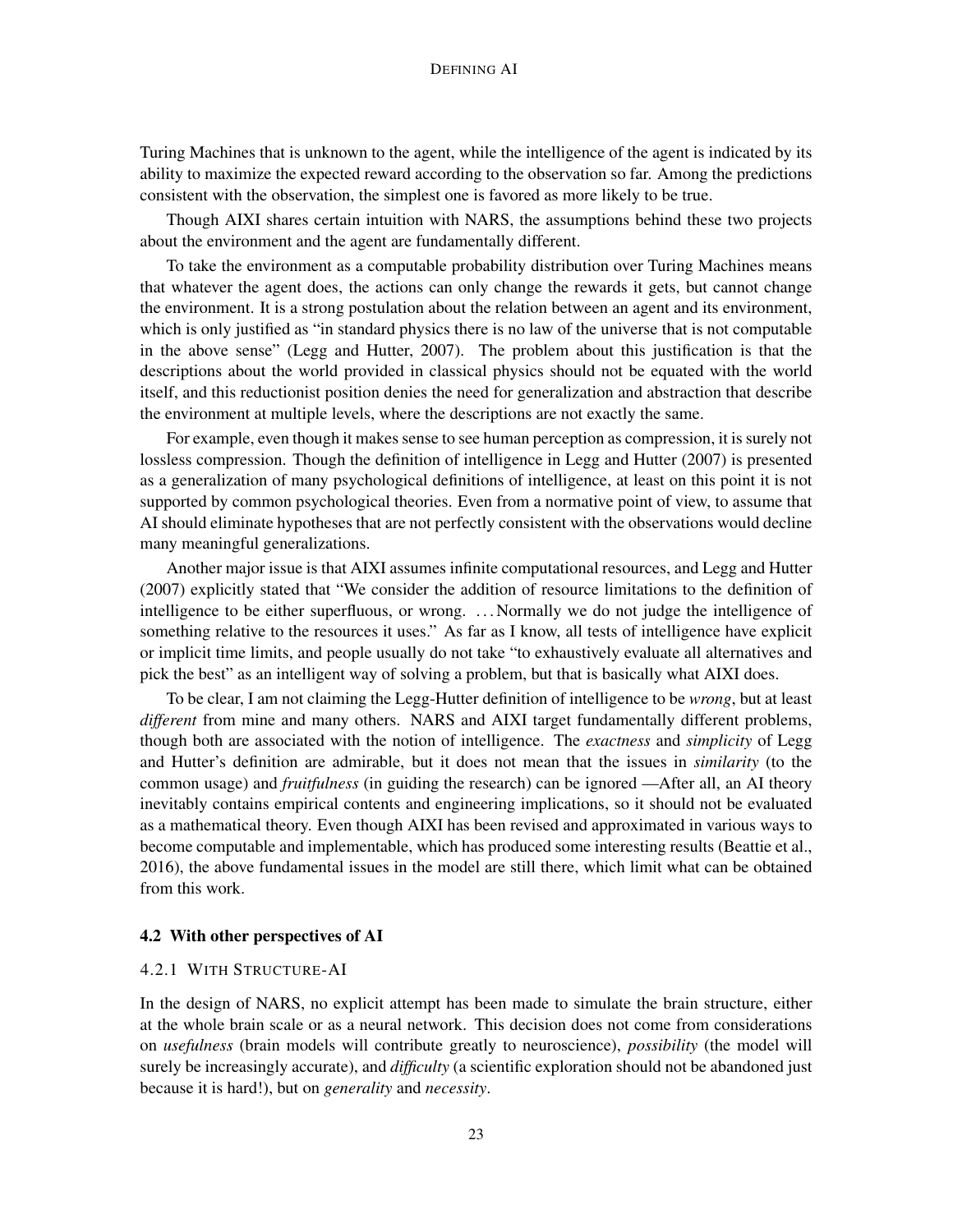#### PEI WANG

As argued previously, as far as we agree that "brain" and "mind" are both meaningful concepts, and human intelligence is a form of intelligence, there is no necessary reason to insist that the general notion of intelligence has to be reduced to the specific form of human intelligence, or that a (functional) mind can only be produced by a (biological) brain, especially when the notion is used to describe or construct non-human systems. This is especially the case in computer systems, where the underlying physical processes are very different from biological systems, not to mention the motivational and environmental factors.

That said, the design of NARS does get inspiration from the human brain, and there are similarities between NARS and brain models, both in mechanism and in behavior. For example, it is shown in (Wang and Hammer, 2015) that the induction rule and comparison rule of NARS are similar to the Hebbian rule in that repeated occurrences lead to substitutability between concepts (including percepts and actions), and when temporal information is added, the reasoning process can model classical conditioning and causal inference, where causality is taken to be "a property of mind, not matter", as argued by Freeman (1999). NARS also utilizes a forgetting mechanism to deal with the insufficiency of time and space, which is similar to the human memory in spirit, though not in details (Wang, 2004b).

There are reasons to believe that all types of intelligence share certain structural features, no matter whether they are biological, electronic, or something else. Even so, *to be structured as faithfully to the human brain as possible* is not the objective for a system like NARS, because this requirement contains irrelevant factors with respect to what such a system aims at. Even though the human brain indeed produces the best-known form of intelligence, we should not let it limit our imagination when designing an electronic form of intelligence, because intelligence is not fundamentally biological.

## 4.2.2 WITH BEHAVIOR-AI

For a similar reason, NARS is not designed to replicate human behaviors to the extent that will allow it to pass the Turing Test, because passing such a test is not a *necessary condition* of intelligence, though it may be a *sufficient condition*. Turing was not wrong, literally speaking, but a little misleading by stressing the behavioral indistinguishability between a thinking machine and a human being, and his proposal has been misunderstood by many people.

According to my working definition of intelligence, the indistinguishability between a human mind and a thinking machine should be in the *relationship between behaviors and experience*, rather than on specific behaviors. An AI that does not have human experience would not behave like a human, because its behaviors should depend on the experience of itself, not that of others. It may be able to successfully pretend to be a human, but that should not be the only way to show its intelligence. If a robot has sensors and actuators that are completely different from that of a human being, there is no way for it to behave as a human. However, it does not mean that it cannot be fully intelligent, even judged by a human being.

Once again, this position does not prevent NARS from showing human-like behaviors here or there, because it is designed according to similar restrictions as imposed on the human mind when it evolved, and it should not be a surprise that the strategies they acquired are similar, though not identical in details. For instance, several "human biases and fallacies" are reproduced in NARS, and justified as inevitable consequences of adaptation under AIKR. These phenomena are often classified improperly as*irrational* (Wason and Johnson-Laird, 1972; Tversky and Kahneman, 1974).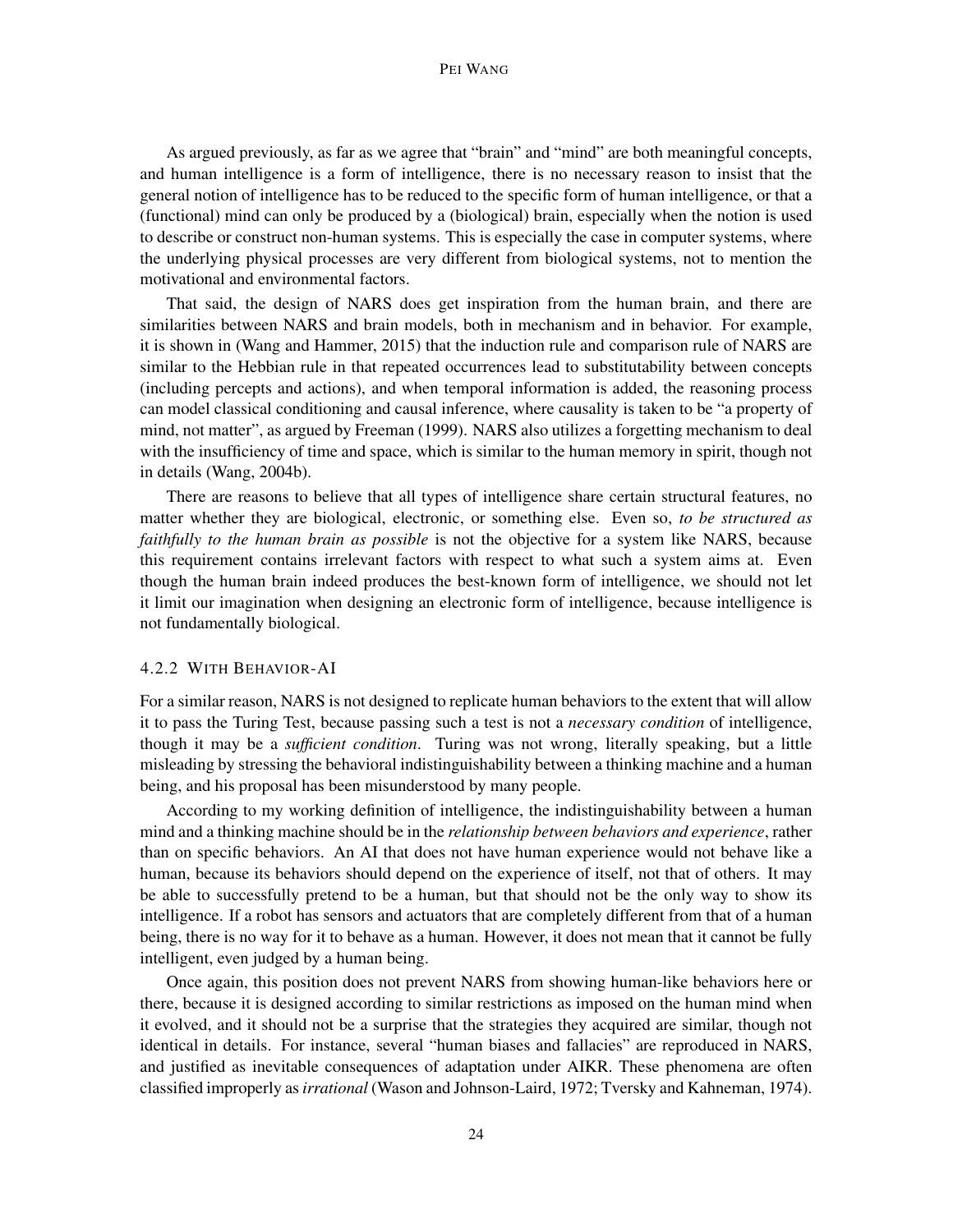In these studies, human behaviors are judged according to classical logic and probability theory as normative models, but these models are too idealized as they ignore the knowledge and resources restrictions in reasoning and decision making in everyday situations (Wang, 1996, 2001, 2011).<sup>6</sup> Therefore, though NARS is designed as a normative model of intelligence and cognition, it is closer to a descriptive model of human intelligence and cognition when compared with other normative models.

## 4.2.3 WITH CAPABILITY-AI

NARS is not designed to solve any specific practical problem. Instead, it aims at a theoretical (meta-level) problem: how can a system learn to solve problems beyond its current capability? My definition effectively takes "intelligence" as a meta-level solution, and accordingly, an intelligent system like NARS has little innate problem-solving capabilities, or skills, though is equipped with the potential to acquire such skills from its experience, as far as it is not living in an environment too chaotic or adversarial to be adapted to — there are inhospitable environments where the intelligence of a system cannot guarantee its success or even its survival.

There is a relatively sharp level-separation in NARS. The meta-level knowledge (including the grammar rules, inference rules, control routines, executable operations, etc.) is mostly built-in and independent of the system's experience, though there are some adjustable parameters; the objectlevel knowledge (including the system's concepts, beliefs, desires, goals, and skills composed recursively from the operations, etc.) is stored in the system's memory, mostly acquired from experience, and remains revisable all the time.

Therefore, what domain problems NARS can solve is mostly determined by its experience (its *nurture*), not by its design (its *nature*). For a specific application, NARS should not be the choice if the designer already has an efficient design. NARS provides a better solution only when AIKR has to be acknowledged, as the other techniques are inapplicable under this condition. In this way, NARS is not designed to compete with the problem-specific systems such as Deep Blue (Hsu, Campbell, and Hoane, 1995) and AlphaGo (Silver et al., 2016), but more like a "Child Machine" suggested by Turing (1950), that can be educated to become a practical problem-solver.

Using the hands-tools metaphor introduced previously, the best solution to any specific problem is usually provided by a specially designed tool, though it is not the reason to conclude that the hands are inferior to the tools, as they should not be evaluated according to their performance on any specific job, but the role they play in the system's lifelong history when facing various problems, many of which are unanticipated and unprecedented. Since computer science and information technology have handled the tool-building well, AI should focus on the hands.

#### 4.2.4 WITH FUNCTION-AI

As mentioned previously, NARS uniformly realizes a large number of cognitive functions studied in AI, though not as separate computational processes, but as different aspects and facets of a single process (as the "range" and "cliff" in Su Shi's poem, being different perspectives of Mount Lu). Consequently, the exact form of each function is quite different in NARS compared to its conventional definition in the current AI community.

<sup>6.</sup> I am not claiming that there is no irrationality at all, but that any model of rationality has its preconditions, and would lose its normative status when applied to scenarios where these preconditions are not satisfied.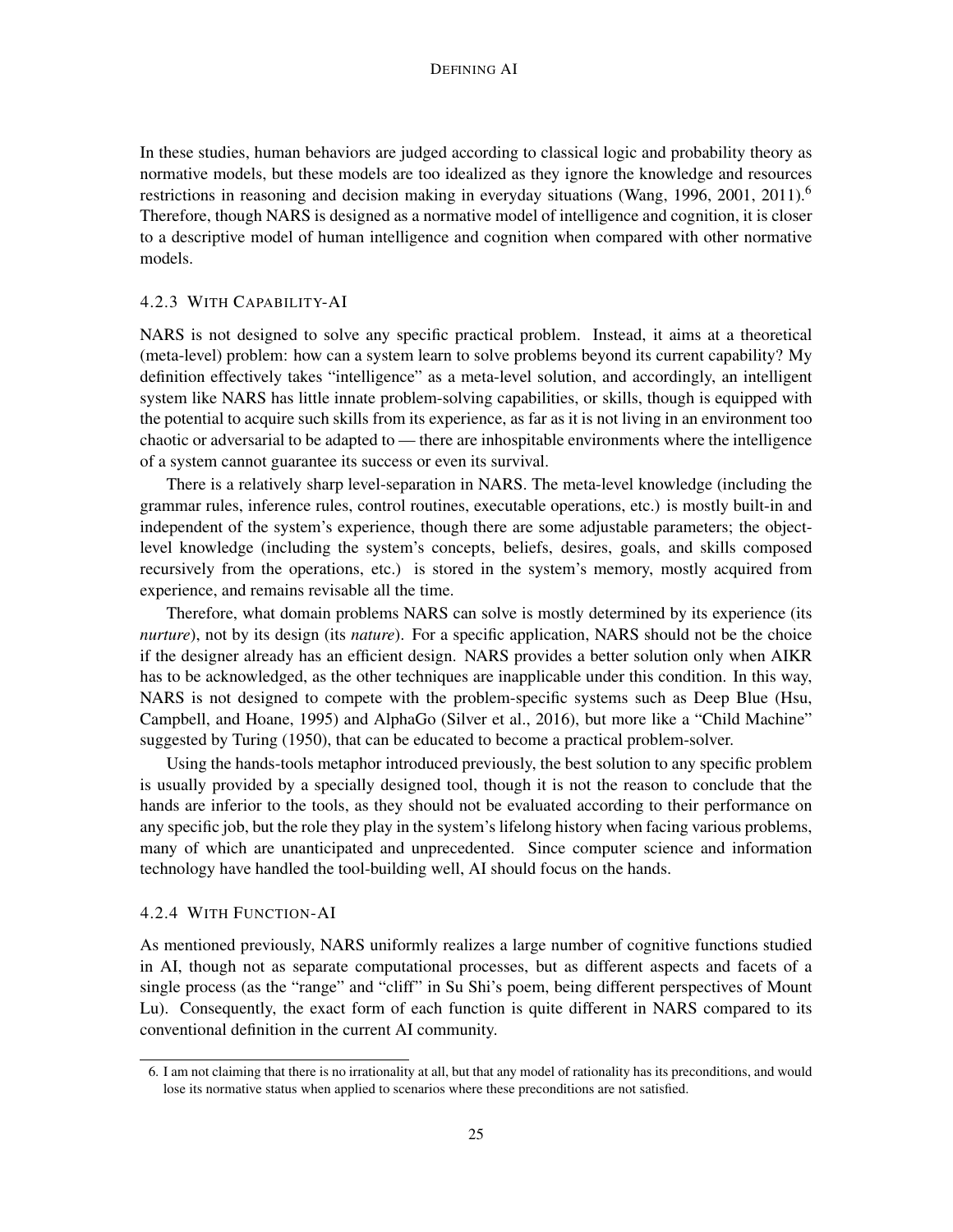For example, "learning" is usually specified as carried out by a learning algorithm, which takes some training data as input, and produces a model learned from the data. The model then is used as an algorithm to solve the domain problem (Flach, 2012). On the contrary, in NARS learning is achieved via self-organization, which happens in all aspects at the object-level, as mentioned previously and explained in (Wang and Li, 2016). As a result, NARS is not designed to compete with techniques like deep learning (LeCun, Bengio, and Hinton, 2015), but is more flexible for situations where AIKR has to be acknowledged, since deep learning and other learning algorithms are not easily applicable there—they have trouble to learn incrementally in real-time when data comes piece-by-piece, and the objective of learning is not a single input-output mapping.

The same applies to many other cognitive functions that are often included in the definitions of intelligence. For example, *creativity* is definitely expected from any truly intelligent system, but since it logically follows from being *open* (as the ability to handle a novel problem it never saw before), it is not explicitly mentioned in the definition.

Though it sounds natural to define intelligence as a collection of cognitive functions, such a definition encourages a divide-and-conquer methodology, which is partially responsible for the current fragmentation in AI. Though the techniques developed in this way have great theoretical and practical values, they are not easy to be combined together to form a thinking machine that is comparable to the human mind in general, unless there is a "master algorithm" behind them (Domingos, 2018). However, in that situation the intelligence is arguably in the master algorithm itself, like a general-purpose "hands" that can use the problem-specific "tools", using the handstools metaphor again. However, an AGI-aspiring system like NARS is not an "algorithm" even in the broad sense of the term, and the tools are not necessarily produced from NARS. Instead, NARS could be thought of as an intelligent operating system that decides when to use which hardware or software for the tasks the whole system is facing.

## 4.3 With other types of intelligence

Though the working definition of intelligence proposed in this article mainly comes from AI considerations, it nevertheless also covers other types of intelligence.

The systematic study of intelligence started in psychology, and there has been a huge literature on this topic (Gottfredson, 1997; Goldstein, Princiotta, and Naglieri, 2015). In general, my definition is compatible with many psychological definitions. For example, Piaget sees intelligence as "the most highly developed form of mental adaptation" (Piaget, 1960), and further stated that "Intelligence in action is, in effect, irreducible to everything that is not itself and, moreover, it appears as a total system of which one cannot conceive one part without bringing in all of it" (Piaget, 1963). Medin and Ross (1992) have even made the statement that "Much of intelligent behavior can be understood in terms of strategies for coping with too little information and too many possibilities." These citations show that the two major factors in my definition, adaptation and AIKR, are considered as central to intelligence by many psychologists.

Even so, on the surface my definition does look different from common definitions given by psychologists. For example, a widely accepted definition of intelligence is proposed in Gottfredson (1997):

"Intelligence is a very general mental capability that, among other things, involves the ability to reason, plan, solve problems, think abstractly, comprehend complex ideas, learn quickly and learn from experience. It is not merely book learning, a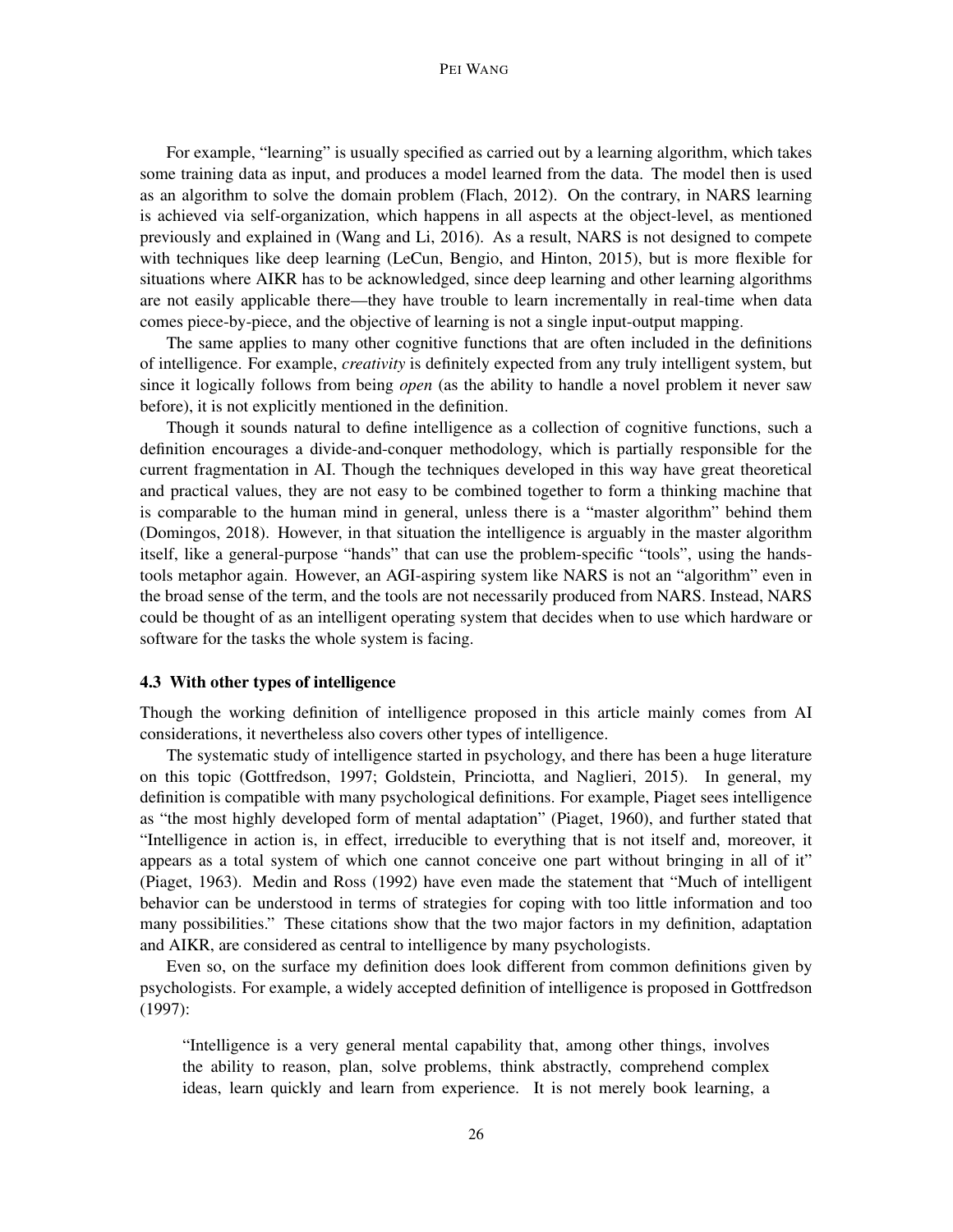narrow academic skill, or test-taking smarts. Rather it reflects a broader and deeper capability for comprehending our surroundings 'catching on,' 'making sense' of things, or 'figuring out' what to do."

I completely agree with it as a *description* of intelligence, though do not think it provides a better *definition* than mine. One reason is that the functions listed in it (reason, plan, solve problems, think abstractly, comprehend complex ideas, learn quickly and learn from experience) are all derivable from my definition as necessary functions of an intelligent system<sup>7</sup>, and list them in this way in a definition will suggest a divide-and-conquer strategy, which has the risk of neglecting the strong coupling among these functions. This is already an issue in psychology, and an even bigger one in AI, as discussed previously when Function-AI is analyzed.

In general, a more comprehensive description is not necessary a better working definition, as it may fail to pinpoint the essence of the concept, and distinguish it from the derived or secondary features. Consequently, such a definition cannot effectively guide the research, even though its content can be agreeable, if analyzed sentence by sentence.

A working definition is often introduced into a scientific theory to draw a line and to stress a difference, so it only mentions the most important factors in the distinction it makes. In different theories, even the same notion may be defined differently to serve different purposes. In psychology, the concept of "intelligence" was introduced and is used mainly to study the difference among the intellectual capabilities of human beings, so the attributes shared by all human beings are taken for granted, and do not need to be mentioned. AIKR is just such an attribute, as the human mind obviously works under these restrictions.

However, this is not necessarily the case anymore when the concept is extended to include nonhumans, where the line to be drawn is between intelligent systems and unintelligent systems, and the differences and similarities to be addressed are between the human mind and the traditional computers, while interpersonal differences are almost negligible. This is why it is not a good idea for AI to directly use a psychological definition of intelligence, though it does not mean that the psychological definition is wrong or irrelevant. At least the working definition of intelligence accepted in AI should be compatible with the psychological definitions, as part of the "similarity to the explicandum" requirement introduced at the beginning of the article.

For this reason, "human intelligence," "artificial/computer/machine intelligence," and "intelligence" should be taken as three different concepts, with the last one to provide a proper generalization for the first two.

My definition of intelligence also covers "animal intelligence," "collective intelligence," and "extraterrestrial intelligence" as special types, though those types will not be discussed in this article. Here I just want to state that for the first two types, their similarity with human intelligence is mainly in their adaptive nature, while their concrete structure, behavior, capability, and function can be more or less different from that of human beings. Like the case of humans, every animal or group is restricted by AIKR, so it does not need to be stressed. As for extraterrestrial intelligence, my definition suggests recognizing such an entity by checking whether it can adapt to its environment, rather than by its similarity with human on other aspects.

<sup>7.</sup> Every function in the list has been realized in NARS, at least in its preliminary form, though it cannot be discussed in this article.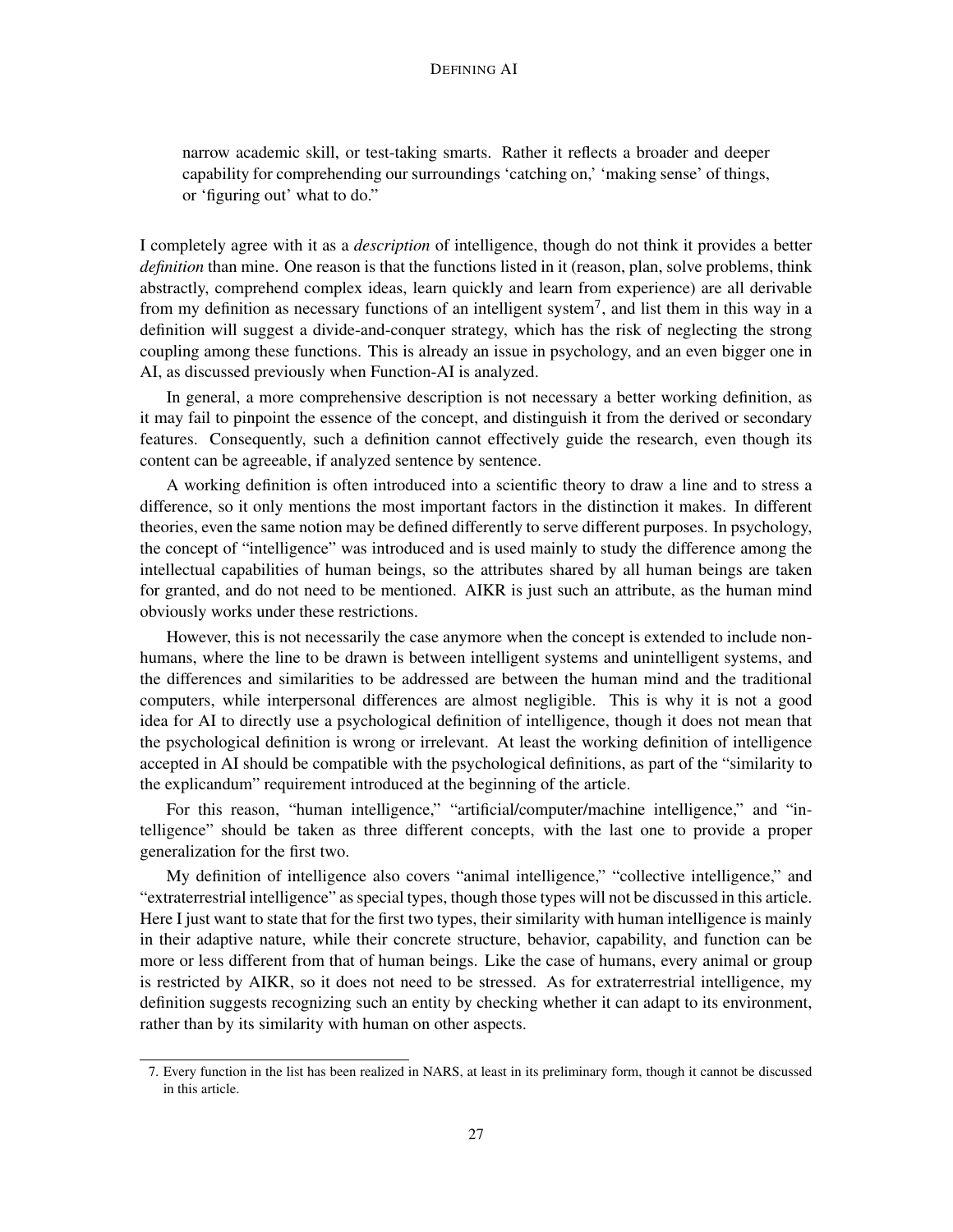## 4.4 Evaluation of intelligence

According to my definition, intelligence is still a matter of degree. No system can be "perfectly intelligent", though one system can be more intelligent than another by being able to acquire knowledge in more forms (e.g., additional sensorimotor channels), to reorganize its beliefs and skills in more complicated ways (e.g., more recognizable patterns), or to adapt more efficiently (e.g., faster responses). Of course, this comparability does not define a total order among the intelligence of systems, as one can be more intelligent than the other in a certain aspect, but less intelligent in another one. One implication is that it is not always meaningful to ask whether an AGI is more or less intelligent than a human, as they may follow the same principles while having distinct sensors and actuators, so cannot be compared directly in concrete capabilities.

To accurately define measurements of intelligence according to my working definition remains a research problem to be solved. Such measurements are theoretically possible, though, just like in the situation of human IQ tests, each measurement can only provide a certain perspective about the system's intelligence, rather than considering all relevant factors.

Though many measurements of intelligence have been studied (Hernández-Orallo, 2017), none of them is suitable for this job. In particular, it is unjustified to use human IQ tests to evaluate the intelligence level of computer systems, as the tests usually assume human experience to various extents, and most of them do not measure learning ability properly.

A proper measurement should not be about the system's problem-solving capability at a moment, but how the capability changes. That is, if the problem-solving capability of a system can be represented as a function of time, its level of intelligence is not indicated by the value of the function at a moment, but by its *derivative value* of the function, i.e., how fast it increases (Wang, Liu, and Dougherty, 2018). What makes the problem complicated is that the nature of the environment-system interaction (such as the complexity of the system's sensorimotor mechanism and linguistic competence) and the resources restriction should be considered, too.

## 5. Conclusion

Though it is unrealistic and unnecessary to require people to define every word they use, "intelligence" in the AI context does demand a more careful treatment than it has been given to date. Its working definition matters, since different choices lead the research in different directions, rather than merely use a term differently. The current field of AI is actually a mixture of multiple research fields, each with its own goal, methods, applicable situations, etc., and they are all called "AI" mainly for historical, rather than theoretical, reasons.

These fields are surely related, but currently the main danger is to overlook their fundamental differences and to indiscriminately refer to all of them as "AI." This practice not only causes a lot of confusion in theoretical discussions and design processes, but also has practical consequences even for the people who do not care about theory. This is the case because to answer any non-trivial question about AI, such as "Is AI possible?" "How to build an AI?" and "Will AI be beneficial?" the "AI" in the question must be defined or at least specified first, since different types of AI correspond to very different answers. For example, in the discussion on AI safety, at least we need to clearly separate the systems whose behaviors are completely determined in its design and development phrase (its *nature*) from those whose knowledge, including moral and ethical knowledge, mainly comes from its own experience after it starts to run (its *nurture*). These two types of AI cannot and should not be regulated in the same way.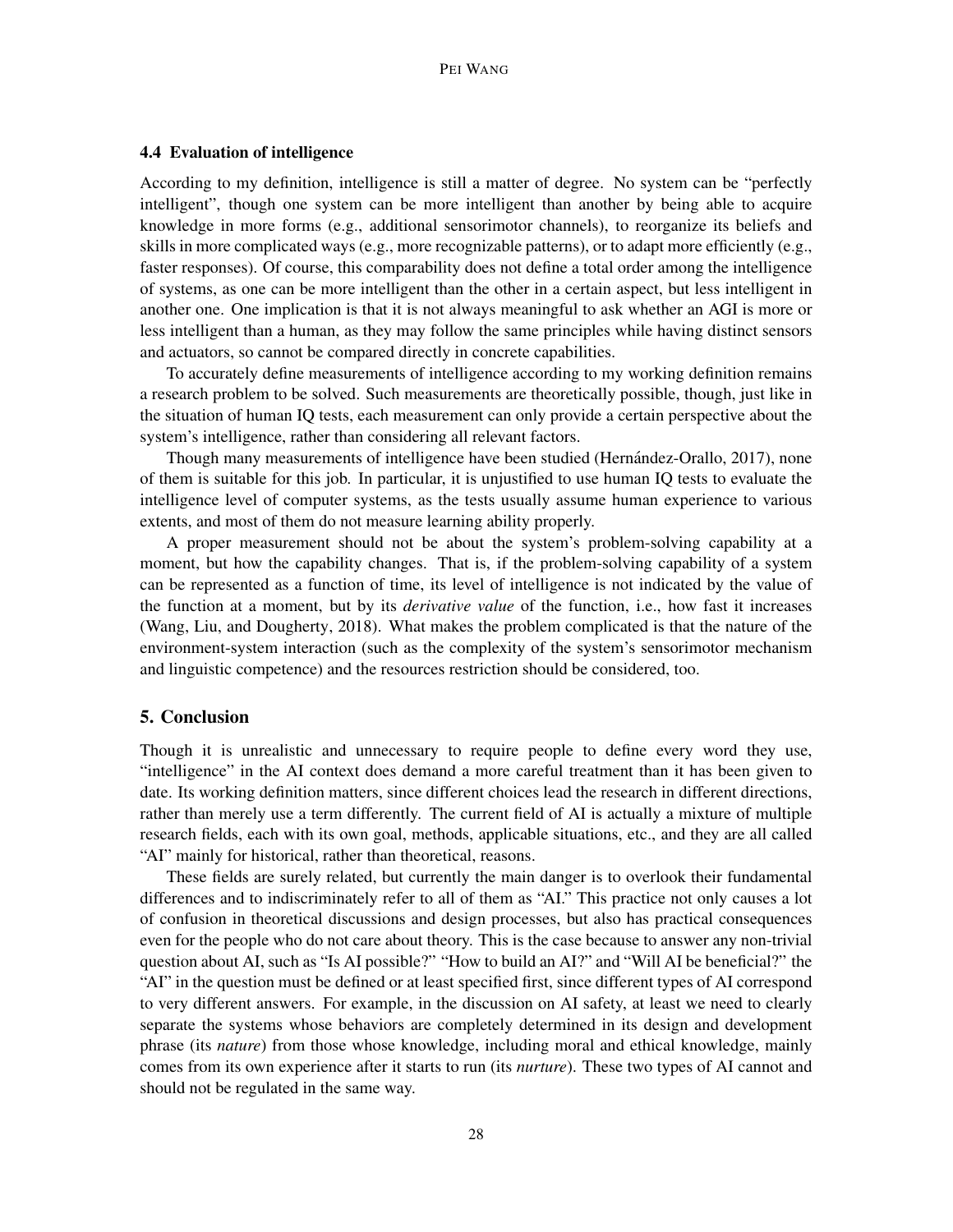According to this analysis, there is no *correct* working definition of AI, as each of them has theoretical and practical values, so is not *wrong*. However, all working definitions are not *equally good* when judged according to the criteria introduced at the beginning of this article. Though there is no such a thing as a perfect working definition, and I do not expect a consensus to form soon on which one is the best, at least the ultimate incompatibility among the perspectives should be recognized.

It is still up to each researcher to choose how to use the term "AI," though it should be clarified when the result is discussed, with its implications understood well. Currently many researchers in the field produce valuable results, but not what they desired or claimed in advance. It is well known that many important ideas and techniques initiated in AI study, though they ended up contributing to the solution of other problems outside the field. Part of the reason for this to happen is the lack of a clear understanding of the assumptions of various AI projects.

Maybe at a future time we can find proper names for each research field involved, so as to resolve this confusion. That will probably happen when one of the working definitions of AI has shown undeniable success. Before that time, at least we can be clearer about what we mean by AI, and have a relatively accurate understanding about the potential and limitations of the concepts involved.

The story from Lewis Carroll quoted at the beginning of the article provides a perfect metaphor: even for people who "don't much care" where they are going, they will still get somewhere no matter which way they take, only if they walk long enough. However, that is not necessary where they initially wanted to get to, nor will they end up in the same place.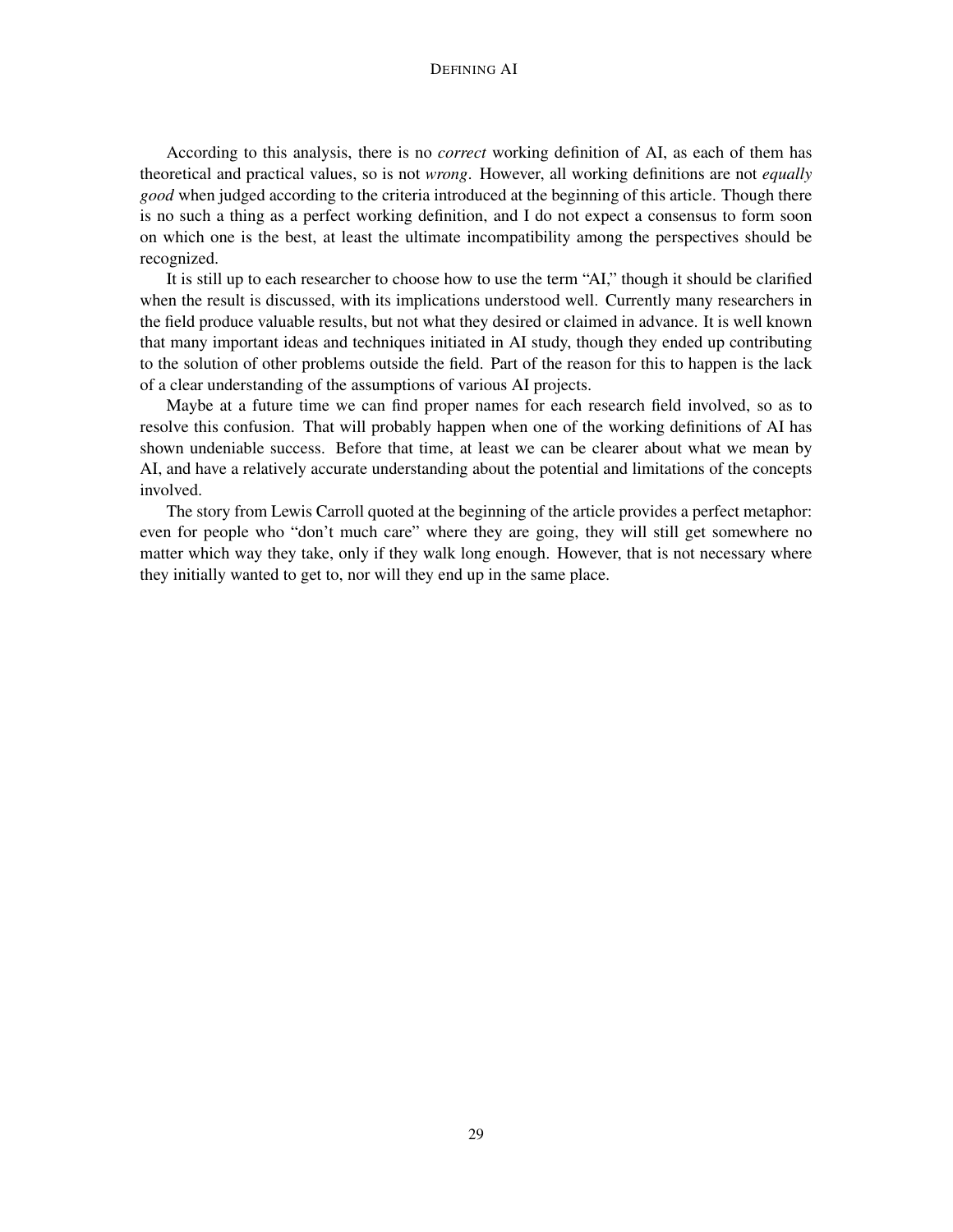## **References**

Adams, E. W. 1998. *A Primer of Probability Logic*. Stanford, California: CSLI Publications.

- Albus, J. S. 1991. Outline for a Theory of Intelligence. *IEEE Transactions on Systems, Man, and Cybernetics* 21(3):473–509.
- Allen, J. F. 1998. AI growing up: the changes and opportunities. *AI Magazine* 19(4):13–23.
- Aristotle. 1882. *The Organon, or, Logical treatises of Aristotle*. London: George Bell. Translated by O. F. Owen.
- Bach, J. 2009. *Principles of Synthetic Intelligence PSI: An Architecture of Motivated Cognition*. Oxford: Oxford University Press.
- Beattie, C.; Leibo, J. Z.; Teplyashin, D.; Ward, T.; Wainwright, M.; Küttler, H.; Lefrancq, A.; Green, S.; Valdes, V.; Sadik, A.; Schrittwieser, J.; Anderson, K.; York, S.; Cant, M.; Cain, A.; ´ Bolton, A.; Gaffney, S.; King, H.; Hassabis, D.; Legg, S.; and Petersen, S. 2016. DeepMind Lab. *CoRR* abs/1612.03801.
- Bhatnagar, S.; Alexandrova, A.; Avin, S.; Cave, S.; Cheke, L.; Crosby, M.; Feyereisl, J.; Halina, M.; Loe, B. S.; hÉigeartaigh, S. O.; Martnez-Plumed, F.; Price, H.; Shevlin, H.; Weller, A.; Winfield, A.; and Hernández-Orallo, J. 2018. Mapping Intelligence: Requirements and Possibilities. In Müller, V. C., ed., *Philosophy and Theory of Artificial Intelligence 2017*. Berlin: Springer. 117– 135.
- Birnbaum, L. 1991. Rigor mortis: a response to Nilsson's "Logic and artificial intelligence". *Artificial Intelligence* 47:57–77.
- Bostrom, N. 2014. *Superintelligence: Paths, Dangers, Strategies*. Oxford, UK: Oxford University Press, 1st edition.
- Brachman, R. J. 2006. (AA)AI more than the sum of its parts, 2005 AAAI Presidential Address. *AI Magazine* 27(4):19–34.
- Cabrol, N. A. 2016. Alien Mindscapes A Perspective on the Search for Extraterrestrial Intelligence. *Astrobiology* 16:661–676.
- Carnap, R. 1950. *Logical Foundations of Probability*. Chicago: The University of Chicago Press.
- Cohen, P. R. 2005. If Not Turing's Test, then what? *AI Magazine* 26:61–67.
- Davis, R. 1998. What are intelligence? and why? 1996 AAAI Presidential Address. *AI Magazine* 19(1):91–111.
- Domingos, P. 2018. *The Master Algorithm: How the Quest for the Ultimate Learning Machine Will Remake Our World*. New York, NY, USA: Basic Books, Inc.
- Executive Office of the President, USA. 2016. The National Artificial Intelligence Research and Development Strategic Plan.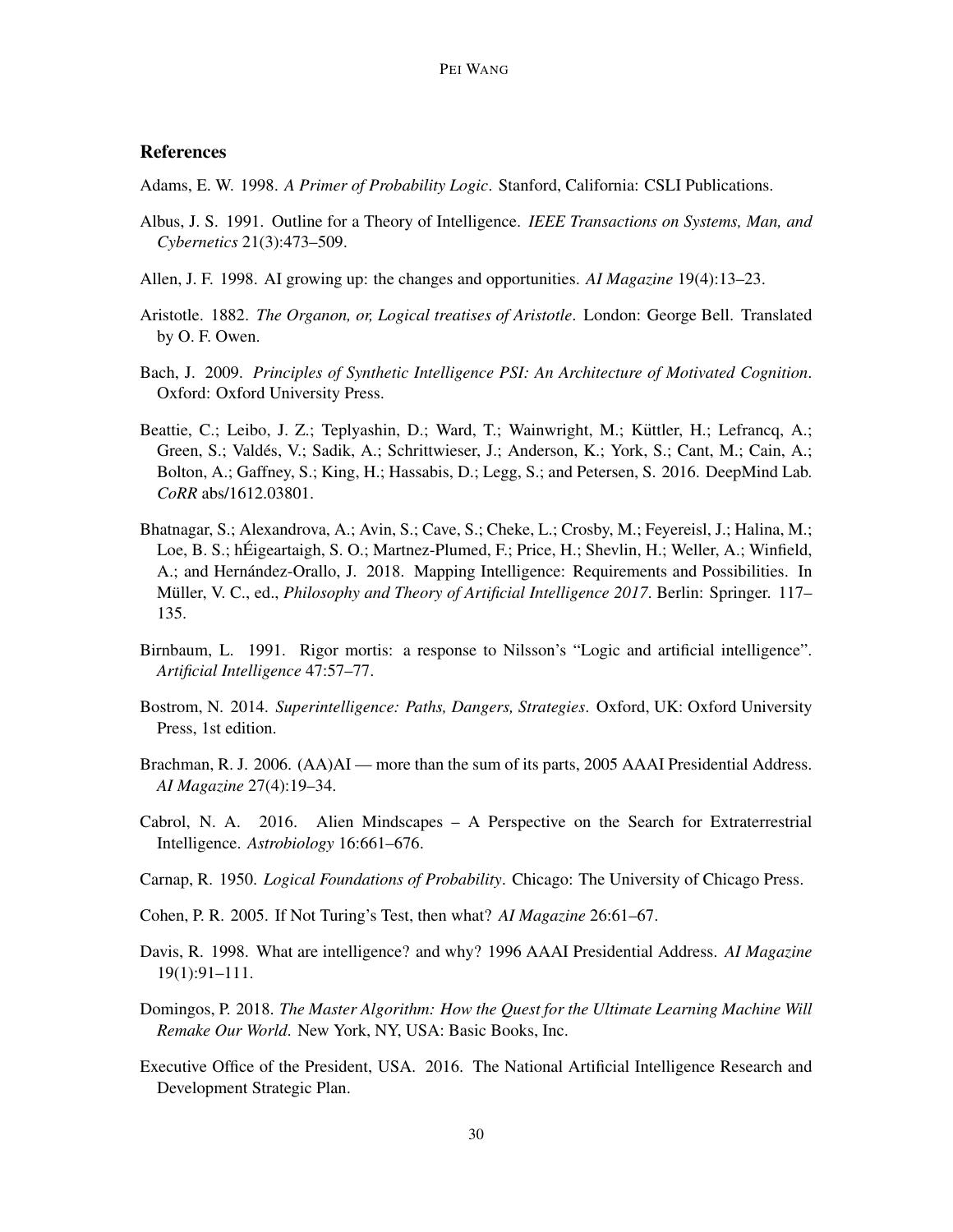Feigenbaum, E. A., and Feldman, J., eds. 1963. *Computers and Thought*. New York: McGraw-Hill.

- Feigenbaum, E. A., and McCorduck, P. 1983. *The Fifth Generation: Artificial Intelligence and Japan's Computer Challenge to the world*. Reading, Massachusetts: Addison-Wesley Publishing Company.
- Flach, P. 2012. *Machine Learning: The Art and Science of Algorithms That Make Sense of Data*. New York, NY, USA: Cambridge University Press.
- Franklin, S. 2007. A foundational architecture for artificial general intelligence. In Goertzel, B., and Wang, P., eds., *Advance of Artificial General Intelligence*. Amsterdam: IOS Press. 36–54.
- Freeman, W. J. 1999. Consciousness, intentionality and causality. *Journal of Consciousness Studies* 6(11-12):143–172.
- Goertzel, B., and Pennachin, C., eds. 2007. *Artificial General Intelligence*. New York: Springer.
- Goertzel, B. 2009. Cognitive Synergy: A Universal Principle for Feasible General Intelligence? *Dynamical Psychology*.
- Goertzel, B. 2014. Artificial General Intelligence: Concept, State of the Art, and Future Prospects. *Journal of Artificial General Intelligence* 5(1):1–46.
- Goldman Sachs. 2016. Profiles in Innovation: Artificial Intelligence AI, Machine Learning and Data Fuel the Future of Productivity.
- Goldstein, S.; Princiotta, D.; and Naglieri, J. 2015. *Handbook of intelligence: Evolutionary theory, historical perspective, and current concepts*. New York: Springer.
- Gottfredson, L. S. 1997. Mainstream science on intelligence: an editorial with 52 signatories, history, and bibliography. *Intelligence* 24:13–23.
- Hajek, A. 2012. Interpretations of Probability. In Zalta, E. N., ed., ´ *The Stanford Encyclopedia of Philosophy*. Winter 2012 edition. URL: http://plato.stanford.edu/archives/ win2012/entries/probability-interpret/, accessed in May 20, 2019.
- Hawkins, J., and Blakeslee, S. 2004. *On Intelligence*. New York: Times Books.
- Hayes, P., and Ford, K. 1995. Turing Test Considered Harmful. In Mellish, C. S., ed., *Proceedings of the 14th International Joint Conference on Artificial Intelligence - Volume 1*, 972–977.
- Hayes, P. J. 1977. In Defense of Logic. In Reddy, R., ed., *Proceedings of the 5th International Joint Conference on Artificial Intelligence*, 559–565.
- Hearst, M. A., and Hirsh, H. 2000. AI's Greatest Trends and Controversies. *IEEE Intelligent Systems* 8–17.
- Hernández-Orallo, J. 2017. *The Measure of All Minds: Evaluating Natural and Artificial Intelligence*. Cambridge: Cambridge University Press.
- Hofstadter, D. R., and FARG. 1995. *Fluid Concepts and Creative Analogies: Computer Models of the Fundamental Mechanisms of Thought*. New York: Basic Books.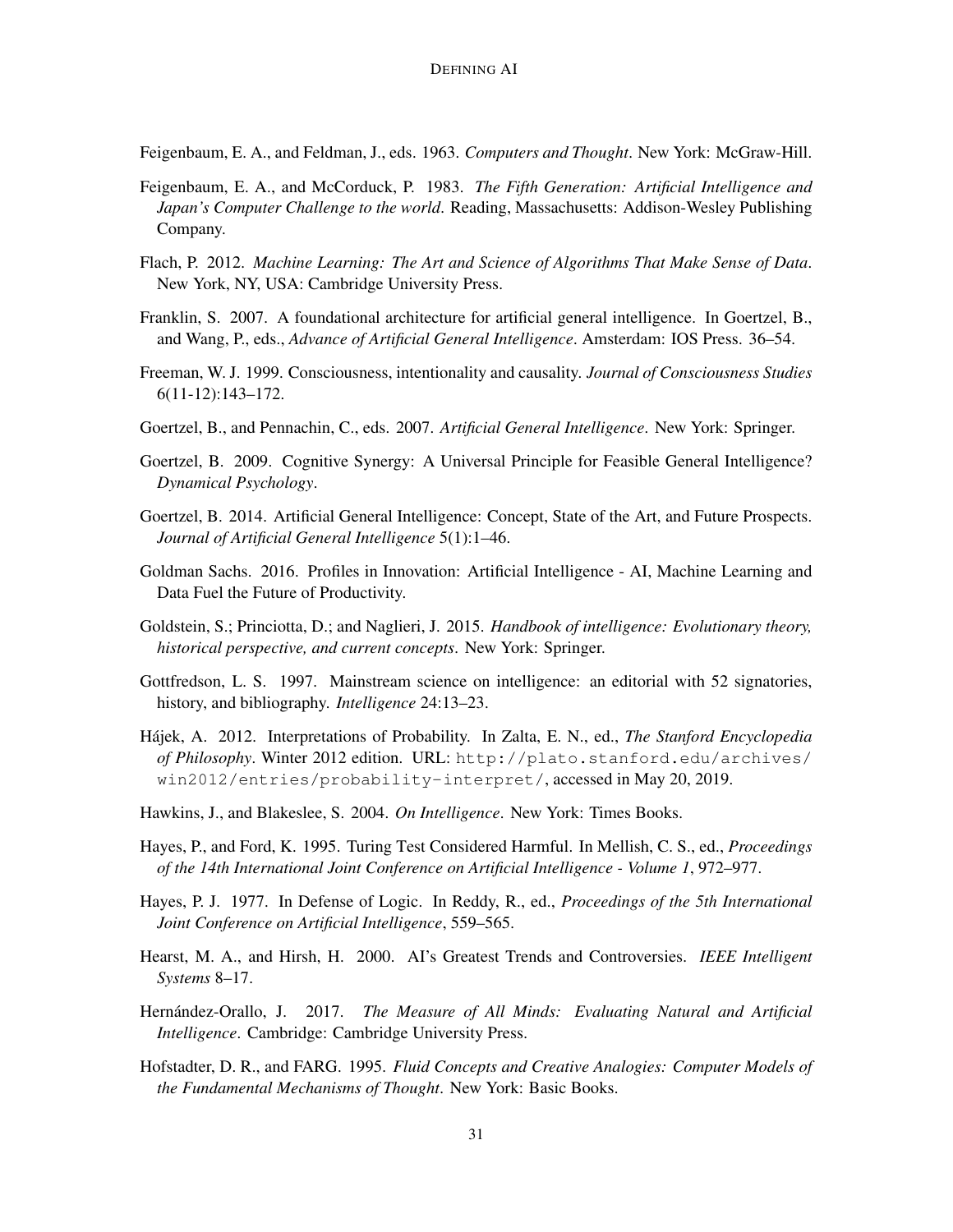Hofstadter, D. R. 1979. *Gödel, Escher, Bach: an Eternal Golden Braid*. New York: Basic Books.

- Hofstadter, D. R. 1985. Waking up from the Boolean dream, or, subcognition as computation. In *Metamagical Themas: Questing for the Essence of Mind and Pattern*. New York: Basic Books. chapter 26.
- Holland, J. H. 1992. *Adaptation in Natural and Artificial Systems: An Introductory Analysis With Applications to Biology, Control, and Artificial Intelligence*. Cambridge, Massachusetts: MIT Press.
- Hopcroft, J. E.; Motwani, R.; and Ullman, J. D. 2007. *Introduction to Automata Theory, Languages, and Computation*. Boston: Addison-Wesley, 3rd edition.
- Hsu, F.-h.; Campbell, M. S.; and Hoane, Jr., A. J. 1995. Deep Blue System Overview. In *Proceedings of the 9th International Conference on Supercomputing*, 240–244. New York, NY, USA: ACM.
- Hume, D. 1748. *An Enquiry Concerning Human Understanding*. London.
- Hutter, M. 2005. *Universal Artificial Intelligence: Sequential Decisions based on Algorithmic Probability*. Berlin: Springer.
- Kirsh, D. 1991. Foundations of AI: the big issues. *Artificial Intelligence* 47:3–30.
- Koene, R., and Deca, D. 2013. Editorial: Whole Brain Emulation seeks to Implement a Mind and its General Intelligence through System Identification. *Journal of Artificial General Intelligence* 4:1–9.
- Kowalski, R. 1979. *Logic for Problem Solving*. New York: North Holland.
- Kuhn, T. S. 1970. *The Structure of Scientific Revolutions*. Chicago University Press, 2nd edition.
- Kurzweil, R. 2006. *The Singularity Is Near: When Humans Transcend Biology*. New York: Penguin Books.
- Laird, J. E.; Wray, R. E.; Marinier, R. P.; and Langley, P. 2009. Claims and challenges in evaluating human-level intelligent systems. In Goertzel, B.; Hitzler, P.; and Hutter, M., eds., *Proceedings of the Second Conference on Artificial General Intelligence*, 91–96.
- Laird, J. E. 2012. *The Soar Cognitive Architecture*. Cambridge, Massachusetts: MIT Press.
- Lake, B. M.; Ullman, T. D.; Tenenbaum, J. B.; and Gershman, S. J. 2017. Building machines that learn and think like people. *Behavioral and Brain Sciences* 40:E253.
- LeCun, Y.; Bengio, Y.; and Hinton, G. 2015. Deep Learning. *Nature* 521:436–444.
- Legg, S., and Hutter, M. 2007. Universal intelligence: a definition of machine intelligence. *Minds & Machines* 17(4):391–444.
- Leimeister, J. M. 2010. Collective Intelligence. *Business & Information Systems Engineering* 2(4):245–248.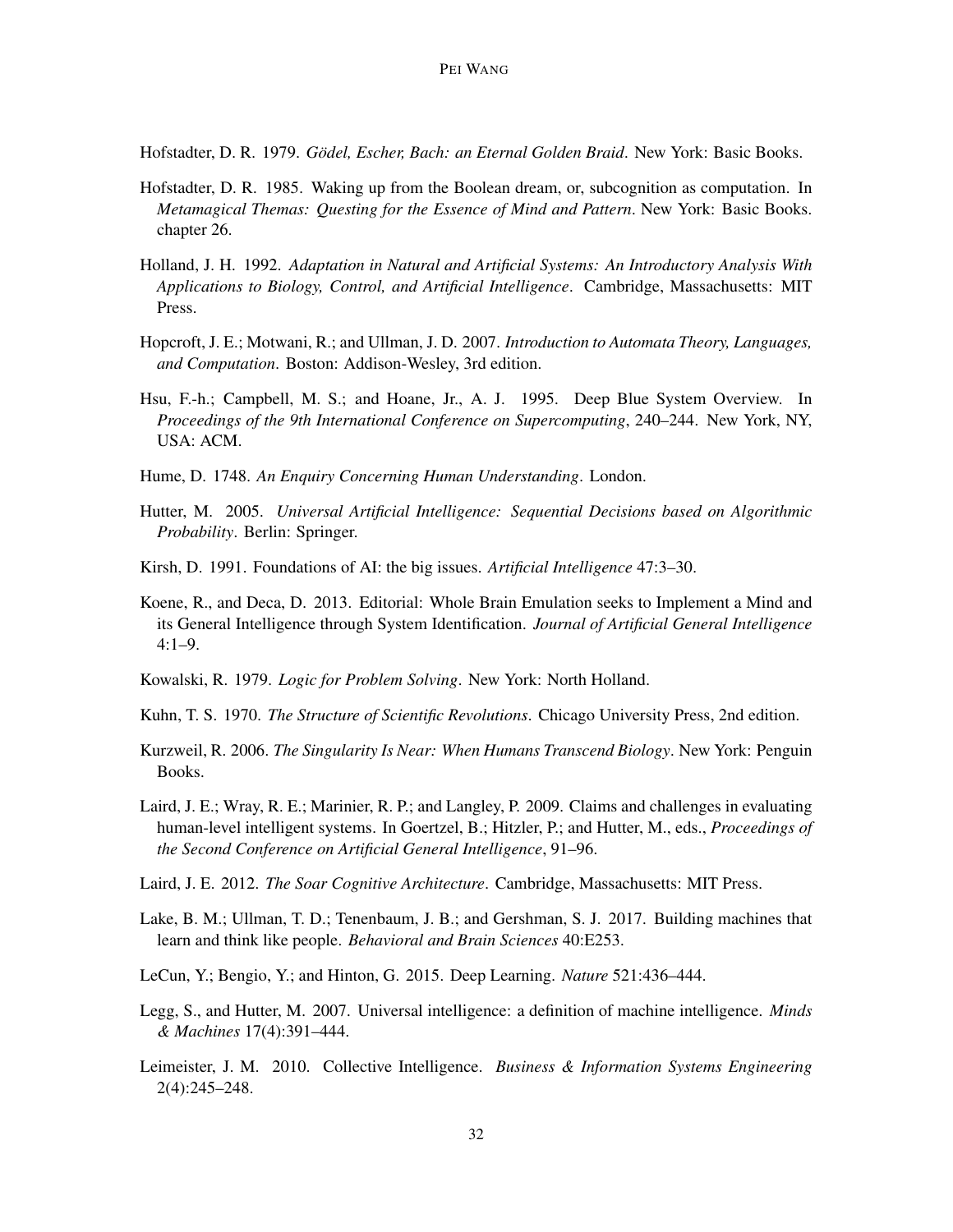- Luger, G. F. 2008. *Artificial Intelligence: Structures and Strategies for Complex Problem Solving*. Boston: Pearson, 6th edition.
- Marcus, G.; Rossi, F.; and Veloso, M. M. 2016. Beyond the Turing Test. *AI Magazine* 37(1):3–4.
- Markram, H. 2006. The Blue Brain Project. *Nature Reviews Neuroscience* 7(2):153–160.
- Marr, D. 1977. Artificial intelligence: a personal view. *Artificial Intelligence* 9:37–48.
- Marr, D. 1982. *Vision: A Computational Investigation into the Human Representation and Processing of Visual Information*. San Francisco: W. H. Freeman & Co.
- McCarthy, J.; Minsky, M.; Rochester, N.; and Shannon, C. 1955. A Proposal for the Dartmouth Summer Research Project on Artificial Intelligence. URL: http://www-formal. stanford.edu/jmc/history/dartmouth.html, accessed in May 20, 2019.
- McCarthy, J. 1988. Mathematical logic in artificial intelligence. *Dædalus* 117(1):297–311.
- McCarthy, J. 2007. From here to human-level AI. *Artificial Intelligence* 171:1174–1182.
- McCorduck, P. 2004. *Machines Who Think: A Personal Inquiry into the History and Prospects of Artificial Intelligence*. Natick, MA: A. K. Peters, Ltd., 2nd edition.
- McCulloch, W. S., and Pitts, W. H. 1943. A logical calculus of ideas immanent in neural activity. *Bulletin of Mathematical Biophysics* 5:115–133.
- McDermott, D. 1987. A critique of pure reason. *Computational Intelligence* 3:151–160.
- McDermott, D. 2007. Level-headed. *Artificial Intelligence* 171:1183–1186.
- Medin, D. L., and Ross, B. H. 1992. *Cognitive Psychology*. Fort Worth: Harcourt Brace Jovanovich.
- Michalski, R.; Carbonell, J.; and Mitchell, T., eds. 1984. *Machine Learning: An Artificial Intelligence Approach*. Springer-Verlag.
- Minsky, M.; Singh, P.; and Sloman, A. 2004. The St. Thomas common sense symposium: designing architectures for human-level intelligence. *AI Magazine* 25(2):113–124.
- Minsky, M. 1983. Introduction to the COMTEX Microfiche Edition of the Early MIT Artificial Intelligence Memos. *AI Magazine* 4(1):19–22.
- Minsky, M. 1985a. *The Society of Mind*. New York: Simon and Schuster.
- Minsky, M. 1985b. Why intelligent aliens will be intelligible. In Regis, E., ed., *Extraterrestrials: Science and Alien Intelligence*. Cambridge: Cambridge University Press. 117–128.
- Minsky, M. 1990. Logical vs. analogical or symbolic vs. connectionist or neat vs. scruffy. In Winston, P. H., and Shellard, S. A., eds., *Artificial Intelligence at MIT, Vol. 1: Expanding Frontiers*. Cambridge, Massachusetts: MIT Press. 218–243.
- Minsky, M. 2006. *The Emotion Machine: Commonsense Thinking, Artificial Intelligence, and the Future of the Human Mind*. Simon & Schuster.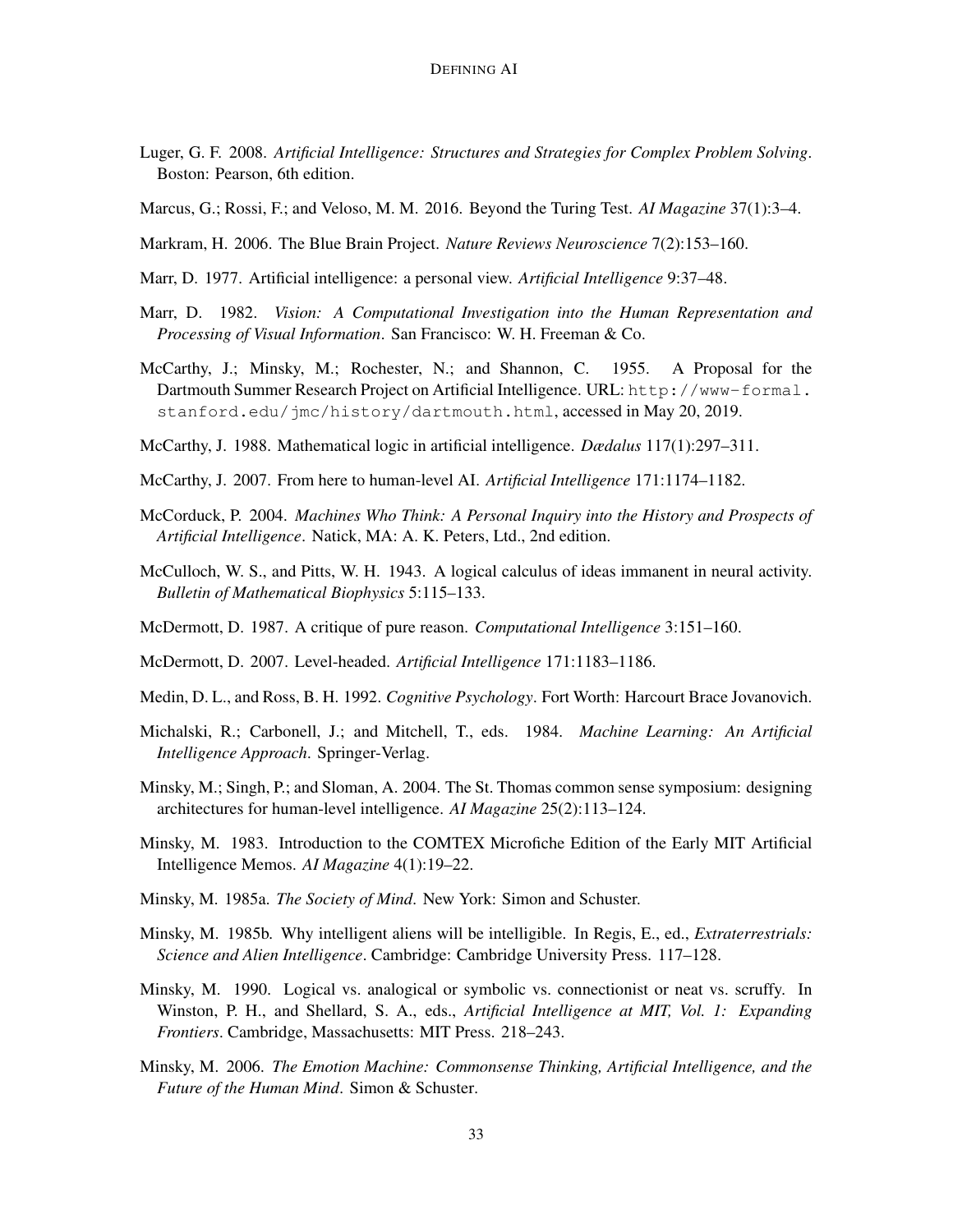- Monett, D., and Lewis, C. W. P. 2018. Getting clarity by defining Artificial Intelligence A Survey. In Müller, V. C., ed., *Philosophy and Theory of Artificial Intelligence 2017*. Berlin: Springer. 212–214.
- Newell, A., and Simon, H. A. 1963. GPS, a program that simulates human thought. In Feigenbaum, E. A., and Feldman, J., eds., *Computers and Thought*. McGraw-Hill, New York. 279–293.
- Newell, A., and Simon, H. A. 1976. Computer science as empirical inquiry: symbols and search. *Communications of the ACM* 19(3):113–126.
- Newell, A. 1990. *Unified Theories of Cognition*. Cambridge, Massachusetts: Harvard University Press.
- Nilsson, N. J. 1986. Probabilistic logic. *Artificial Intelligence* 28:71–87.
- Nilsson, N. J. 1991. Logic and artificial intelligence. *Artificial Intelligence* 47:31–56.
- Nilsson, N. J. 1998. *Artificial Intelligence: A New Synthesis*. San Francisco: Morgan Kaufmann.
- Nilsson, N. J. 2005. Human-level artificial intelligence? Be serious! *AI Magazine* 26(4):68–75.
- Nilsson, N. J. 2009. *The Quest for Artificial Intelligence: A History of Ideas and Achievements*. Cambridge: Cambridge University Press.
- Peirce, C. S. 1931. *Collected Papers of Charles Sanders Peirce*, volume 2. Cambridge, Massachusetts: Harvard University Press.
- Piaget, J. 1960. *The Psychology of Intelligence*. Paterson, New Jersey: Littlefield, Adams & Co.
- Piaget, J. 1963. *The Origins of Intelligence in Children*. New York: W.W. Norton & Company, Inc. Translated by M. Cook.
- Poole, D. L., and Mackworth, A. K. 2017. *Artificial Intelligence: Foundations of Computational Agents*. Cambridge: Cambridge University Press, 2 edition.
- Reeke, G. N., and Edelman, G. M. 1988. Real brains and artificial intelligence. *Dædalus* 117(1):143–173.
- Regis, E., ed. 1985. *Extraterrestrials: Science and alien intelligence*.
- Roland, A., and Shiman, P. 2002. *Strategic computing : DARPA and the quest for machine intelligence, 1983-1993*. Cambridge, Massachusetts: MIT Press.
- Rumelhart, D. E., and McClelland, J. L. 1986. PDP models and general issues in cognitive science. In Rumelhart, D. E., and McClelland, J. L., eds., *Parallel Distributed Processing: Explorations in the Microstructure of Cognition, Vol. 1, Foundations*. Cambridge, Massachusetts: MIT Press. 110–146.
- Russell, S., and Norvig, P. 2002. *Artificial Intelligence: A Modern Approach*. Upper Saddle River, New Jersey: Prentice Hall, 2nd edition.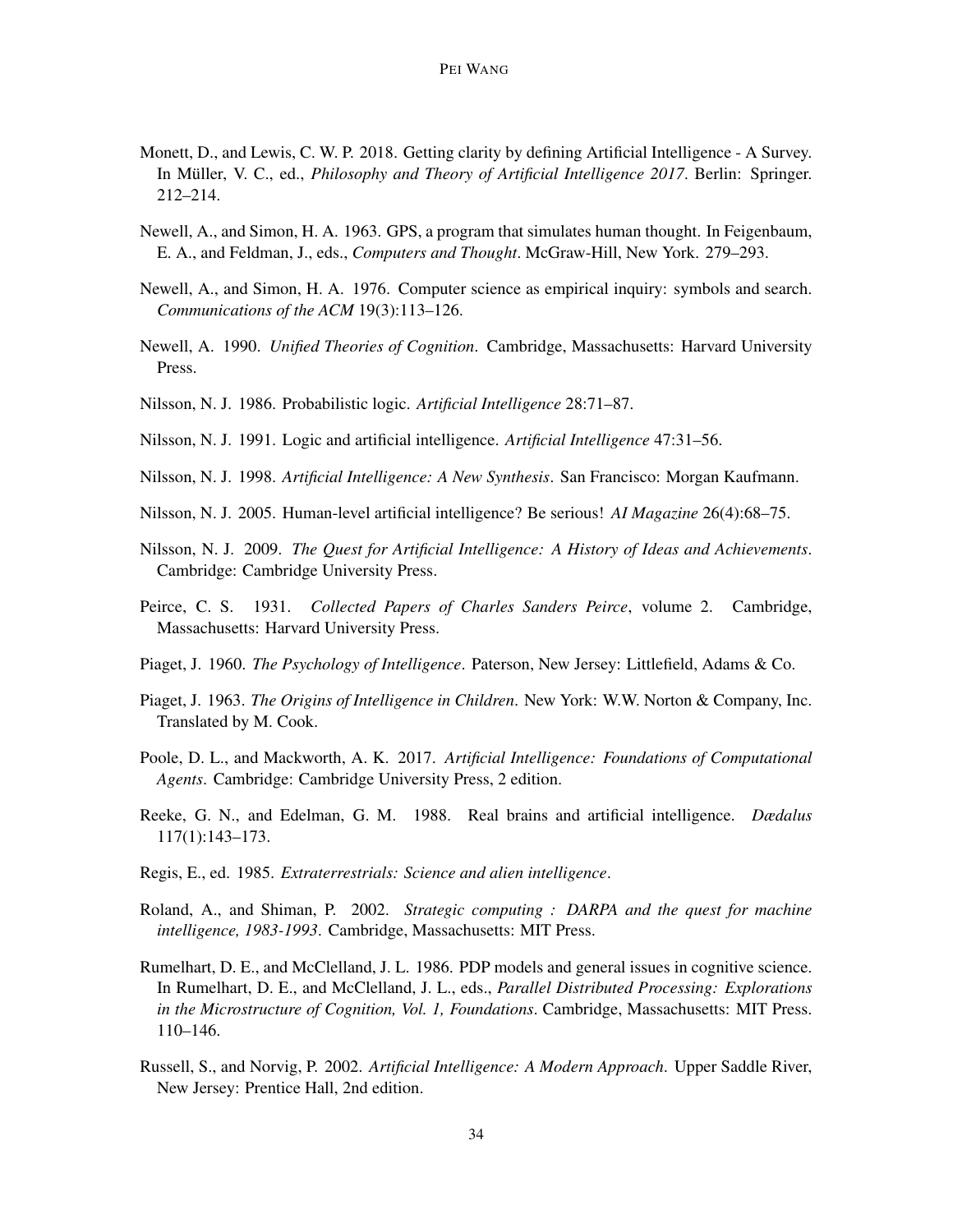- Russell, S., and Norvig, P. 2010. *Artificial Intelligence: A Modern Approach*. Upper Saddle River, New Jersey: Prentice Hall, 3rd edition.
- Russell, S., and Wefald, E. H. 1991. *Do the Right Thing: Studies in Limited Rationality*. Cambridge, Massachusetts: MIT Press.
- Russell, S. 1997. Rationality and intelligence. *Artificial Intelligence* 94:57–77.
- Schank, R. C. 1991. Where is the AI? *AI Magazine* 12(4):38–49.
- Searle, J. 1980. Minds, brains, and programs. *The Behavioral and Brain Sciences* 3:417–424.
- Shannon, C. E., and Weaver, W. 1949. *The mathematical theory of communication*. Urbana, IL: The University of Illinois Press.
- Shapiro, S. C. 1992. Artificial Intelligence. In Shapiro, S. C., ed., *Encyclopedia of Artificial Intelligence*. New York: John Wiley, 2 edition. 54–57.
- Silver, D.; Huang, A.; Maddison, C. J.; Guez, A.; Sifre, L.; van den Driessche, G.; Schrittwieser, J.; Antonoglou, I.; Panneershelvam, V.; Lanctot, M.; Dieleman, S.; Grewe, D.; Nham, J.; Kalchbrenner, N.; Sutskever, I.; Lillicrap, T.; Leach, M.; Kavukcuoglu, K.; Graepel, T.; and Hassabis, D. 2016. Mastering the game of Go with deep neural networks and tree search. *Nature* 529:484–489.
- Simon, H. A.; Langley, P. W.; and Bradshaw, G. L. 1981. Scientific Discovery as Problem Solving. *Synthese* 47:1–27.
- Simon, H. A. 1957. *Models of Man: Social and Rational*. New York: John Wiley.
- Simon, H. A. 1983. *Reason in Human Affairs*. Stanford, California: Stanford University Press.
- Solomonoff, R. J. 1964. A formal theory of inductive inference. Part I and II. *Information and Control* 7(1-2):1–22,224–254.
- Thorisson, K. R.; Bieger, J.; Li, X.; and Wang, P. 2019. Cumulative Learning. In ´ *Proceedings of the Twelfth Conference on Artificial General Intelligence*. To appear.
- Thorisson, K. R. 2012. A New Constructivist AI: From Manual Methods to Self-Constructive ´ Systems. In Wang, P., and Goertzel, B., eds., *Theoretical Foundations of Artificial General Intelligence*. Paris: Atlantis Press. 145–171.
- Thórisson, K. R. 2013. Reductio ad Absurdum: On Oversimplification in Computer Science and its Pernicious Effect on Artificial Intelligence Research. AGI-13 workshop on Formalizing Mechanisms for Artificial General Intelligence and Cognition, Beijing, China, July 31st. Retrieved from http://alumni.media.mit.edu/˜kris/ftp/ Thorisson-ReductioAdAbsurdum-AGI2013.pdf in May 20, 2019.
- Tomasello, M. 2000. Primate Cognition: Introduction to the Issue. *Cognitive Science* 24(3):351– 361.
- Turing, A. M. 1950. Computing machinery and intelligence. *Mind* LIX:433–460.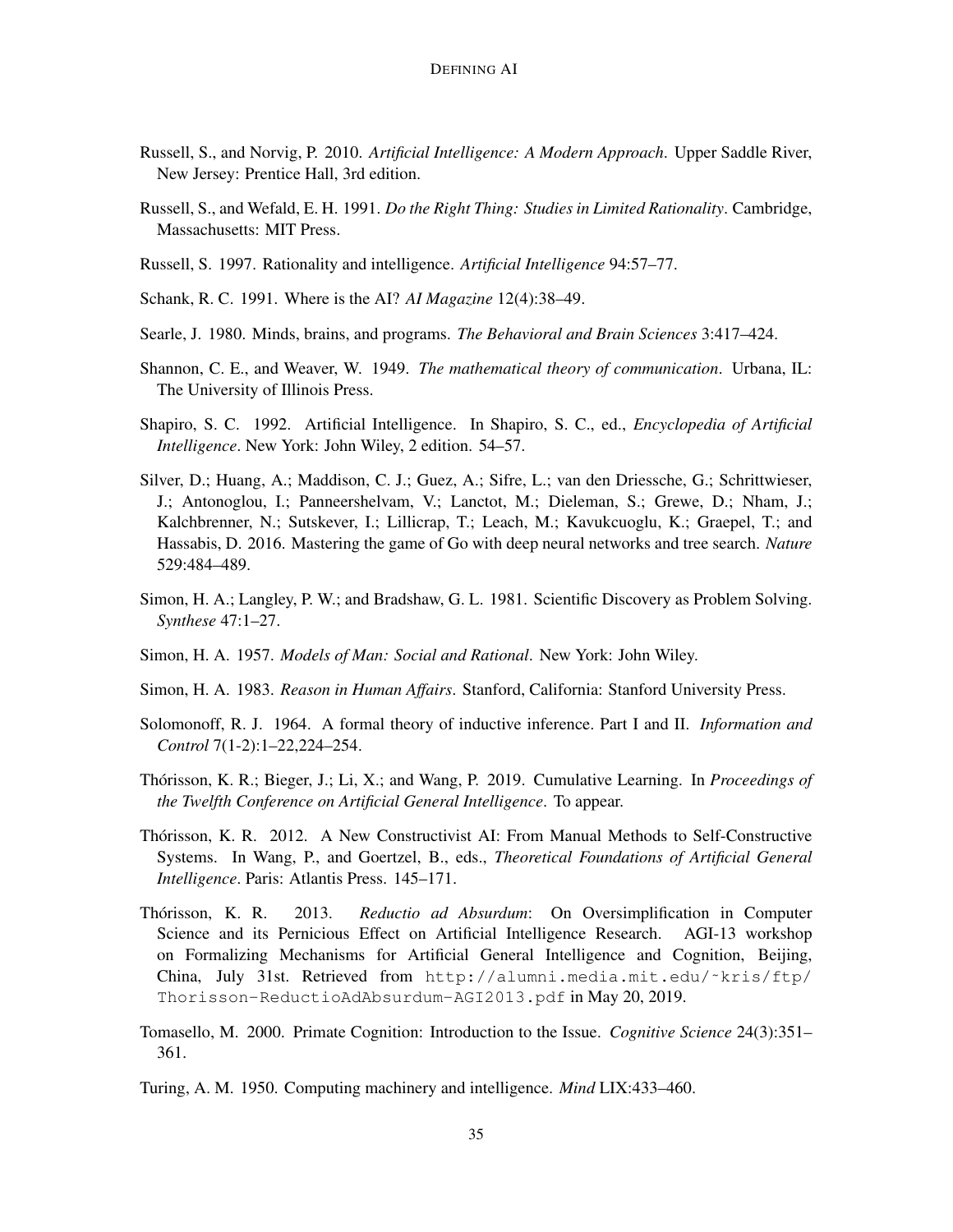- Tversky, A., and Kahneman, D. 1974. Judgment under uncertainty: heuristics and biases. *Science* 185:1124–1131.
- von Neumann, J. 1958. *The Computer and the Brain*. New Haven, CT: Yale University Press.
- Wang, P., and Goertzel, B. 2007. Introduction: Aspects of artificial general intelligence. In Goertzel, B., and Wang, P., eds., *Advance of Artificial General Intelligence*. Amsterdam: IOS Press. 1–16.
- Wang, P., and Hammer, P. 2015. Issues in Temporal and Causal Inference. In Bieger, J.; Goertzel, B.; and Potapov, A., eds., *Proceedings of the Eighth Conference on Artificial General Intelligence*, 208–217.
- Wang, P., and Li, X. 2016. Different Conceptions of Learning: Function Approximation vs. Self-Organization. In Steunebrink, B.; Wang, P.; and Goertzel, B., eds., *Proceedings of the Ninth Conference on Artificial General Intelligence*, 140–149.
- Wang, P.; Liu, K.; and Dougherty, Q. 2018. Conceptions of Artificial Intelligence and Singularity. *Information* 9(4).
- Wang, P. 1994. On the Working Definition of Intelligence. Technical Report 94, Center for Research on Concepts and Cognition, Indiana University, Bloomington, Indiana.
- Wang, P. 1995. *Non-Axiomatic Reasoning System: Exploring the Essence of Intelligence*. Ph.D. Dissertation, Indiana University.
- Wang, P. 1996. Heuristics and normative models of judgment under uncertainty. *International Journal of Approximate Reasoning* 14(4):221–235.
- Wang, P. 2001. Wason's cards: what is wrong. In Chen, L., and Zhuo, Y., eds., *Proceedings of the Third International Conference on Cognitive Science*, 371–375.
- Wang, P. 2004a. The limitation of Bayesianism. *Artificial Intelligence* 158(1):97–106.
- Wang, P. 2004b. Problem solving with insufficient resources. *International Journal of Uncertainty, Fuzziness and Knowledge-based Systems* 12(5):673–700.
- Wang, P. 2004c. Toward a unified artificial intelligence. In *Papers from the 2004 AAAI Fall Symposium on Achieving Human-Level Intelligence through Integrated Research and Systems*, 83–90.
- Wang, P. 2005. Experience-grounded semantics: a theory for intelligent systems. *Cognitive Systems Research* 6(4):282–302.
- Wang, P. 2006a. Artificial Intelligence: What it is, and what it should be. In Lebiere, C., and Wray, R., eds., *Papers from the AAAI Spring Symposium on Between a Rock and a Hard Place: Cognitive Science Principles Meet AI-Hard Problems*, 97–102.
- Wang, P. 2006b. *Rigid Flexibility: The Logic of Intelligence*. Dordrecht: Springer.
- Wang, P. 2008. What do you mean by "AI". In Wang, P.; Goertzel, B.; and Franklin, S., eds., *Proceedings of the First Conference on Artificial General Intelligence*, 362–373.